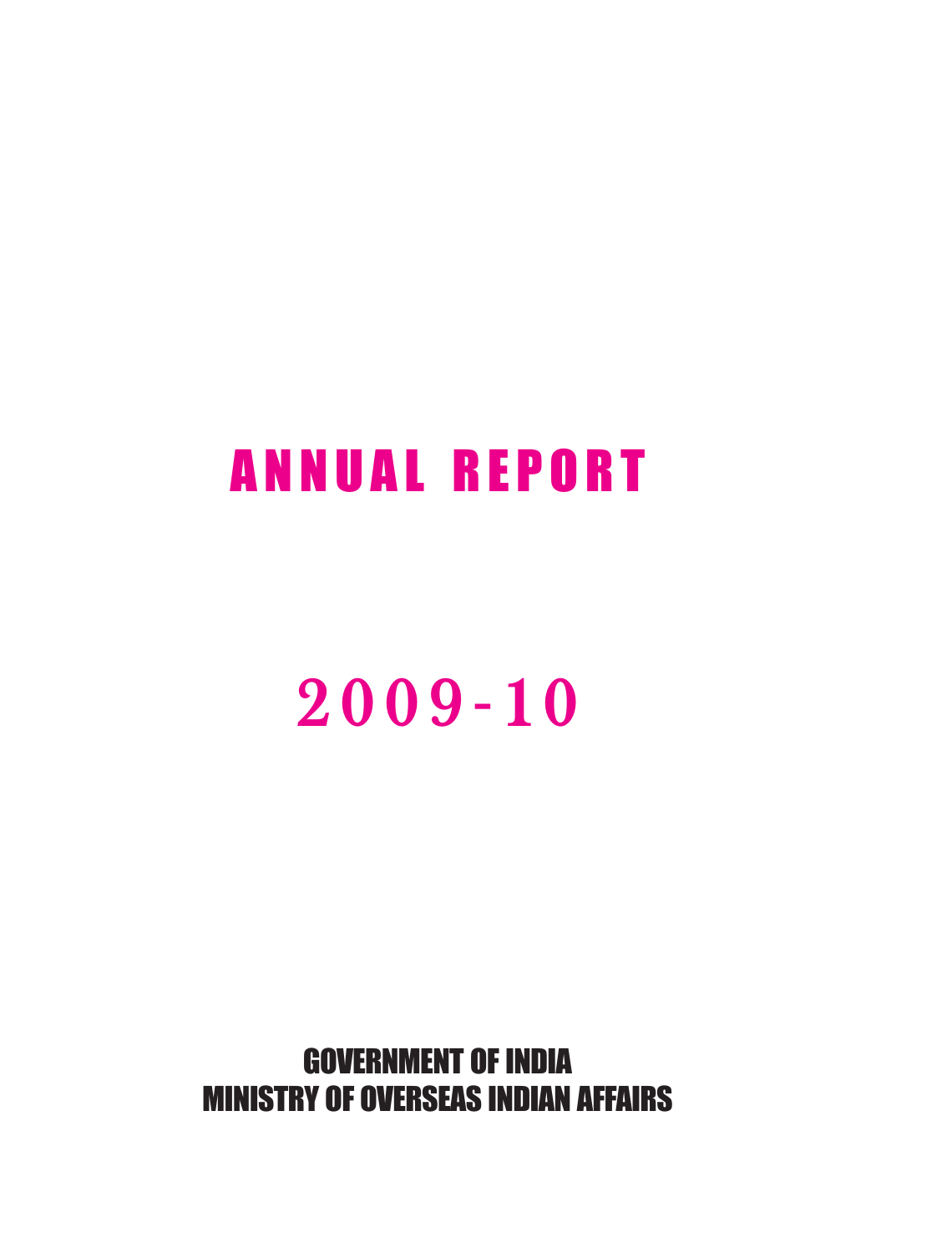### *"We are immensely proud of the achievements of our diaspora. Your achievements have made a great contribution in changing the image of India to the world at large.*

In our lifetime we have seen India walk with greater confidence and ability. In the lifetime of our children we would want them to see the India of our and their dreams - an India that lives up to the expectations of those who struggled to make it free and those who toil to take it forward and an India that wishes to live in peace, as it seeks prosperity for all.

As India seeks to realize its destiny in the 21st century, our engagement with the world draws its spiritual motivations from the values of our freedom struggle and our cultural and spiritual heritage."

> - From the Inaugural Address of Prime Minister **Dr. Manmohan Singh** At the Pravasi Bharatiya Divas, New Delhi, January 8, 2010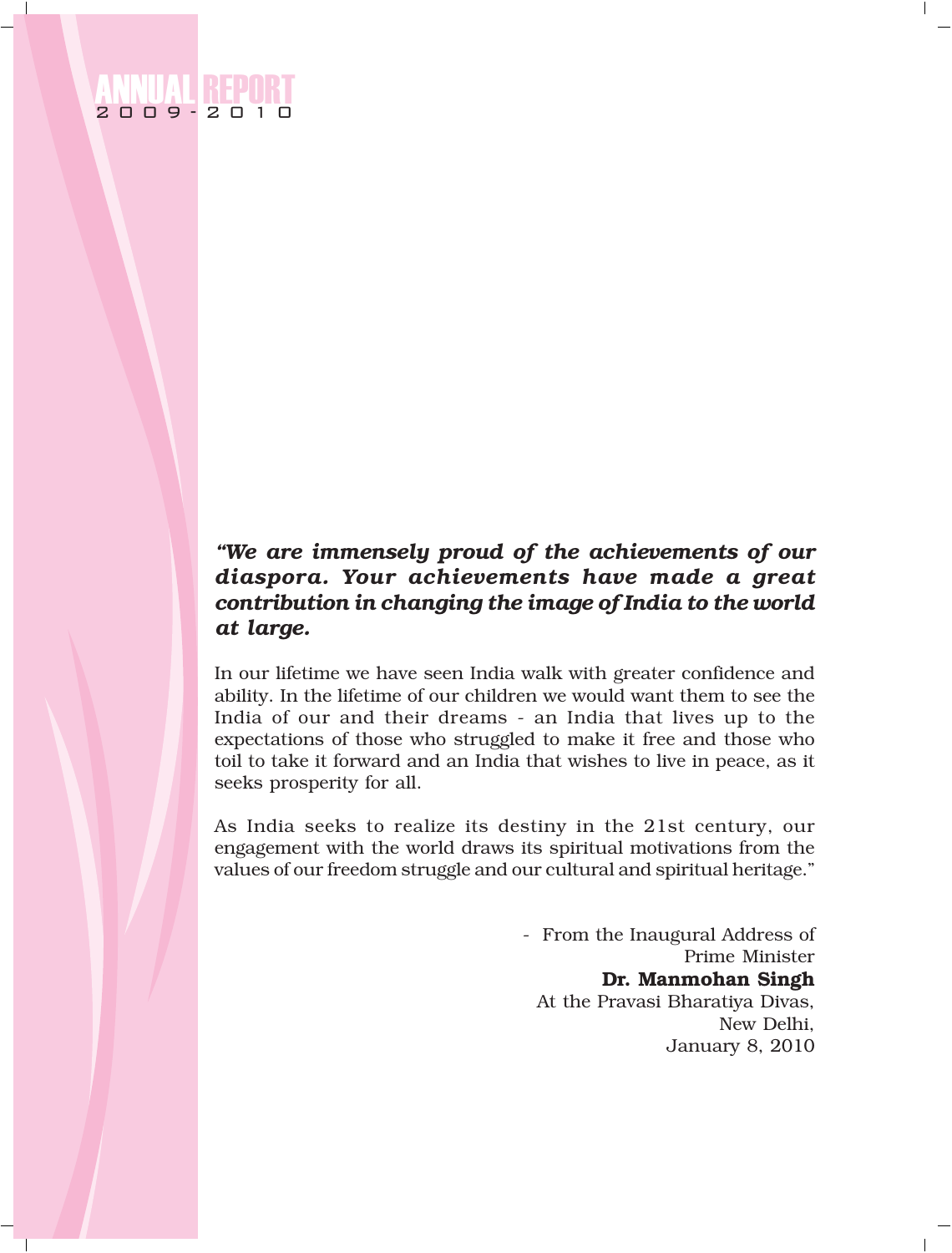

# MINISTRY OF OVERSEAS INDIAN AFFAIRS

 $\mathcal{A}$ 

 $\sim 10$ 

# ANNUAL REPORT 2009-10

**CONTENTS** 

| India and Overseas Indians - An overview |                         |
|------------------------------------------|-------------------------|
| The Ministry and its Mandate             | $\overline{\mathbf{3}}$ |
| <b>Diaspora Services</b>                 | 8                       |
| <b>Migration Management</b>              | 15                      |
| <b>Protector General of Emigrants</b>    | 32                      |
| <b>Financial Services</b>                | 36                      |
| <b>Budget and Financial Review</b>       | 41                      |
| <b>Management Services</b>               | 42                      |
| <b>Annexures and Tables</b>              | 44                      |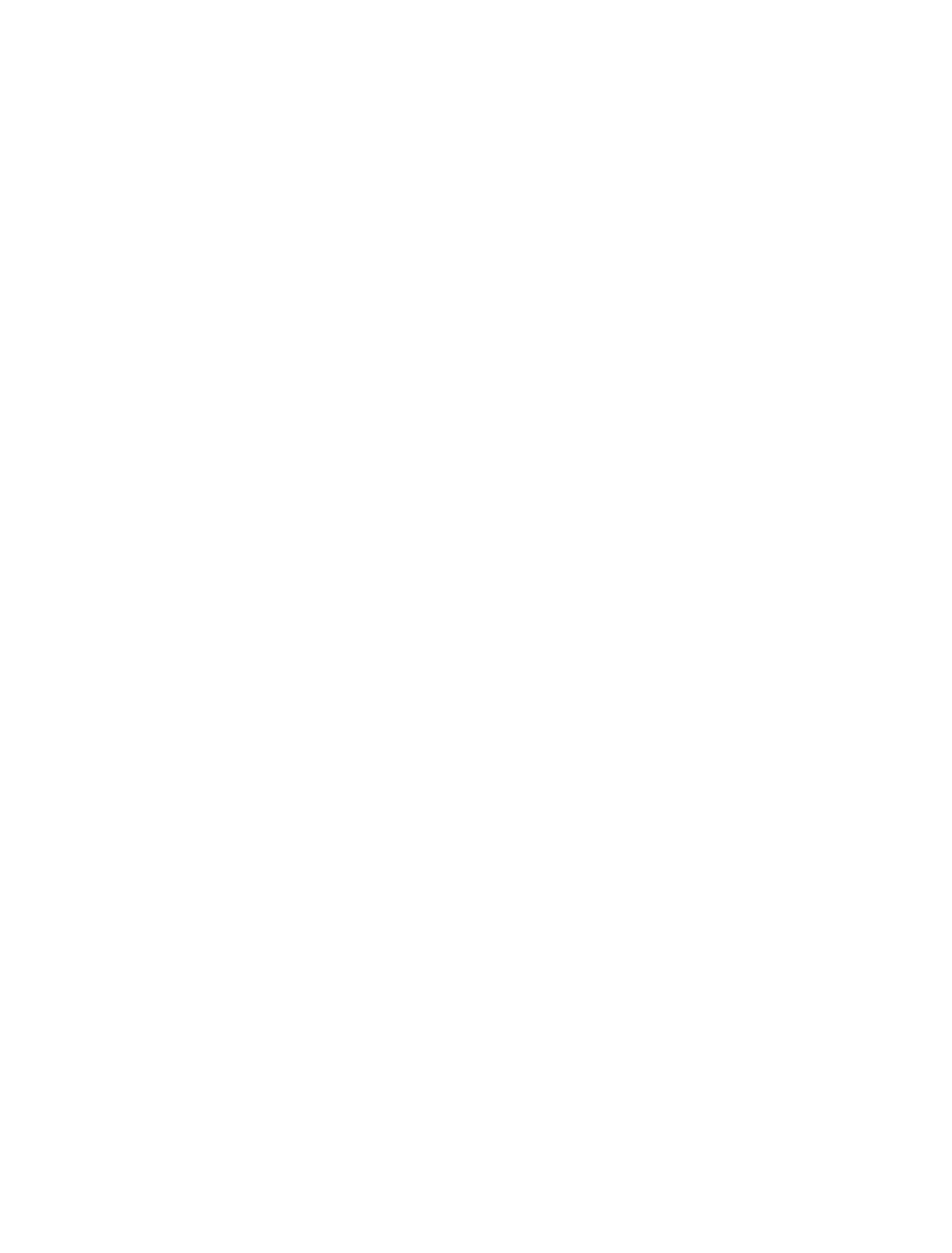

### INDIA AND OVERSEAS INDIANS – AN OVERVIEW

The overseas Indian community spans the globe with a presence in 189 countries across the world. Estimated at over 25 million, India has the world's second largest overseas community, next only to China, but far more diverse.

Like all other major movements of people, the overseas Indian community is the result of different waves of migration over hundreds of years driven by a variety of reasons – mercantilism, colonialism and globalisation. Its early experiences make up a saga of trials, tribulations and the eventual triumph of determination and hard work.

In pre-modern times, Indian traders crossed the Indian Ocean to the east coast of Africa and overland to Central and West Asia. Others, over several centuries reached parts of South East Asia. In the  $19<sup>th</sup>$  century, the abolition of slavery in the British Empire necessitated the large scale recruitment of 'indentured' Indian labourers for colonies in the Atlantic, Pacific and the Indian Oceans and under the 'Kangani System' to destinations in South East Asia. In more recent times, following India's independence, there was in the mid 20<sup>th</sup> century a wave of migration of Indians in search of new opportunities in Europe, North America and Australasia.

Today, Overseas Indians constitute a significant and successful economic, social and cultural force in the world. In the last three decades of the  $20<sup>th</sup>$  century

the character of migration began to change and a 'new Diaspora' led by high skilled professionals moving to the western world and semi-skilled contract workers moving to the Gulf, West and South East Asia emerged. This migratory wave is led primarily by the 'New Economy' comprising Information and communication technology, Biotechnology, financial services and indeed scientists, technologists and academia.

The overseas Indian community thus constitutes a diverse, heterogeneous and eclectic global community representing different regions, languages, cultures and faiths. The common thread that binds them together is the idea of India and its intrinsic values. Overseas Indians comprise People of Indian Origin and Non Resident Indians and today are amongst the best educated and successful communities in the world. In every part of the world the overseas Indian community is recognised and respected for its hard work, discipline, non-interference and for successfully integrating with the local community. Overseas Indians have made significant contributions to the economy of the country of residence and have added in considerable measure to knowledge and innovation.

The emergence of significant Diasporas has in recent years brought into sharp focus two key facts. First, there is a large expatriate population of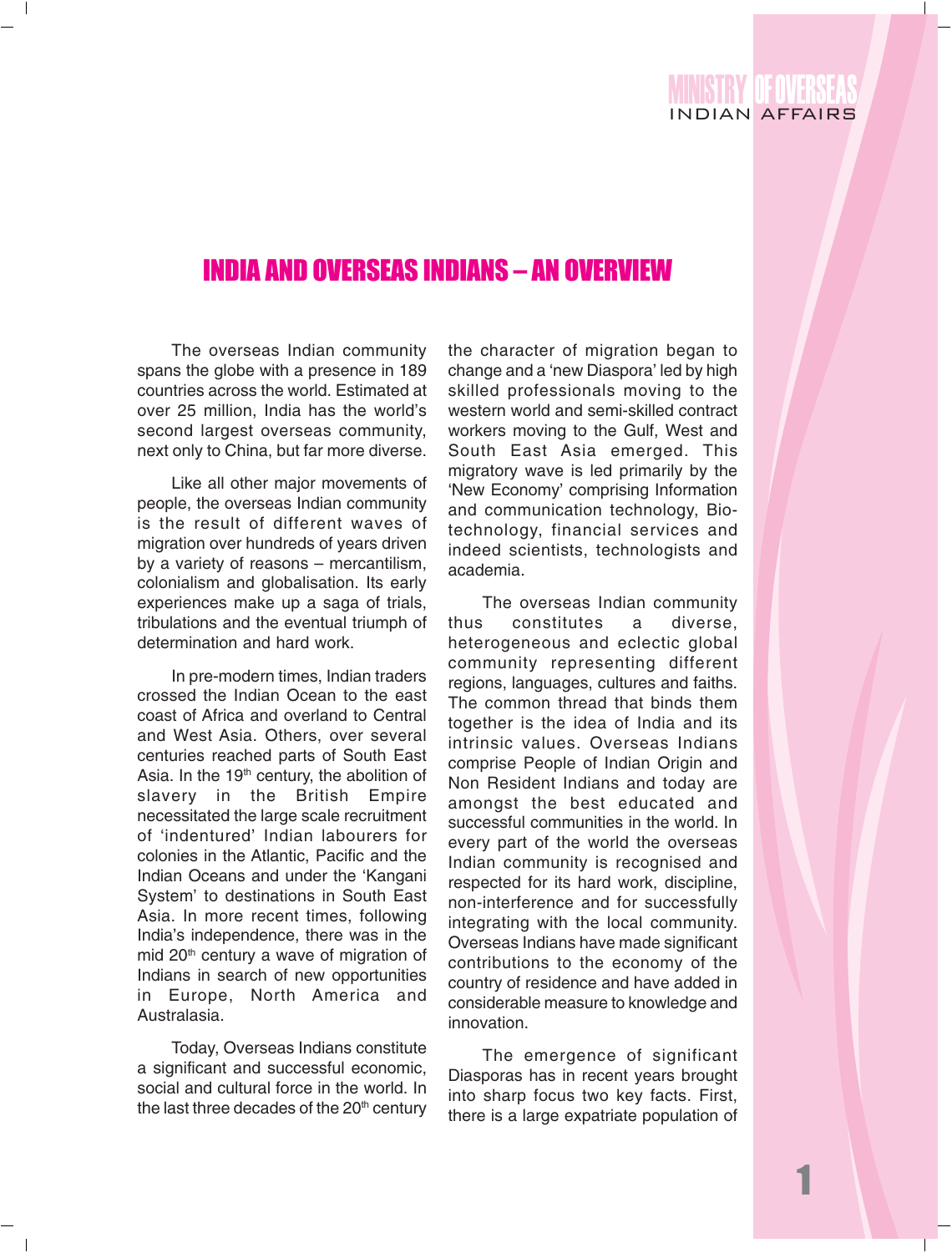2

skilled people from emerging economies in the developed world. Second, overseas communities can constitute a significant resource for the development of the countries of origin. The movement of the high skilled and low skilled workers from less to more developed economies and back opens several new opportunities for development. To view the Diaspora only through the looking glass of remittances and financial flows is to take a myopic view. Not all expatriates need to be investors and their development impact measured only in terms of financial contributions to the home country.

An overseas community can and does serve as an important 'bridge' to access knowledge, expertise, resources and markets for the development of the country of origin. The success of this bridge is often predicated upon two conditions: the ability of the Diaspora to develop and project a coherent, intrinsically motivated and progressive identity and the capacity of the home country to establish conditions and institutions for sustainable, symbiotic and mutually rewarding engagement. Home countries are now beginning to recognise the need to pursue and promote the dynamic of the Diaspora and development.

India's engagement with its Diaspora is symbiotic, the strands of both sides of the relationship equally important to create a resilient and robust bond. To engage with the Diaspora in a sustainable and mutually rewarding manner across the economic, social and cultural space is at the heart of the policy of the Ministry. To create conditions, partnerships and institutions that will best enable India to connect with its Diaspora comprehensively is central to all our programmes and activities. As a new India seeks to become a global player of significance, the time has come for a strong and sustained engagement between India and overseas Indians. The time has also come for overseas Indians to benefit from the exciting opportunities that India provides.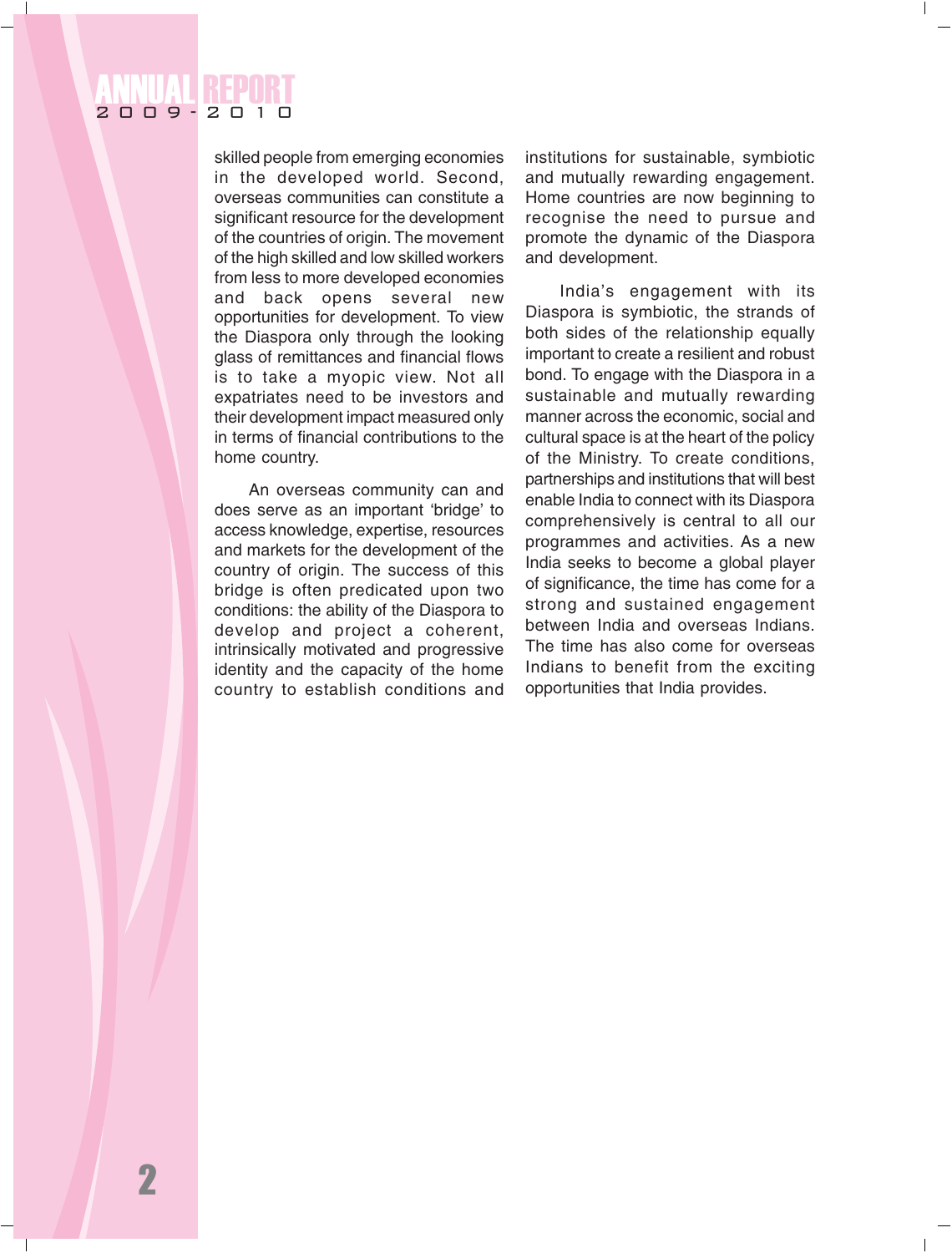

### THE MINISTRY AND ITS MANDATE

#### **I. INTRODUCTION**

The Ministry of Overseas Indian Affairs (MOIA) is the quintessential people's agency, a one-stop address for the overseas Indians. Established in May, 2004 as the "Ministry of Non-Resident Indians' Affairs, it was renamed the 'Ministry of Overseas Indian Affairs' (MOIA) in September, 2004. The Emigration division of the Ministry of Labour and Employment was attached to the new Ministry in December, 2004 and now functions as the Protectorate General of Emigrants. The erstwhile NRI Division of the MEA now functions as the Diaspora division in the Ministry.

Small and unconventional, the Ministry is headed by a Cabinet Minister and has three functional service divisions: Diaspora Services, Financial Services and Emigration Services. A small team of eighteen officers (US and above) works in the Ministry in a delayered and multitask mode leveraging the power of partnership and outsourcing.

The Protector General of Emigrants (PGE) administers the Emigration Act, 1983. He overseas the eight field offices of the Protectors of Emigrants located at Chandigarh, Chennai, Cochin, Delhi, Hyderabad, Kolkata, Mumbai and Thiruvananthapuram.

#### **II. POLICY IMPERATIVES**

The MOIA is the focal Ministry for all matters relating to overseas Indians (OI) comprising Persons of Indian Origin (PIO), Non-Resident Indians (NRIs) and

Overseas Citizens of Indian (OCI). India's engagement with its overseas community has been mainstreamed with the establishment of the Ministry. The Vision, Mission and Objectives of the Ministry are:

VISION: Foster sustainable, symbiotic and strategic engagement between India and Overseas Indians across the economic, social and cultural space that will best serve India as an emerging global power and meet the expectations of the overseas Indian community as a significant constituency across the world.

MISSION: Establish a robust and vibrant institutional framework to facilitate and support mutually beneficial networks with and among overseas Indians to maximize the development impact for India and to enable overseas Indians to invest in and benefit from the - economic, social and cultural opportunities in India.

This will be sought to be achieved based on three value propositions:

- Through multi-skilled market driven entities promoted by the Ministry but managed at 'arm's length' by knowledge partners from the private sector.
- Enlisting the states as stake-holder partners since overseas Indian related initiatives need to be anchored in the states.
	- Stay small, drive policy changes and facilitate activity on ground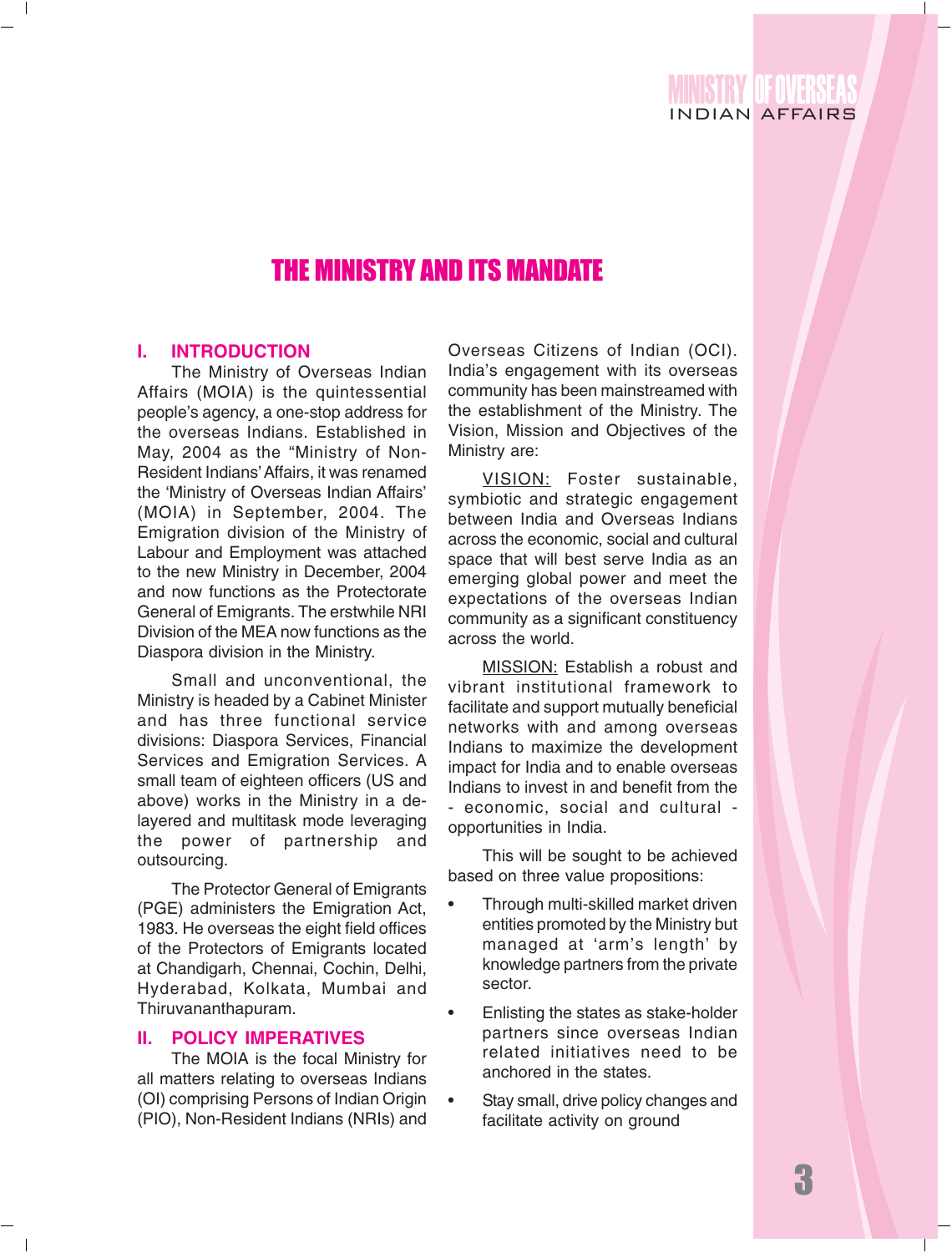

#### **OBJECTIVES:**

- Facilitate sustained interaction of overseas Indians with India and offer them a wide variety of services in economic, social and cultural matters.
- Extend institutional support for individual initiatives and community action to harness the knowledge, skills and investible resources of overseas Indians to supplement the national development efforts.
- Strengthen the bond between India and its diaspora by recognizing and celebrating its success and achievements.
- Transform management of emigration into a transparent, efficient and humane process through appropriate domestic interventions and international cooperation.

#### III. **INSTITUTIONAL ARRANGEMENTS**

To fulfill its mandate, the focus of the Ministry has been on establishing a robust institutional arrangement to promote sustainable and mutually beneficial engagement between overseas Indians and India across the economic, social and cultural space. Towards this end the institutional arrangements established include:

- The Overseas Indian Facilitation Centre (OIFC), 'a not for profit trust' in partnership with the Confederation of Indian Industry (CII), to serve as a one stop shop for economic engagement, investment and business.
- The India Development Foundation of Overseas Indians (IDF), 'a not for profit trust' to serve as a credible single window to facilitate Diaspora philanthropy and lead overseas Indian philanthropic capital into India's social development effort.
- The Indian Council of Overseas

Employment (ICOE), 'a not for profit society' to serve as a strategic 'think-tank' on matters relating to overseas employment markets for Indians and overseas Indian workers.

- The Global Indian Network of Knowledge (Global-INK), a robust electronic platform that will facilitate transfer of knowledge with the objective of leveraging the expertise, skills and experience of overseas Indians.
- The Prime Minister's Global Advisory Council of Overseas Indians, to serve as a high level body to draw upon the talent of the best overseas Indian minds wherever they might reside.
- Overseas Indian Centres (OIC) at the Indian Missions at Washington and Abu Dhabi, to begin with, to serve as field formations on matters relating to overseas Indians.

#### **IV. PROGRAMMES AND ACTIVITIES**

Besides dealing with all matters relating to PIOs and NRIs, the Ministry is engaged in several initiatives with Overseas Indians in promotion of trade and investment, emigration, education, culture, health and science & technology among others. . Given the region and country specific ethos and expectations of the diaspora, MOIA has policies, programmes and schemes that seek to meet the varied expectations and needs of the diverse Overseas Indian Community under the following rubric:

- Overseas Citizenship of India (OCI) Scheme
- **Awareness Campaign on the risks** of irregular Migration
- Pravasi Bharatiya Divas
- Know India Programme
- Pravasi Bharatiya Bima Yojana
- Pravasi Bharatiya Kendra
- Tracing the Roots Scheme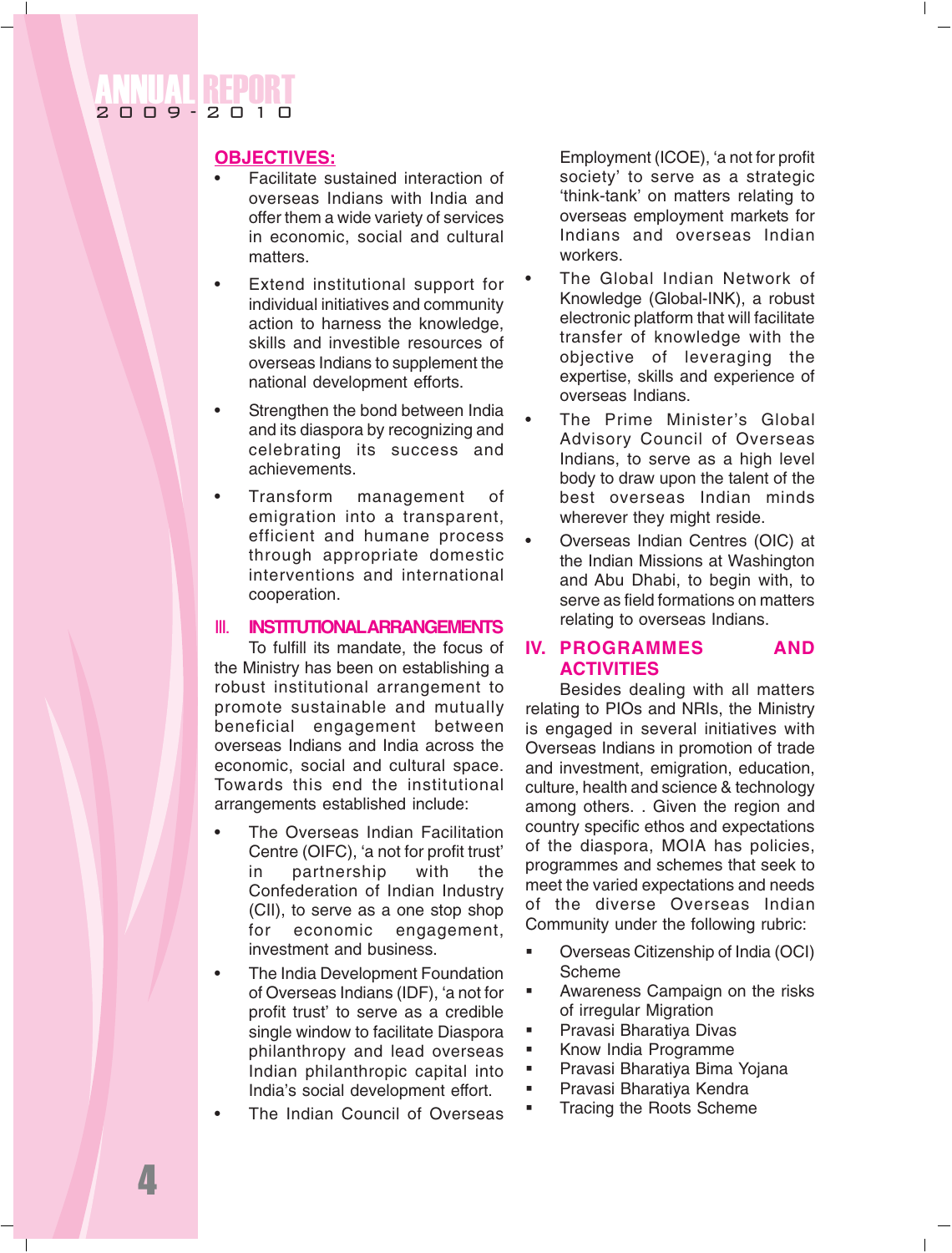

- **Scholarship Programme for** Diaspora Children (SPDC)
- Setting up of a PIO University
- Overseas Indian Facilitation Centre
- Overseas Workers Resources **Centres**
- India Development Foundation of Overseas Indians
- E-governance in Emigration

Overseas Indian workers constitute an important segment of the Indian diaspora. International migration is therefore a strategic focus area for the Ministry. Policy interventions as well as bilateral cooperation with destination countries constitute important focus areas of work of the Ministry. Besides concluding Labour Welfare and Protection Agreements with the Gulf countries and Malaysia and Denmark for the benefit of the skilled and semi-skilled workers, the Ministry has successfully entered into bilateral social security agreements with Belgium, France, Germany, Switerzerland, Luxembourg and Netherlands. The Ministry is also negotiating and concluding bilateral Society Security Agreements with other countries in Europe, North America and the Asia Pacific for the benefit of Indian professionals. Labour Mobility Partnerships to enhance overseas employment avenues are also being pursued with the European Union and select member states of the E.U.

In addition, the Pravasi Bharatiya Divas (PBD) and the Pravasi Bharatiya Samman Awards continue to be the flagship event of the Ministry. The PBD commemorates the return of Mahatma Gandhi, the first great Pravasi, to India on January 9, 1915, to lead an eminently successful non-violent struggle for India's freedom. This programme also seeks to bring the expertise and knowledge of the overseas Indian on a common platform and integrate it with the country's development process.

#### **LOOKING BACK AT 2009-10**

The year 2009-10 has been eventful and productive for the Ministry of Overseas Indian Affairs. We have made progress on several fronts – economic, social and cultural.

The highlights of the year in brief are –

**In April** the administrative arrangements for implementation of the Social Security Agreement (SSA) between India and France were finalized in Paris. The Indo-French SSA provides for avoidance of double payment, portability of benefits and totalisation of contribution of social security on a reciprocal basis to expatriates of both countries.

**In May, a** Counselor (Community Development Affairs), MoIA took charge at Abu Dhabi to look after the interests of the overseas Indian community in the UAE.

**In June,** an Memorandum of Understanding (MoU) between India and Bahrain was signed for the welfare and the protection of Indian workers.

**In July,** the amendments to the Emigrations Rules, 1983 were notified. The amendments, inter-alia, stipulate – i) enhancing the bank guarantee for Recruiting Agents (RA) from Rs.10 Lakh to Rs.20 Lakh, ii) the application fee from Rs.5000/- to Rs.25,000/- and iii) the maximum service charges to be collected by the agents from Rs.10,000 to an equivalent of 45 days wages subject to a maximum of Rs.20,000/-. Besides, educational criteria of bachelor's degree or two years diploma or equivalent have been stipulated for registration of RA. The RAs as well as the foreign employers have been entrusted with additional duties and responsibilities with an objective to enhance protection of emigrants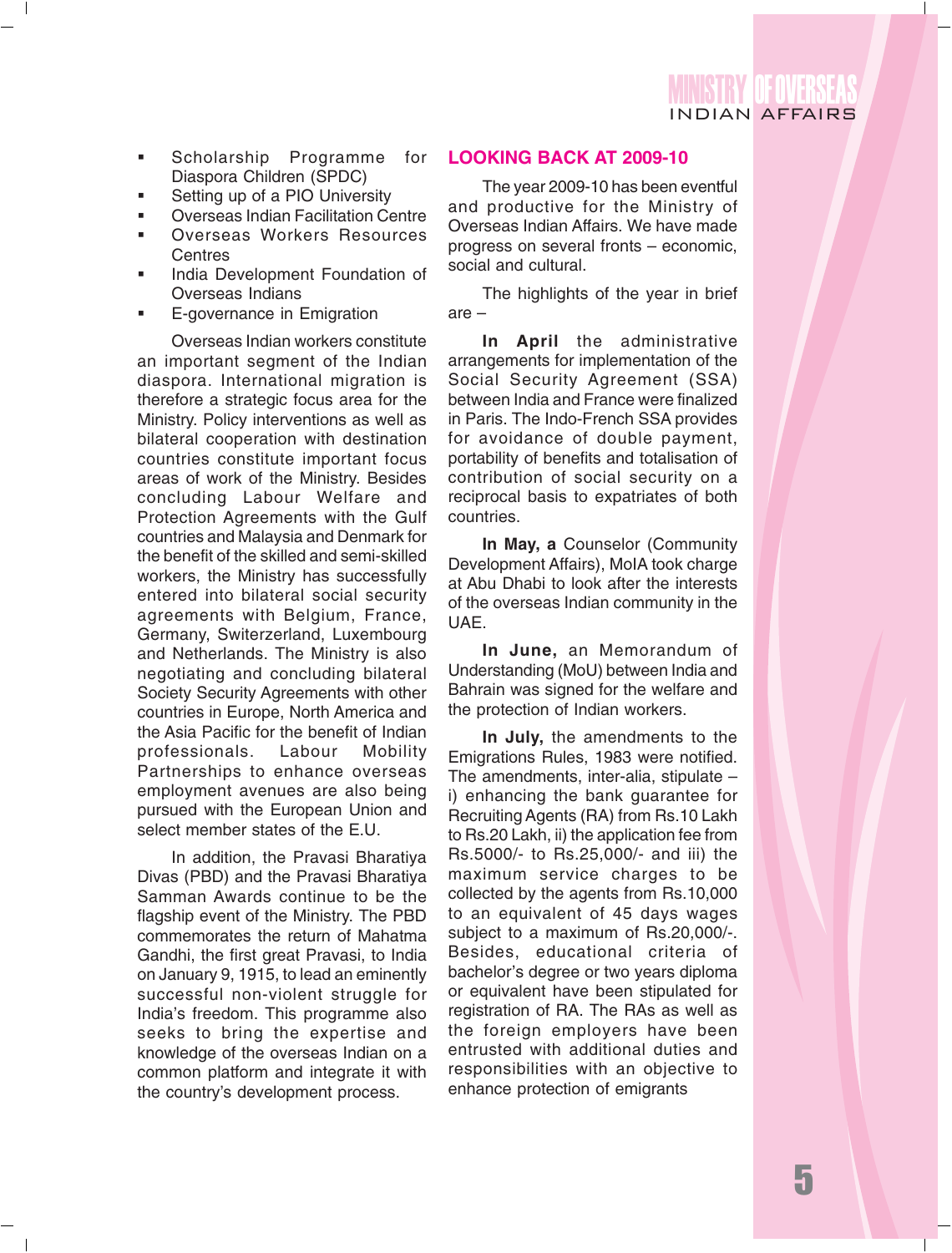**In August, t**he Cabinet approved the proposal for setting up the Indian Community Welfare Fund (ICWF) in the Indian Missions in 17 ECR Countries and the Maldives.

**In September,** the third mini-PBD called "PBD-Europe" was held at the World Forum in The Hague on 19.9.2009. The event was organized in partnership with the Municipality of The Hague and with the active support of Indo-Dutch organization in the Netherlands. The event was attended by more than 500 overseas Indians and other dignitaries including from the Dutch Government.

The SSAs with Switzerland and Luxembourg were signed. In addition, the Labour Mobility Partnership Agreement, the first of its kind with a member State of Europe, was signed with Denmark.

**In October,** the SSA with Netherlands was signed.

The agreement on Social Insurance signed with Germany came into force with effect from 1.10.2009.

In November, the 4<sup>th</sup> Annual Conference of the Heads of Missions of GCC Countries, Jordan, Libya, Yemen, Malaysia and Maldives was held on 26- 27<sup>th</sup> November, 2009 in New Delhi. The Conference was attended by the Heads of Missions (HOM) from 11 Indian Missions, the representatives of MEA and the Ministry of Labour and Employment and 8 State Governments. Major recommendations/decisions taken by the Conference included establishing 'Indian Worker Resource Centres (IWRC)' by the Missions to extend a host of counseling services and a grievance redressal mechanism, activating the Joint Working Groups (JWG) under the provisions of the labour MoU,s signed with the major labour receiving Countries, implementing a computerized system of universal attestation of

employment documents and initiating action against fraudulent intermediaries in the host countries to prevent illegal migration from India.

The first meeting of the Board of Trustees of India Development Foundation of Overseas Indians (IDF) was held on 4<sup>th</sup> November, 2009.

**In December**, we hosted the Asia-Europe (ASEM), International Conference on Migratory Flows between Asia and Europe in Goa, which was attended by representatives of over 45 countries and the European Union.

**In January**, The 8<sup>th</sup> edition of the Pravasi Bharatiya Divas convention was held in New Delhi from  $7<sup>th</sup>$  to  $9<sup>th</sup>$  January, 2010. The Convention was attended by over 1500 delegates from different countries. Besides the inaugural and valedictory sessions, three Plenary Sessions, six concurrent sessions and separate State Sessions were organized. On this occasion, Pravasi Bharatiya Samman Awards were conferred on 14 overseas Indians.

The two pre-conferences seminars on "Nano-technology" and "Propertyrelated issues of overseas Indians" drew enthusiastic participation of all stakeholders and were widely appreciated.

The first meeting of the Prime Minister's Global Advisory Council held on 7th

January, 2010 was another highlight of this year's mega-event.

The 13<sup>th</sup> Know India Programme was organized in partnership with the States of Kerala and Rajasthan from 28th December 2009 to 20<sup>th</sup> January 2010. 40 youths of Indian origin from 16 countries participated.

In **February,** the bilateral Social Security Agreements with Hungary and Denmark were signed in Budapest and New Delhi respectively.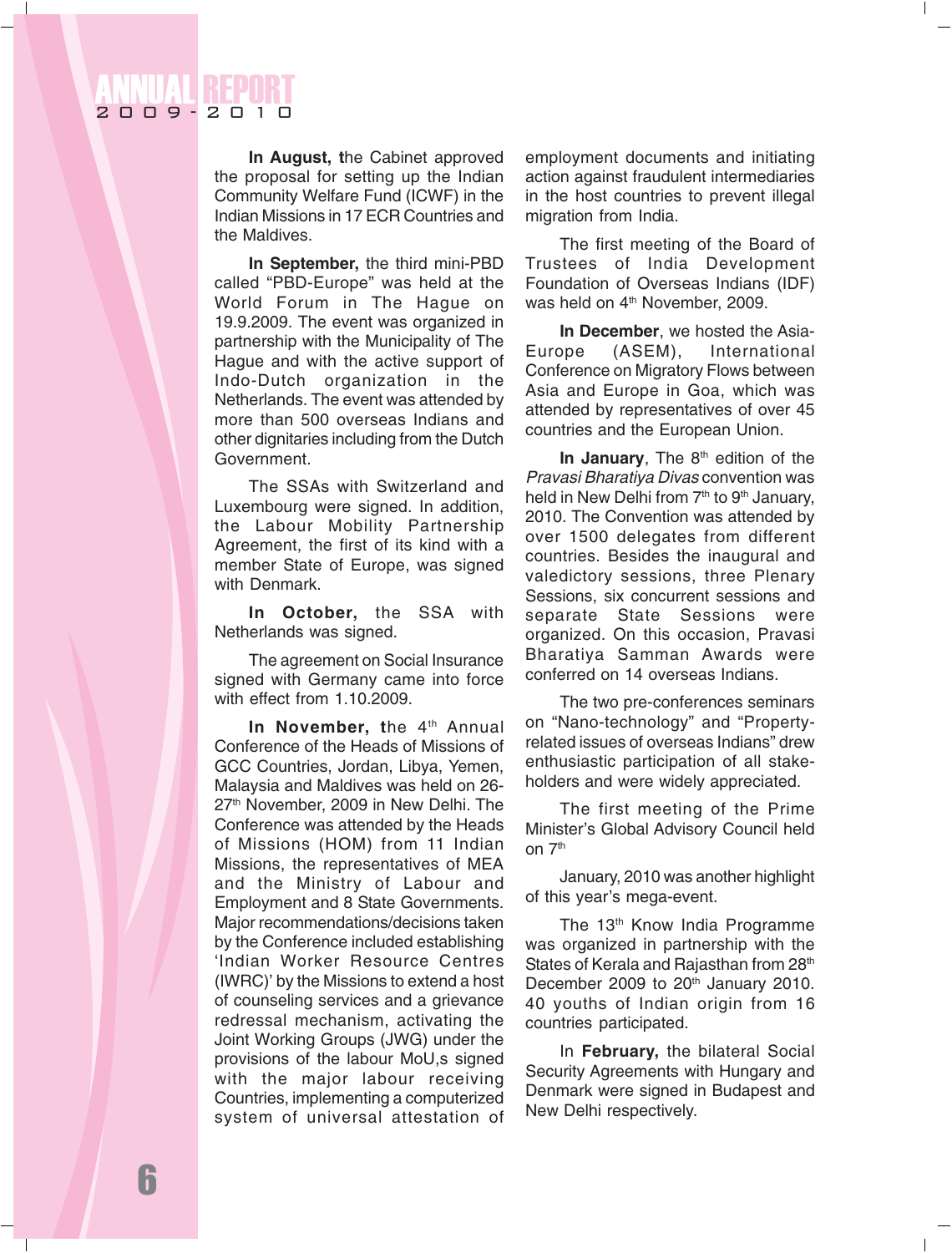# The MOIA Team (2009-10)

#### **Shri Vayalar Ravi Cabinet Minister**

### **Sh. K. Mohandas**

(upto November 2009)

### **Dr. A. Didar Singh**

(from December 2009) **Secretary**

### **Shri G.Gururcharan Shri D.N. Srivastava**

**(upto October 2009)**

 $\overline{1}$ 

#### **Joint Secretary**

**Joint Secretary (Diaspora Services) Administration and Chief Vigilance Officer)** Singh **(Financial Services, Emigration policy,** Dr. Ranbir

| Smt.<br>Sandhya<br>Shukla                 | Shri. N.<br><b>Balasubra</b><br>- manian |                                                     | Shri Shiv<br>Ratan           | Sh.<br><b>Mithlesh</b><br>Kumar     | Sh.<br>K.B.Arora<br>Deputy       | Protector<br>General<br>оf<br><b>Emigrants</b> |
|-------------------------------------------|------------------------------------------|-----------------------------------------------------|------------------------------|-------------------------------------|----------------------------------|------------------------------------------------|
| <b>Director</b><br>(Diaspora<br>Services) | Deputy<br>Secretary<br>(Diaspora         | <b>Director</b><br>(Emigration Secretary<br>Policy) | Deputy<br>(Financial         | <b>Deputy</b><br>Secretary<br>(Admn | Secretary<br>(Vigilance<br>& Co- | Sh.K.C.<br><b>Badhok</b>                       |
|                                           | Services)                                |                                                     | <b>Services</b><br>& Budget) | and<br>Emigration<br>Policy.)       | ordination)                      | <b>Director</b><br>(Emigration<br>Services)    |

### MINISTRY OFOVERSEAS INDIAN AFFAIRS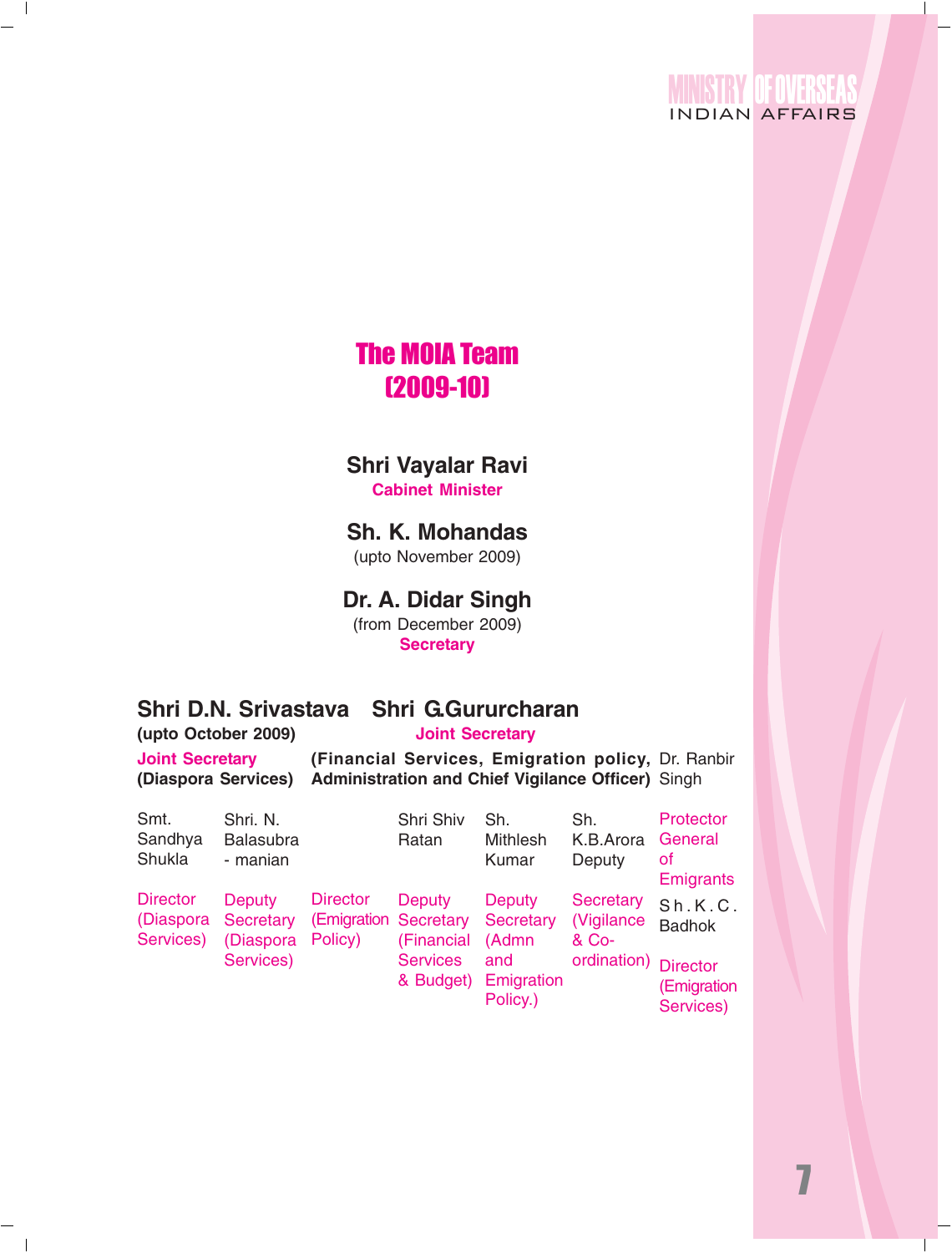8

### DIASPORA SERVICES

The Diaspora Services Division deals with all matters relating to Overseas Indians comprising Persons of Indian Origin (PIO) and Non-Resident Indians (NRIs), overseas citizenship matters, Pravasi Bharatiya Divas, Pravasi Bharatiya Samman Awards, admission of NRI/PIO students to various educational, technical and cultural institutions in India, scholarships to NRI/PIO students in India and new initiatives to promote interaction of overseas Indians with India in Tourism, Media, Youth Affairs, Education, Culture etc.

#### **I. OVERSEAS CITIZENSHIP OF INDIA(OCI)**

Keeping in view persistent demands for "dual citizenship" from the Indian Diaspora, particularly from North America, West Europe, Australia and New Zealand, and the Government's deep commitment in engaging Persons of Indian Origin with the land of their ancestors in a mutually beneficial relationship, the Overseas Citizenship of India (OCI) Scheme was launched in August 2005 by amending the Citizenship Act, 1955. The Scheme provides for the registration as Overseas Citizens of India (OCI) of all Persons of Indian Origin (PIOs) who were citizens of India on or after 26<sup>th</sup> January, 1950 or were eligible to become citizens of India on 26<sup>th</sup> January, 1950 and who are citizens of other countries, except Pakistan and Bangladesh.

- 2. The Scheme was introduced in the financial year 2006-2007 and envisages issue of OCI documents consisting of OCI registration certificate and Universal visa sticker to persons of Indian origin. The Scheme has been operational since January, 2006 and as on 28<sup>th</sup> February, 2010, a total number of 5,52,355 Persons of Indian Origin have been registered as OCIs.
- 3. A registered Overseas Citizen of India is granted multiple entry, multi purpose, life-long visa for visiting India, and is exempted from registration with Foreigners Regional Registration Office for any length of stay in India. As mandated under the Allocation of Business, the Ministry of Overseas Indian Affairs has issued notifications granting registered OCIs further benefits as under:
	- (i) Parity with Non-Resident Indians in the matter of intercountry adoption of Indian children ;
	- (ii) Parity with resident Indian nationals in matters of tariffs in domestic air fares ;
	- (iii) Parity with domestic Indian visitors in respect of entry fee for visiting national parks and wildlife sanctuaries in India ;
	- (iv) Parity with non-resident Indians in respect of : (i) entry fees for visiting the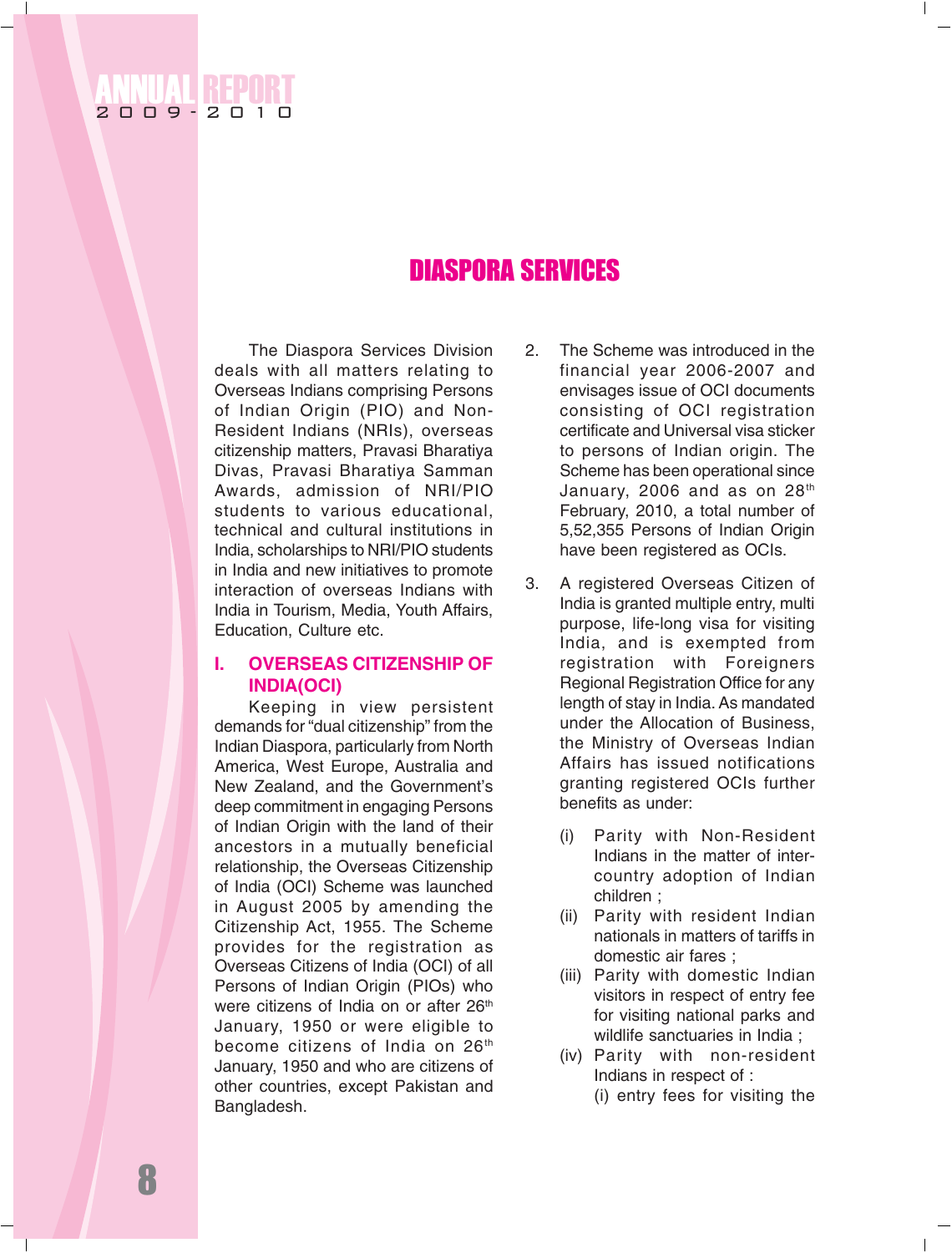### MINISTRY OFOVERSEAS INDIAN AFFAIRS

national monuments, historical sites and museums in India;

(ii) practising the following professions in India, in pursuance of the provisions contained in the relevant Acts, namely :

(a) doctors, dentists, nurses and pharmacists;

(b) advocates;

(c) architects; and

(d) chartered accountants; and

(v) Entitlement to appear for the All India Pre-Medical Test or such other tests to make them eligible for admission in pursuance of the provisions contained in the relevant Acts.

However, the OCI is not 'dual citizenship'. OCI does not confer political rights. Detailed instructions and procedures on the OCI Scheme are given in the MHA's website : www.mha.nic.in.

An on-line OCI miscellaneous service is now available for re-issuance /issuance of duplicate OCI documents, in case of issuance of new passport, change of personal particulars, viz, nationality, name, change of address/ occupation, etc. and loss/damage of OCI registration certificate/visa.

#### **II. SCHOLARSHIP PROGRAMME FOR DIASPORA CHILDREN (SPDC)**

A scheme called 'Scholarship Programme for Diaspora Children (SPDC)' was launched in the academic year 2006-07. Under the scheme 100 scholarships upto US\$ 3600/- per month are offered to PIO and NRI students for Undergraduate courses in Engineering/ Technology, Humanities/Liberal Arts, Commerce, Management, Journalism, Hotel Management, Agriculture/Animal Husbandry etc. The scheme is being

implemented by M/s. Educational Consultants India Limited (Ed.CIL) India Limited, an autonomous body under the Ministry of Human Resource Development. The scheme is open to NRIs/PIOs from 40 countries with substantial Indian Diaspora population.

A total of 278 candidates have availed of the scholarship scheme since its inception. Of the 126 candidates selected for the award of scholarship during the year 2009-10 only 72 have availed of the scholarship. With the result of the review of SPDC scheme, it has been decided to do away with the The Common Entrance Test (CET) for selecting PIO and NRI students for the award of scholarship. The revised procedure is to be implemented from the academic year 2010-11. The applications from the students who meet the prescribed eligibility criteria are to be evaluated and shortlisted by a selection committee consisting of officers from Ministry of HRD, EdCIL (India) Ltd. and MOIA.

#### **III PIO/NRI UNIVERSITY**

In keeping with the recommendations made by the High Level Committee on the Indian Diaspora (HLCID) and commitments made at the highest level, the Ministry is in the process of setting up a PIO/NRI University for the benefit of children of overseas Indians. The University is expected to be accorded the status of "Deemed University" de-novo under Section 3 of the UGC Act. The University would be set up by Manipal Academy of Higher Education Trust (MAHET), Manipal at Bangalore, Karnataka. MAHET has submitted a Detailed Project Report (DPR). An Advisory Board has been constituted to evaluate the DPR with a view to ensure that it conforms to the academic and infrastructure standards prescribed by the concerned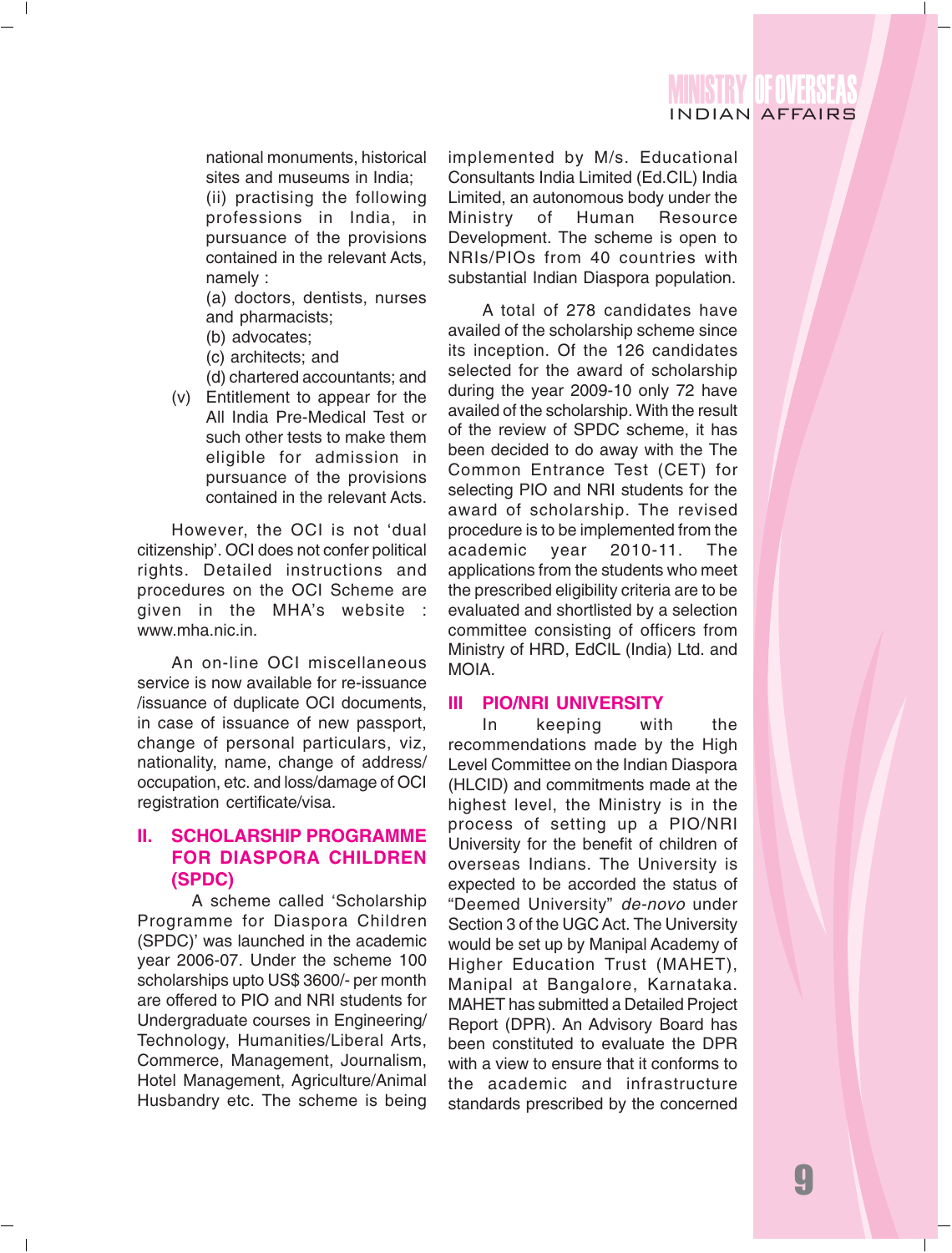authorities like the UGC, AICTE, and MCI etc. The board held two meetings and approved, in principle, the DPR submitted by the MAHET. As per the recommendations of the Advisory Board, work is underway to draft a Bill for Parliament for setting up the university and four more such universities in different cities in India. Around 60 proposals for setting up of four more universities have been received in response to advertisements published by the Ministry in February and June 2009 calling of Expressions of Interest (EOIs). These EOIs are being examined.

#### **IV. PRAVASI BHARATIYA DIVAS (PBD)**

Pravasi Bharatiya Divas (PBD) convention is the flagship event of the Ministry organized every year in January since 2003, with a view to connect India to its vast Indian diaspora and bringing their knowledge, expertise and skills on a common platform.

The 8<sup>th</sup> edition of the *Pravasi* Bharatiya Divas convention was held in New Delhi from 7<sup>th</sup> to 9<sup>th</sup> January, 2010. The Convention was organised in partnership with the Government of NCT of Delhi. The Confederation of Indian



Industry (CII) was the institutional partner. It was inaugurated by the Prime Minister on 08.01.2010 and the valedictory address was delivered by the President on 09.01.2010. The President also conferred the Pravasi Bharatiya Samman Award on 14 distinguished PIOs/NRIs. Lord Khalid Hameed CBE DL Hampstead was the Chief Guest.

The two-day convention saw a **RECORD PARTICIPATION OF OVER 1500 DELEGATES**. These included 16 Members of the Prime Minister's Global Advisory Council and 8 PIO Ministers, besides 12 Union Ministers and 5 Chief Ministers and other Indian and PIO dignitaries.

The flagship event of the Ministry was widely acclaimed as a grand success both for its organizational aspects and its substantive content, as also for the choice of speakers and the topicality of the themes chosen for deliberation at its various sessions. The two pre-conference seminars on "Nanotechnology" and "Property-related issues of overseas Indians" drew enthusiastic participation of all stake-holders and came in for appreciation from several quarters. The first meeting of the Prime Minister's Global Advisory Council was another highlight of this year's megaevent.

The Convention had three Plenary Sessions - Diaspora: Role and Expectations, Diaspora: Interests and Concerns & Skills Development; six concurrent sessions - Returning to 9% Growth: Diaspora Connect , Leveraging Knowledge Networks: Global-Ink, Thousands of Fireflies: Diaspora Philanthropy, Diaspora Women in Cross-Cultural Environments, Indians and the Gulf and Future of PBDs and the Road Ahead as well as separate State Sessions.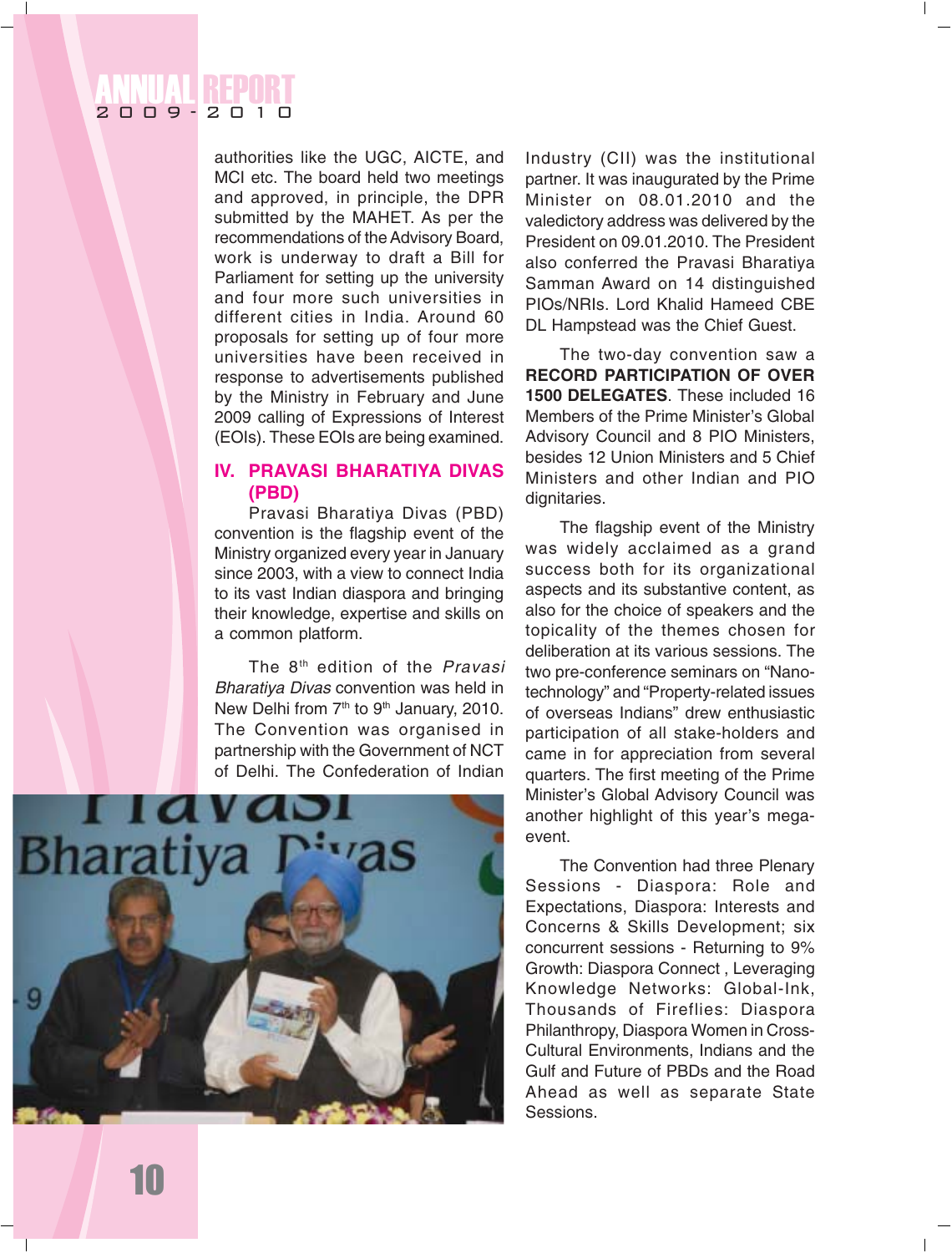

#### **V. HIGHLIGHTS OF PBD 2010**

- Record participation over 1500 delegates
- Attendance by a host of dignitaries from abroad
- Inauguration of an online portal developed by OIFC by Prime **Minister**
- First meeting of Global Advisory Council of Overseas Indians chaired by PM
- Three Plenary sessions, six concurrent sessions besides separate State Sessions
- Two pre-conferences seminars on 'Nano-technology' and 'Propertyrelated issues of Overseas Indians'.

#### **VI PRAVASI BHARATIYA SAMMAN AWARD (PBSA)**

The Pravasi Bharatiya Samman Award (PBSA) is conferred on a Non-Resident Indian, Person of Indian origin or an organization or institution established and run by the Non-Resident Indians or Persons of Indian Origin, who have excelled in one's field for outstanding work which has enhanced India's prestige in the country of residence and who has made (i) significant contribution towards better understanding abroad of India and support to India's causes and concerns in a tangible way; (ii) significant contribution for the welfare of diaspora; (iii) notable contribution in philanthropic and charitable work and for social and humanitarian causes in India and abroad; (iv) significant contribution in building closer links between India and its diaspora in the economic, cultural and scientific fields; and (v) for eminence in his skills which has enhanced India's prestige in that country (for nonprofessional workers). It is conferred by the President of India as a part of the Pravasi Bharatiya Divas (PBD) conferences organized annually since 2003. PBSA is the highest honour

conferred on overseas Indians. PBSA 2010 were conferred on the following :

- 1. Mr. Mohinder Singh Bhullar
- 2. Mr. Yanktesh Permal Reddy
- 3. Mr. Ryuko Hira
- 4. (Mrs) Dr. Ruby Umesh Pawankar
- 5. Mr. Suresh Kumar Virmani
- 6. Mr. Pravin Jamnadas Gordhan
- 7. Dr. Tholisiah Perumal Naidoo
- 8. Dr. Rajni Kanabar
- 9. Mr. Deepak Mittal
- 10. Dr. Lenny Krishendath Saith
- 11. Dr. Azad Moopen
- 12. Dr. Mani Lal Bhaumik
- 13. Mr. Ashok Kumar Mago
- 14. Mr. Upendra J. Chivukula



11

#### **VII. PBD- EUROPE**

The third in the series called 'PBD-Europe' was held at the World Forum in The Hague on 19.09.009. The event was organized in partnership with the Municipality of The Hague. The Foundation for Critical Choices for India (FCCI), Netherlands India Association (NIA), Netherlands Chapter of GOPIO, UJALA Association of Surinamese people and EEKTA Association of Surinamese people were the Netherlands-based organizations which participated in the event.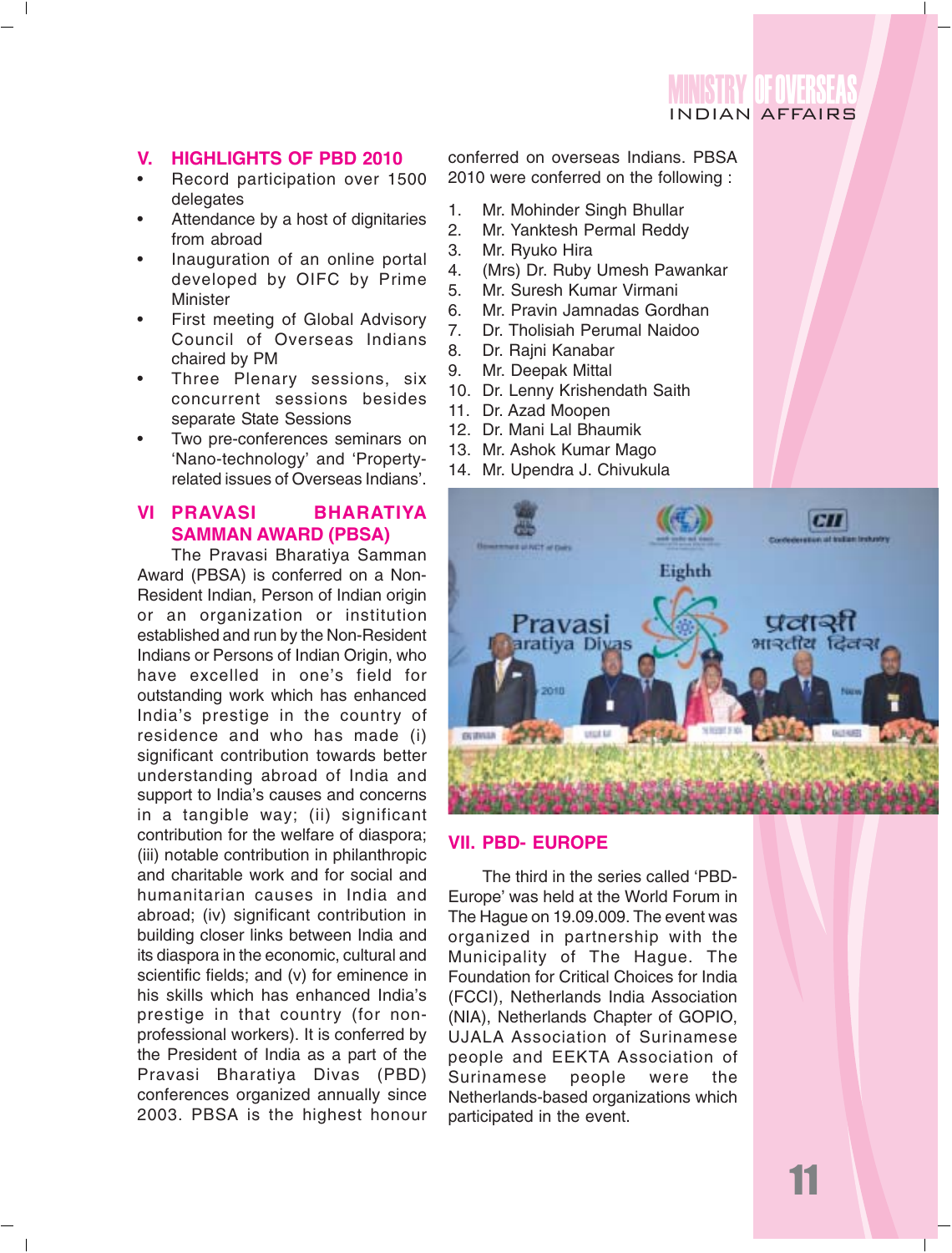#### **VIII.SEMINAR ON PROPERTY RELATED ISSUES OF NRIS/ PIOS**

A seminar on Property related issues of NRIs/PIOs has been organized on 7<sup>th</sup> January 2010 as a prelude to the Pravasi Bharatiya Diwas 2010. The idea was to provide a forum to NRIs/PIOs to discuss their property related issues and to exchange views on the different aspects of the matter from the eminent speakers invited to the seminar.

The participants gave presentations on the concerns of overseas Indians on property related issues. The legal aspects of the property owning/tenancy in India were also discussed. There was also interactive session in the seminar wherein the specific queries were taken by the representatives of central and state governments, representatives of real estate developers and legal experts in property related issues etc.

#### **IX. ONE-DAY SEMINAR ON INDIAN DIASPORA IN THE CARIBBEAN**

A one-day Seminar on Indian Diaspora in the Caribbean was organized at Port of Spain, Trinidad & Tobago on 16 August, 2009 by the Ministry in coordination with the High Commission of India, Port of Spain. It was co-sponsored by the University of West Indies, Global Organization of Persons of Indian Origin (GOPIO), Trinidad Chapter and the National Council of Indian Culture (NCIC) based in Trinidad and Tobago.

Besides the inaugural session, the Seminar had discussions on "Language and Cultural Heritage: Issues & Challenges for the Indian Diaspora" and "Role of customs, rituals, music, dance and cinema in promoting linkages". Speakers from Trinidad and Tobago, Grenada, Guyana, Jamaica and

Suriname participated in the event which was attended by over one hundred and fifty persons.

H.E. Dr. Lenny K. Saith, Minister in the Office of the Prime Minister of Trinidad & Tobago was the Chief Guest for the occasion.

#### **X TRACING THE ROOTS**

The Ministry launched a Scheme called "Tracing the Roots" in October, 2008. In this regard, the Ministry signed an MOU with an organization called "Indiroots" to facilitate tracing the roots of POI's in India. As per the Scheme, PIOs, who intend to trace the roots of their ancestors in India, have to apply in a prescribed form through the Indian Mission/Post in the country of their residence. Under the Scheme, the roots of four PIOs (two from Trinidad, West Indies, one from Durban, South Africa, one from Brunei) have been successfully traced and the reports have been communicated to the concerned PIO through Missions/posts. . .

#### **XI KNOW INDIA PROGRAMME (KIP)**

Know India Programmes of the Ministry is organized with the objective of familiarizing Indian Diaspora youth, in the age group of 18-26 years, with developments and achievements made by the country and bringing them closer to the land of their ancestors. The Programme provides a unique forum for students and young professionals of Indian origin to visit India, share their views, expectations and experiences and to bond closely with contemporary India. The participants are selected based on nominations received from Indian Missions/Posts abroad. They are provided with full hospitality and are reimbursed 90% of their economy class air-fare from their respective country to India and back.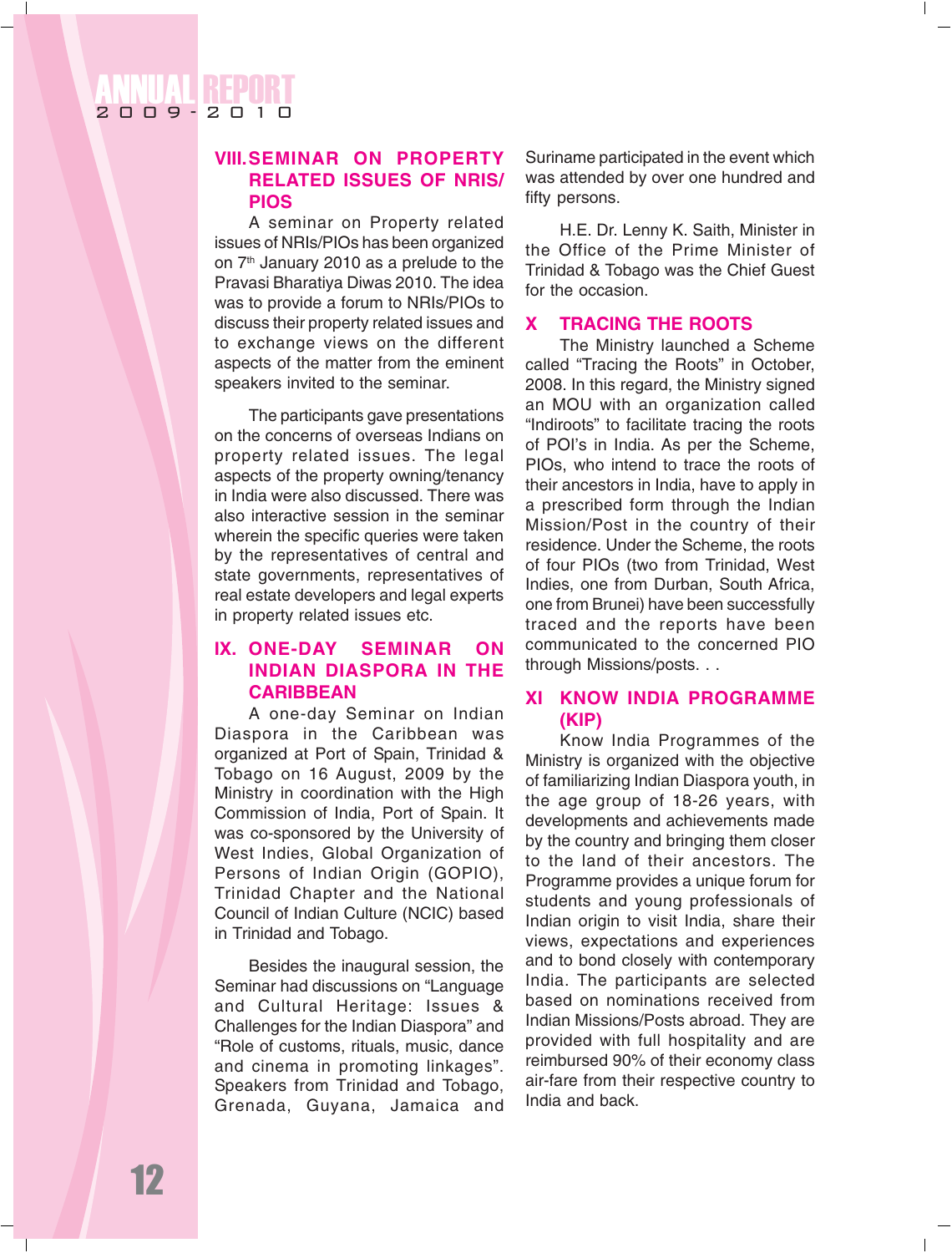### MINISTRY OFOVERSEAS INDIAN AFFAIRS

The content of the programme broadly includes the following:

- (a) Presentations on the country, the constitution, political process etc.
- (b) Interaction with faculty and students at a prestigious University/ College/Institute.
- (c) Presentation on the industrial development and visit to some Industries
- (d) Visit to a village to better understand the typical village life
- (e) Exposure to Indian media and Film Industry.
- (f) Interaction with NGOs and organizations dealing with women affairs.
- (g) Visit to places of historical importance/Monuments.
- (h) Taking part in Cultural programmes
- (i) Exposure to yoga
- (j) Call on high dignitaries, which may include President of India, Chief Election Commissioner of India, Comptroller and Auditor General of India, and Ministers in-charge of Overseas Indian Affairs, Youth Affairs and Sports.

During 2009-10, three (3) Know India Programmes were arranged with participation from 98 overseas Indian youth.

- (i) 11th KIP in partnership with the States of Orissa & Punjab from 21<sup>st</sup> March 2009 to 12<sup>th</sup> April 2009. 22 participants from 9 countries took part in it.
- (ii)  $12<sup>th</sup>$  KIP in partnership with the States of Karnataka and Himachal Pradesh from 24<sup>th</sup> September to 16<sup>th</sup> October 2009 Thirty six youths of Indian origin from 11 countries took part in the programme.
- (iii) 13th KIP in partnership with the States of Kerala and Rajasthan from 28<sup>th</sup> December, 2009 to 20<sup>th</sup> January, 2010. 40 participants from

16 countries participated in it. The participants attended the Pravasi Bharatiya Divas event, 2010 – a platform that brings together eminent overseas Indians from all over the world.

The Ministry also hosted 12 participants of Know Goa Programme for their Delhi and Agra part of the programme in December 2009. Know Goa programme are organized by the Government of Goa for NRI/PIO youths whose forefathers have migrated from Goa and are presently residing overseas.

#### **Know India Program Website made interactive**

The social network on the Know India Program website was launched. The Website is now interactive and nearly 80 past participants of the Know India Programs have already become members on this social network, an initiative of the Ministry. The Ministry has conducted thirteen KIPs so far and a total number of 410 overseas Indian youth have participated in these programs upto now.

#### **XII PROBLEMS RELATING TO OVERSEAS INDIAN MARRIAGES**

Ministry of Overseas Indian Affairs (MOIA) has taken various steps to address the problems arising out of marriages with overseas Indians. Some of them are as under:-

#### **i) DESIGNATION OF A COORDINATING AGENCY TO DEAL WITH THE ISSUE OF PROBLEMATIC NRI MARRIAGES**

Parliamentary Committee on "Empowerment of Woman " (EWC) (14th Lok Sabha) on the subject" Plight of Indian woman deserted by NRI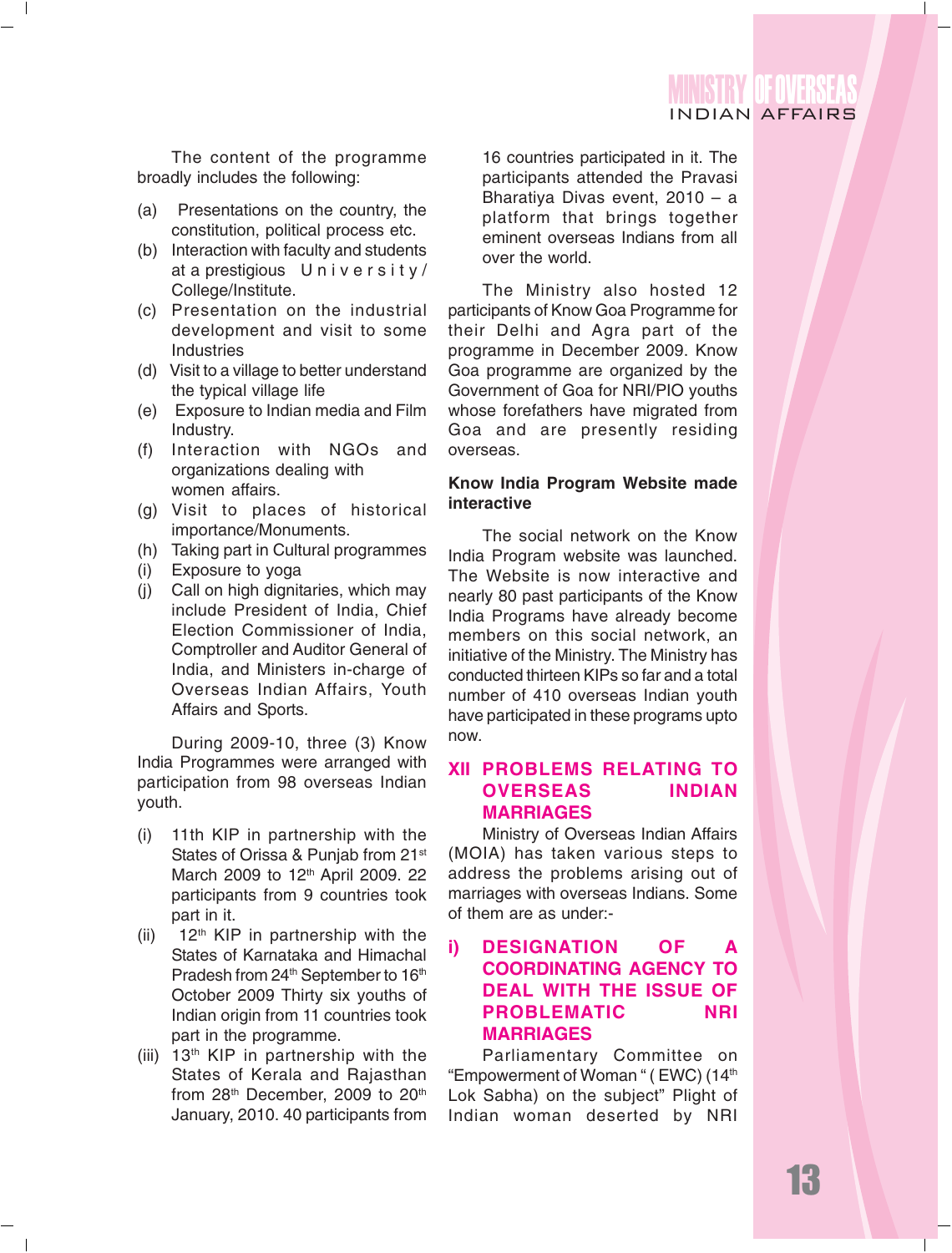husbands" had recommended to evolve a well defined /coordinated mechanism to deal with the issue of problematic NRI marriages .

An Inter Ministerial meeting convened in the Ministry considered the recommendation of EWC and decided that National Commission for Women (NCW) be made the coordinating agency at the national level to receive and process all the complaints related to deserted Indian women by their overseas spouses.

In pursuance of above decision, National Commission for Women (NCW), has been designated by this Ministry as a coordinating agency at National level to receive and process all the complaints related to Indian women deserted by their overseas Indian husbands. Chief Secretaries of all State/ Administrators of all Union Territories and Heads of Indian Missions /Posts abroad have been advised of this decision and requested to take further action accordingly.

Consequent to that, NCW has formally launched an NRI Cell to deal with problems of Indian women deserted by their NRI husbands on 27<sup>th</sup> August, 2009 to render all possible assistance to victims of NRI marriages, look into complaints and also to take suo-moto notice on any issue brought to the notice of NRI Cell in accordance with section 10 (1) (f) of the National Commission for Women Act, 1990 read with Sub-Section 4 of Section 10 and Section 8 of the Act.

#### **ii) SCHEME FOR GIVING LEGAL /FINANCIAL ASSISTANCE TO INDIAN WOMEN DESERTED BY THEIR OVERSEAS INDIAN SPOUSES**

The Ministry had launched a Scheme to provide legal and financial assistance through Indian Missions abroad to Indian women deserted or divorced by their overseas Indian spouses. After taking the views of the Indian Missions /Posts concerned, the existing limit of assistance under the scheme has been enhanced from US \$ 1,000 to US \$ 1,500 per case to render more assistance to deserted women.

#### **iii) ORGANIZATION OF ONE DAY NATIONAL CONVENTION IN COLLABORATION WITH NGO**

Vividh Vikas Samithi , a Delhi based NGO in collaboration with MOIA conducted one day National Convention on **"Indian Mission to help jilted NRI Brides**" in New Delhi on 20<sup>th</sup> April, 2009. The main objectives of the convention were to study the problems of jilted NRI brides who are abandoned by their NRI husbands, to identify and analyze constrains and barriers of NRI marriages main reasons of breaking NRI marriages, the role of various NRI organizations in protecting the rights of abandoned brides etc. The convention was attended by senior bureaucrats from Government of India, Advocates, NGOs, Journalist, women victims of NRI marriages etc.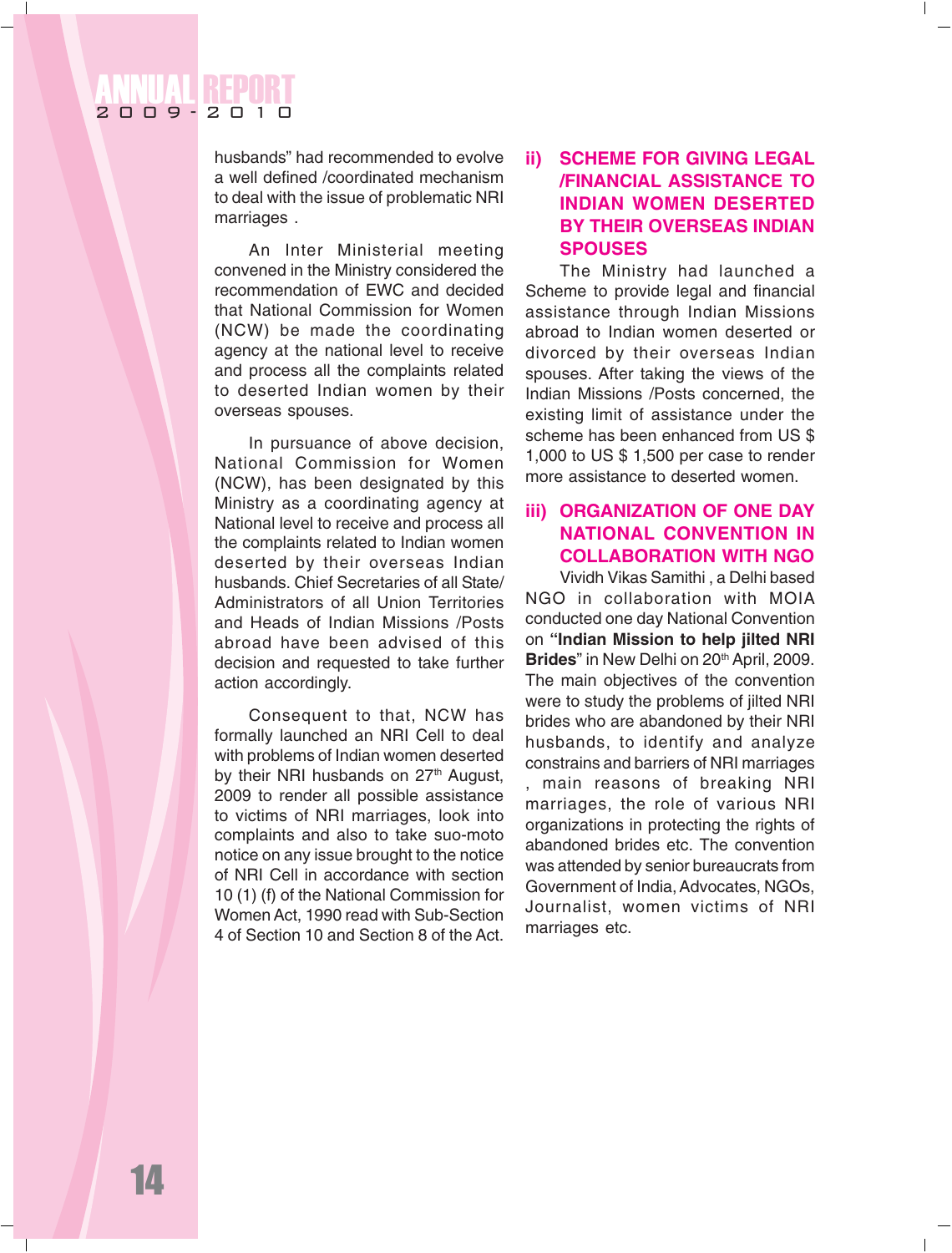

### MIGRATION MANAGEMENT

#### **I. INTERNATIONAL MIGRATION: AN OVERVIEW**

Last year saw a downturn in the world economy resulting in recessionary pressure or severe slowdown in the economy of the major developed countries. As a result of this millions of jobs were lost across the world. Migrant workers were also adversely affected. These workers contribute not only to the development of the country where they live and work but also to the economy of the country of origin. The remittances sent home by these migrant workers have a profound impact on the living standards of people in the developing countries of Asia, Africa, Latin America and the Middle East. Despite the deceleration of the outflow of workers to the Gulf – close to 25 percent reduction in emigration -the flow of remittance receipts from overseas Indian workers increased by 7.8 percent to US\$ 46.9 billion during 2008-2009 from US\$ 43.5 billion during the 2007-08.

In one of the enduring ironies of the present times, we live in a world in which the free movement of capital, goods, and technology is seen as a virtue, but also one in which the movement of people across borders is more difficult than ever in the past. Ironically, in a rapidly globalising world, legal migration is being rendered increasingly difficult. It is in this backdrop that we must see the growing problem of illegal migration and people smuggling. Quite simply, migration is more likely in the future to be propelled by the labour supply gaps of the global market. It is our conviction that labour mobility and matching of demand for and supply of skills will be substantially determine the pace, the direction and the future growth prospects of the global economy. The question is no longer whether to allow migration, but indeed, how to manage migration effectively to enhance its positive effects on development and mitigate the negative. Which forms of migration are desirable, and should be facilitated and under what circumstances? Which forms are undesirable and need to be prevented?

#### **II. THE POLICY PERSPECTIVE**

Growing mobility of labour in a globalizing economy, emerging population and demographic dynamics, as well as enhanced security concerns, have together underlined the importance of good migration management to transform it into an efficient, orderly and humane process. Equally, there is an urgent need to address the problem of illegal migration. Curbing irregular migration is an issue of concern not only in the developed countries but also in the developing world. This has social and security ramifications which are now well beyond mere law-enforcement and need to be appropriately addressed by the countries involved.

In this background even as nations strive to restore economic order, it is our conviction that countries of origin and destination must together strive to achieve a 'minimum policy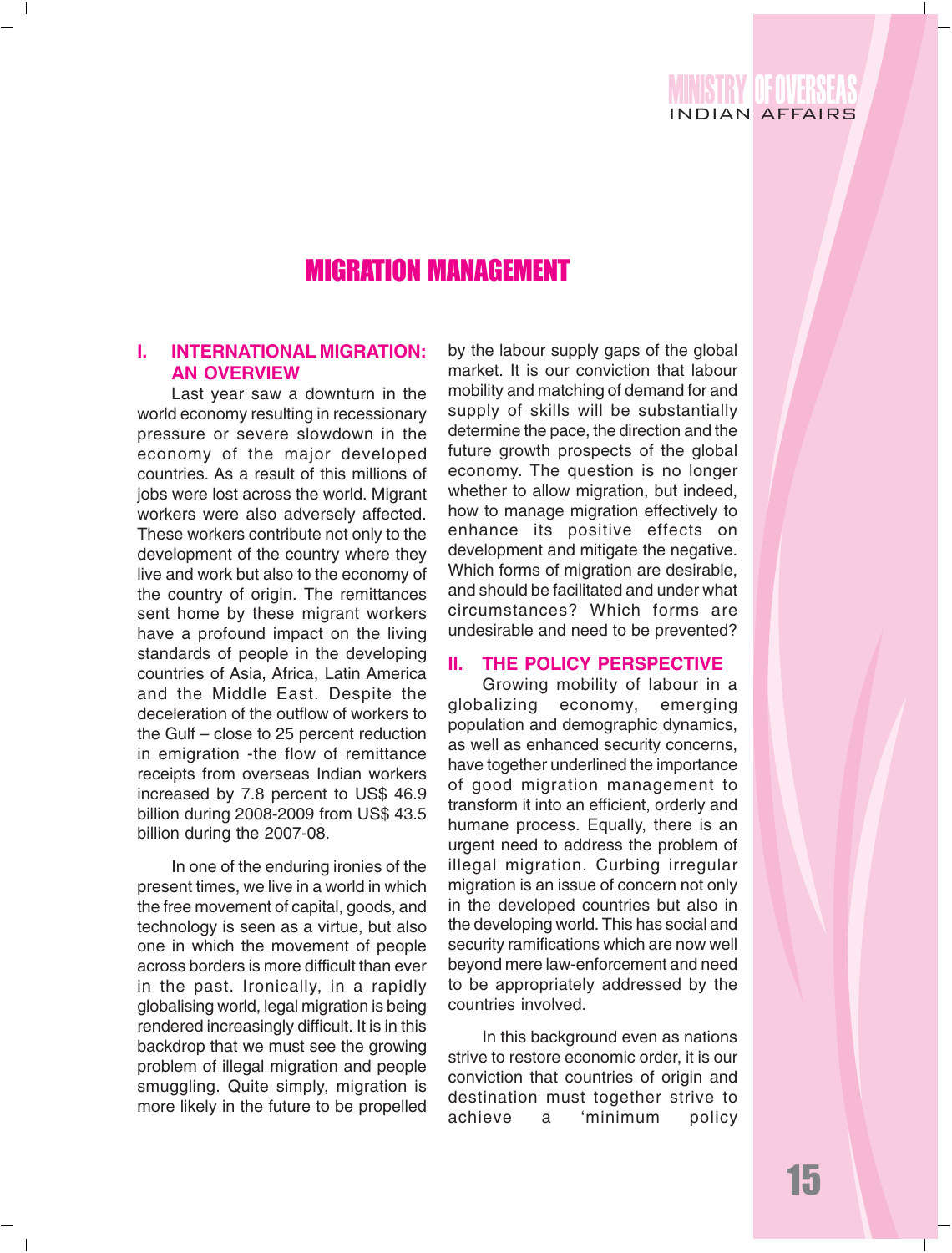harmonisation' on migration. Given India's long experience in migration, it is our considered view that such minimum policy harmonization is eminently achievable and can be the basis for a robust programme of International cooperation in migration that will maximize the benefits of development for all. Such a programme can result in well calibrated migratory flows that will best meet the needs of all countries concerned.

India is a major country of origin with an estimated 30 million Indians overseas, spread across 110 countries. What is less known, however, is that India is today home to an estimated 20 million immigrants, many of them, irregular migrants. As a major country of origin and destination India is an important player in International migration. The strategy of the ministry has been to evolve a coherent, liberal and progressive migration policy. Emphasis has been on introducing reforms and implementing best practices in migration management covering all stakeholders in the migration process. In doing so the ministry has been led by four principles:

- Facilitate legal migration by making the process simple, transparent and efficient.
- Actively prevent illegal migration by acting in tandem with the states against unscrupulous middlemen and those indulging in people smuggling
- Capacity building amongst all the stakeholders - end to end - in the migration process
- Proactively pursuing and strengthening bilateral and multilateral cooperation

To articulate and implement the policy reforms an Emigration Policy Division was created in the Ministry in

March 2006. It deals with all policy matters relating to emigration of workers from India. Its main responsibilities include formulation of policies for improving emigration management, legislative reforms, emigration reforms including institutional changes, e-Governance, formulation of welfare schemes for emigrants and strengthening bilateral and multilateral cooperation in International migration.

#### **III. SYSTEMIC REFORMS IN EMIGRATION**

International migration is of strategic importance to the world as it is to India. As cross border investment and trade gains momentum, market access is significantly enhanced across countries and economic integration widens in the global economy, the free movement of natural persons across borders will become a natural corollary and a necessary condition to sustain growth. Economic rationale combined with demographic pressures will necessitate calibrated, orderly and well managed migration of skills. The vast reservoir of young, skilled and trained manpower that India possesses makes emigration a key opportunity area in the medium to long term. Therefore, the ministry is pursuing a proactive policy to transform the emigration process into a simple, transparent and humane process. The focus is on making Indian workers skilled, trained and competitive to meet the best standards of productivity in the International labour market. This is being done through systemic interventions at the national and sub- national levels in partnership with the Chambers of Commerce and Industry as well as relevant Knowledge partners from the private sector. These national efforts are also being reinforced through appropriate bilateral and multilateral initiatives.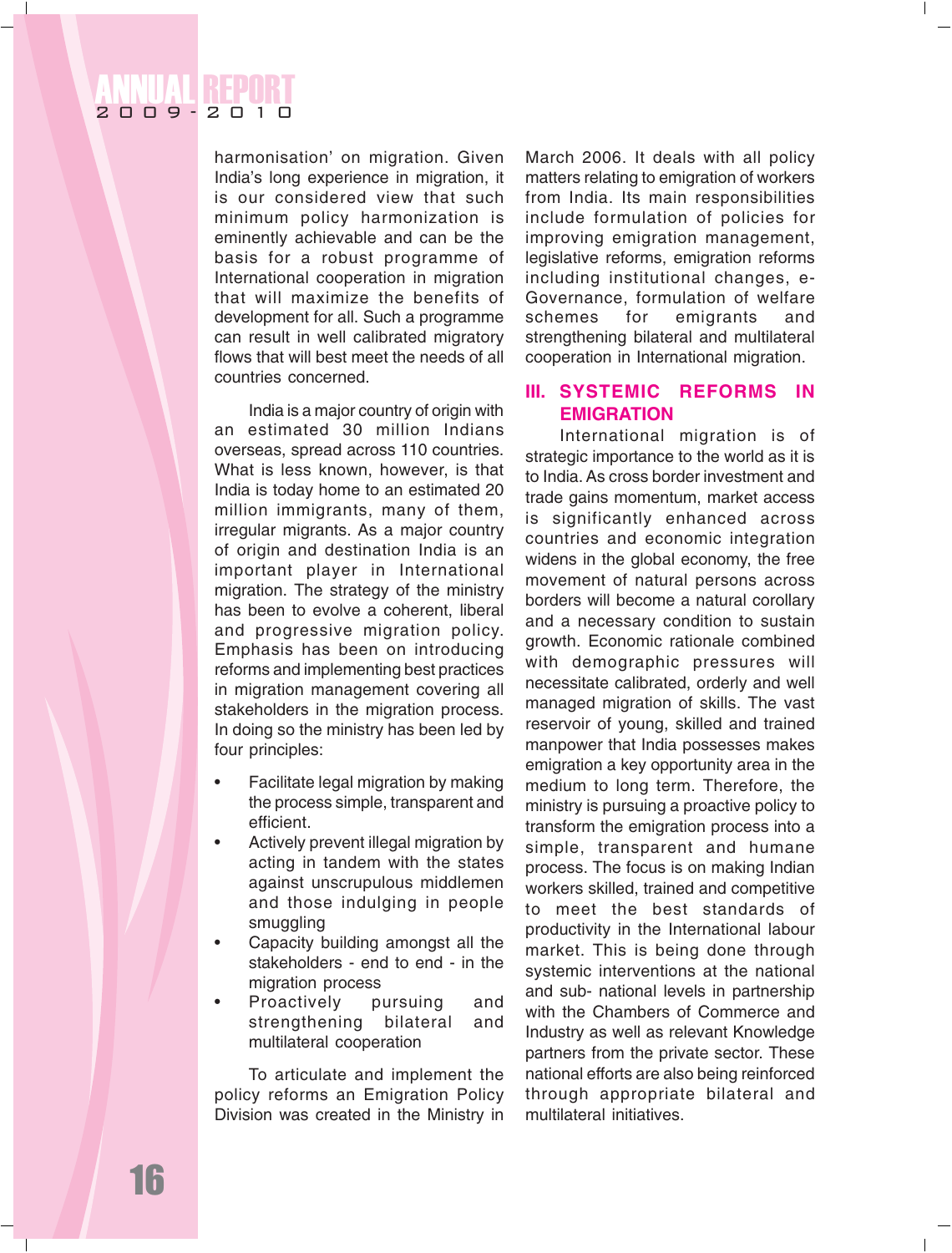

To transform emigration into an orderly economic process and constitute a 'win-win' for all stakeholders, the Ministry has taken several initiatives including computerization of the emigration clearance system, a comprehensive e-Governance project, modernizing the emigration law and capacity building amongst stakeholders. Memoranda of Understanding are being signed with the host countries for bilateral cooperation in deployment and protection of workers. Efforts are underway to diversify the overseas destination base for Indian workers through labour mobility partnerships with countries with which India shares strong economic and trade relations and constitute focus countries in our strategy. Bilateral social security agreements are also being pursued with several countries to protect the social security interests of professionals on a reciprocal basis and to make companies on both sides more competitive.

The recruitment experience since the enactment of the Emigration Act in 1983 has shown severe shortcomings. It is now proposed to revamp the recruitment system to make it more professional and accountable. This will entail setting statutory compliance standards, service delivery standards, performance audit of recruiters and an annual rating exercise. All these measures are expected to be in place in the ensuing financial year. To give an empirical basis to policy making and to advise the Government on overseas employment matters and to develop strategies and good practices in migration management through appropriate research and studies, the Ministry has recently established the Indian Council of Overseas Employment.

#### **IV. LEGISLATIVE REFORMS**

The Ministry has taken a fresh look at the entire emigration system as enshrined in the Emigration Act, 1983 and the Emigration Rules particularly with reference to the need for redefining the scope of regulation, redesigning the emigration process, setting standards and defining the roles and responsibilities of key stakeholders in the emigration process with the objective of making emigration an orderly economic process. The need has been felt to modernize the legislative framework that governs emigration of Indians for overseas employment. It has been considered appropriate that the Emigration Act and the Emigration Rules need to be comprehensively overhauled to convert them into effective instruments for facilitating legal migration, preventing irregular migration and empowering emigrants.

The modernization of the legislative framework will seek to reflect the objective conditions of International migration as it obtains in the world today and will seek to address some of the key questions that countries of origin and destination are grappling with. The effort will be based on the following principles:

- 1. The law should facilitate overseas employment of workers.
- 2. The emigration process should be simple and transparent.
- 3. The law should lay down the roles and responsibilities of key stakeholders in emigration
- 4. The law should set appropriate performance standards for each stakeholder.
- 5. The law should create an alternative and more effective paradigm for protection and welfare of emigrants.
- 6. The law should prescribe adequate penalties to effectively curb illegal recruitments, irregular migration and human smuggling.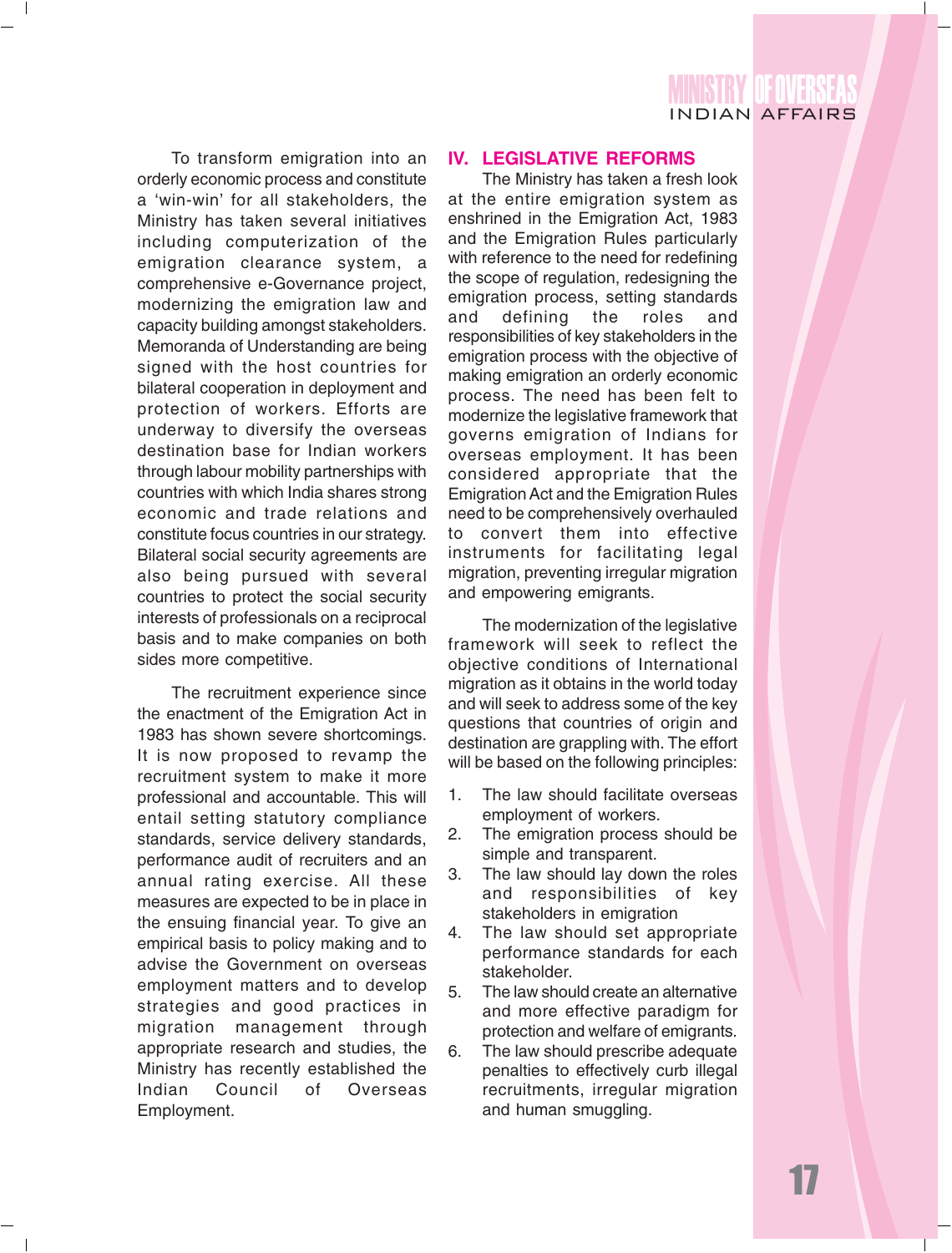The Ministry has done away with the requirement of "ECR Suspension" to enable ECR passport holders to travel on visit visa without obtaining any clearance from the POE. This has eliminated a major avenue for rent seeking and harassment in the system.

The Ministry has also liberalized the emigration system by restricting the application of the emigration process only to those possessing educational qualification below Class-X (ECR passport) and those going for work to only 17 countries (ECR countries). All other 175 countries have been notified as ECNR countries.

#### **V. E- GOVERNANCE IN EMIGRATION**

The Ministry is implementing a comprehensive e-governance project on migration. The ultimate benefit of the project would be greater convenience, effective protection and better welfare of the emigrant. The subsidiary benefits would include greater levels of efficiency, transparency and accountability in the functioning of the offices of the Protector General of Emigrants (PGE) and the Protectors of Emigrants (POE), real-time updation and quick access to reliable emigrant data, management information system to support decision making, computerized management of recruiting agent system, performance rating of protectors of emigrants, recruiting agents & employers, effective monitoring of emigration offences, interlinking of stakeholders and online validation of information across stakeholders. The project is expected to mitigate individual discretion, harassment of emigrants and corruption. It would also provide useful tools and data for policy functions, periodical publications and grievance redressal.

The project involves full automation of POE offices & PGE office, phased

interlinking with recruiting agents, employers, immigration counters, Indian missions abroad, insurance companies and state governments etc and integration of labour market information with policy decisions through appropriate MIS. The project would develop integrated modules on recruiting agent system, emigration clearance system, immigration control system, complaint management system, RA rating system and the contract attestation system. Smart cards would be issued to the emigrants under the project after examining all pros and cons to ensure that the benefits are commensurate with the cost to the emigrant.

The National Institute of Smart Governance (NISG) has been appointed as the consultants. The project is expected to be completed by 2011.

#### **VI. BILATERAL LABOUR COOPERATION**

India had signed labour agreements with Jordan and Qatar in 1980s. However, no further progress was made in this direction for many years. The Ministry, after its creation in 2004, has therefore made concerted efforts to enter into bilateral Memoranda of Understanding (MoU) with all the major destination countries to enlist the commitment of the host governments to ensure better protection and welfare of Indian emigrants. The MoU with the UAE was signed in December, 2006; with Kuwait in April 2007; with Oman in November 2008, with Malaysia in January 2009 and with Baharain in June 2009.. An Additional Protocol to the existing Labour Agreement between India and Qatar was signed on 20<sup>th</sup> November, 2007. The following broad principles have been built into these MoUs:

(i) Declaration of mutual intent to enhance employment opportunities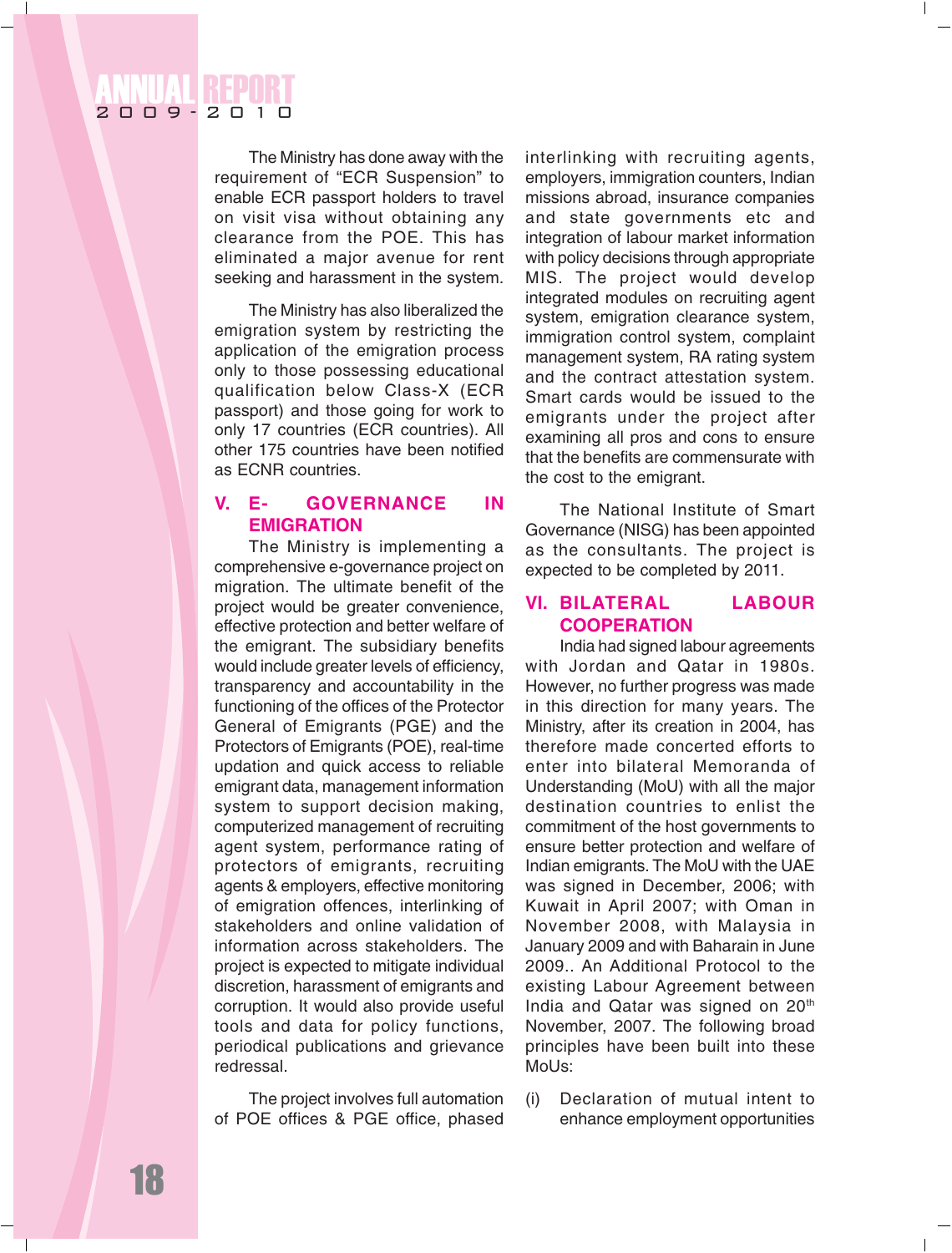

and for bilateral cooperation in protection and welfare of workers.

- (ii) The host Country to take measures for protection and welfare of the workers in organized sector.
- (iii) Statement of the broad procedure that the foreign employer shall follow to recruit Indian workers.
- (iv). The recruitment and terms of employment to be in conformity of the laws of both the Countries.
- (iv) A Joint Working Group (JWG) to be constituted to ensure implementation of the MoU and to meet regularly to find solutions to bilateral labour problems.

MOUs have been proposed with Yemen and Libya too. Efforts are underway to explore the possibility of a similar MoU with Saudi Arabia.

Regular meetings of JWG are important for resolving bilateral labour issues arising from time to time and also monitoring the implementation of the MOU. The JWG serves as a platform to deal with issues such as model contract, minimum wages, documentation requirements, labour dispute redressal, retention of passports, substitution of contracts, dealing with recalcitrant employers, practical solutions to problems of exploitation and abuse of workers, regulation of intermediaries, sharing of experience in manpower deployment, exchange of information on legislative and administrative measures and exchange of labour market information etc. One of the success stories of the JWG has been the resolution of the work contract format problem with Kuwait. Similarly, a model labour contract is being finalized by the Indo- Malaysia JWG. The first round of JWG meetings has been held with all the countries with which Labour MOUs have been signed. This has been followed by 2nd round of JWG in Kuwait

on  $13-14$ <sup>th</sup> Jan., 2010 in a very cordial atmosphere.

#### **VII. LABOUR MOBILITY PARTNERSHIPS**

India's strength in terms of availability of young and highly skilled workforce is widely acknowledged. This strength can be leveraged by countries of destination to meet their labour and skill shortages. Labour mobility is the only long term solution for sustaining global growth rates in the face of factors like demographic asymmetry and globalization of economies. A Labour Mobility Partnership can lay down an effective framework for bilateral cooperation for maximizing benefits from labour mobility and minimizing its risks. It can also effectively address the concerns of the countries of destination such as irregular migration and integration problems. It provides an opportunity to both partners to jointly develop and implement good practices in labour migration.

It is important to position international labour mobility as a win-win for the countries of origin, the countries of destination and the migrant workers. It is in this context that the Ministry of Overseas Indian Affairs is taking steps to build labour mobility partnerships with key countries of destination in the European Union. A labour mobility partnership has been signed with Denmark. The Ministry has initiated the process for negotiating labour mobility agreements with Poland, Czech Republic, Norway, Switzerland and Hungary, Sweden and France.

Since India and the EU countries have complementary needs, the proposed Labour Mobility Partnerships will immensely help both sides. It will also provide a model that could be replicated elsewhere. The social security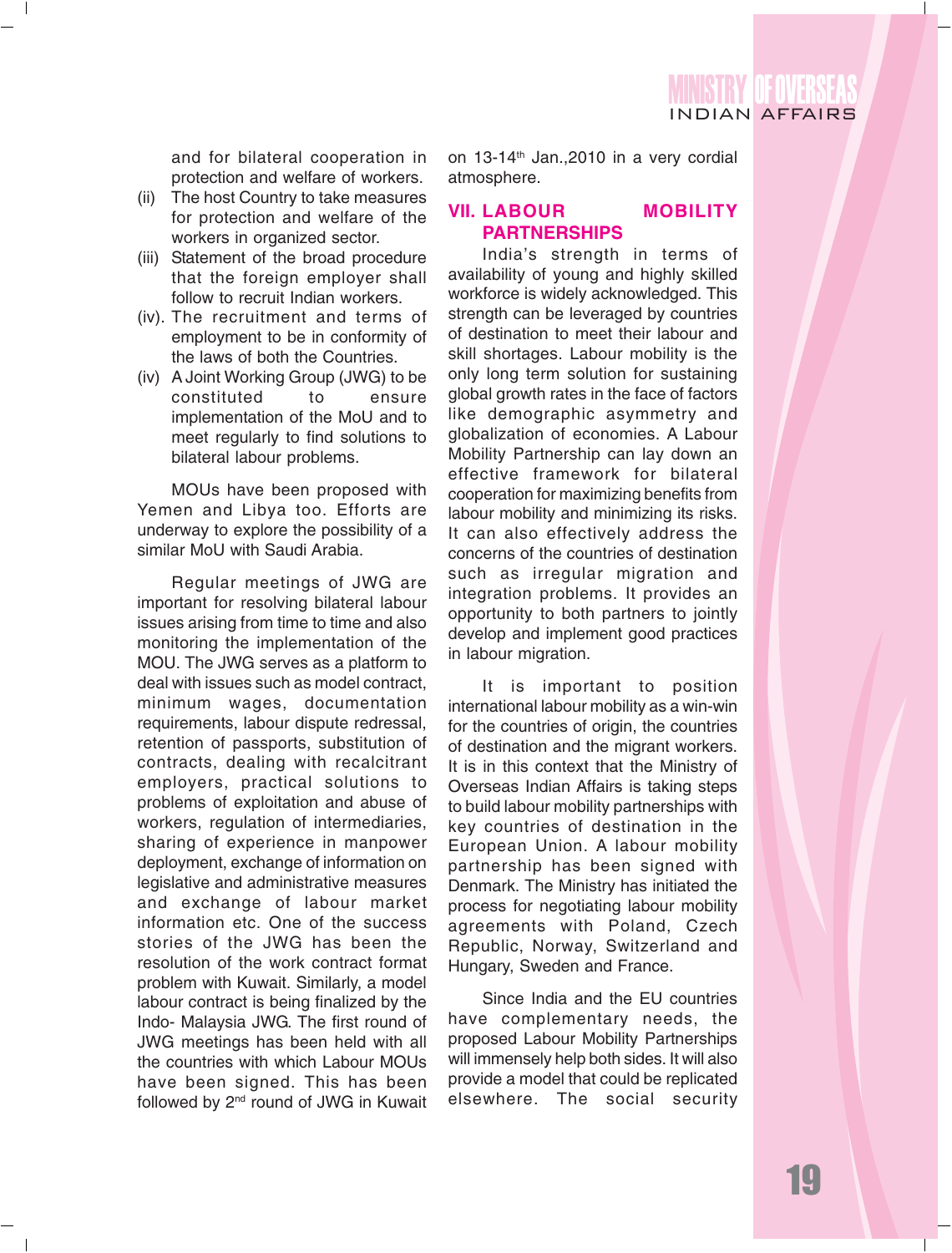agreements that the Ministry is pursuing with the EU countries provide excellent support to the Labour Mobility Partnerships by protecting the workers against dual contribution for social security and loss of contributions. In fact, the two agreements together would pave the way for a lasting and mutually rewarding relationship between India and the EU Member States in the arena of international labour migration. Since India is fast emerging as a country of destination also on account of its rapid economic growth and investment from overseas, the Labour Mobility Partnership would greatly benefit the EU nationals in the times to come. The Ministry is also exploring the possibility of an Indo-EU LMP as well.

#### **VIII.BILATERAL SOCIAL SECURITY AGREEMENTS**

Most countries have an umbrella social security system mandated by law. It is funded through a mandatory social security tax collected from all workers and their employers (in a prescribed ratio). The system provides multiple benefits like old age pension, disability insurance, health insurance and unemployment insurance. Typically the contribution is in the form of a fixed



percentage of income subject to a maximum lumpsum limit. All expatriate workers are also required to pay social security tax as per the law of that country. India has similar mandatory social security coverage for all establishments that employ more than 20 employees (proposed to be reduced to 10 employees soon). All employers and employees in such establishments or any of the establishments notified as one amongst the list of 187 types of establishments under the Employees Provident Fund Act 1952 are required to mandatorily contribute (in a prescribed ratio) towards social security.

Professionals are mostly posted (detached) to destination countries by their employers. While they continue to make social security contribution in the home country as per the local law, they are compelled to pay social security tax in the host country too, leading to double contribution. Expatriate workers (whether detached or otherwise) often do not get any benefit from the social security contribution paid abroad on their return home on completion of the term of contract because most countries do not allow export of social security benefits. Often the host countries have a minimum contribution period under their law and so the worker does not qualify to receive social security benefits if he stays and pays in the host country for a lesser period, thereby losing the entire contribution. Another disadvantage is that due to the high rate of social security tax, double taxation erodes the competitive edge of companies on both sides.

Bilateral social security agreements (SSA) can, on a reciprocal basis, protect the interests of such workers by exempting the posted workers from social security contribution under the host country legislation for a certain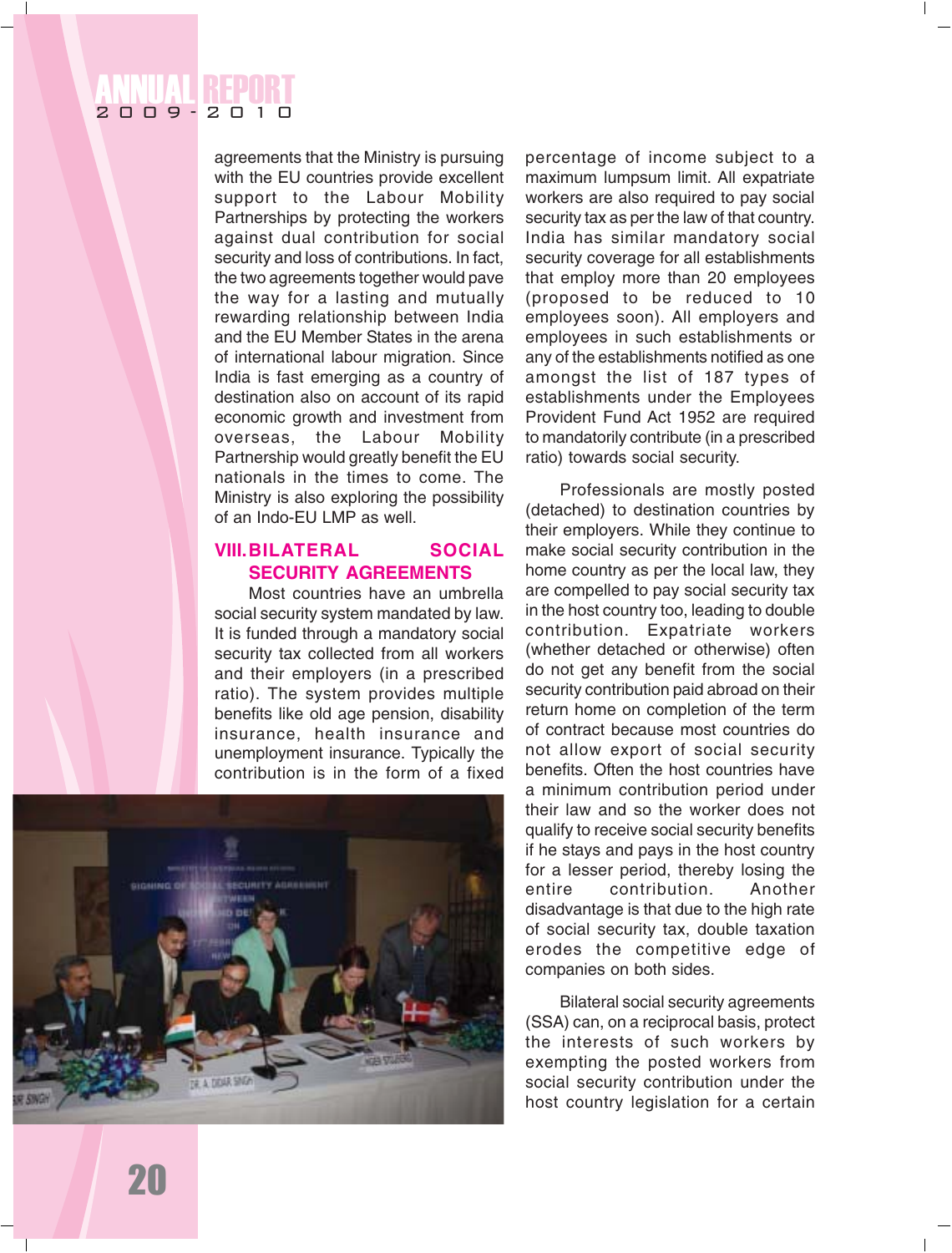period of time (provided the worker continues to pay his contribution under the home country system during the period of detachment) and by providing for portability of pension in case of those who have to contribute under the host country legislation. In order to prevent loss of contribution on account of the minimum contribution period, the SSAs provide for totalization of contribution periods covered under the two legislations. Such agreements also make companies of both contracting States more competitive since exemption from social security contribution in respect of their employees substantially reduces costs.

Ministry of Overseas Indian Affairs has signed bilateral social security agreements with Belgium, France, Germany, Switzerland, Luxembourg, Netherlands, Hungary and Denmark. These agreements provide for the following benefits to professionals, skilled workers and corporates on reciprocal basis:

- 1. Those posted for upto sixty months will be exempted from social security contributions under the host country law provided they continue to make social security payments in the home country.
- 2. Those who contribute under the host country law will be entitled to the export of the social security benefits should they relocate to the home country or a third country on completion of their contract or on retirement.
- 3. These benefits will also be available to workers posted by an employer of the home country to the host country from a third country.
- 4. Periods of employment in both the countries will be totalized in order to determine the eligibility for pension.

5. Corporates in both countries will become more competitive since avoidance of double payment of social security substantially reduces costs.

MINISTRY OFOVERSEAS INDIAN AFFAIRS

Similar agreements have been finalized with Norway, Canada and the Republic of Korea, and are expected to be signed shortly. Negotiations are in progress with Bulgaria, Austria, Cyprus, Finland, Greece, Italy and Australia. Two rounds of exploratory talks have been held with the USA.

#### **IX. INDIAN COUNCIL OF OVERSEAS EMPLOYMENT**

In a rapidly globalizing world characterized by competition amongst the labour sending countries for optimizing benefits from international labour migration, there is a need to bring a strategic dimension to the process of emigration of Indians in search of employment and to forge partnerships that will best serve India as a supplier of skilled and trained manpower and meet the expectations of the Overseas Indian Workers (OIW) as a significant constituency across the world.

In order to make Indian workers globally competitive there was an urgent need for a proactive national body to lead the following key interventions:

- (i) Commission studies on the International labour markets and identify emerging overseas employment opportunities for the Indian youth.
- (ii) Positioning of potential Overseas Indian Workers as "consumers" of employment services provided by the private recruitment industry.
- (iii) Projecting India as a supplier of skilled, trained and qualified workers.
- (iv) Adapting training material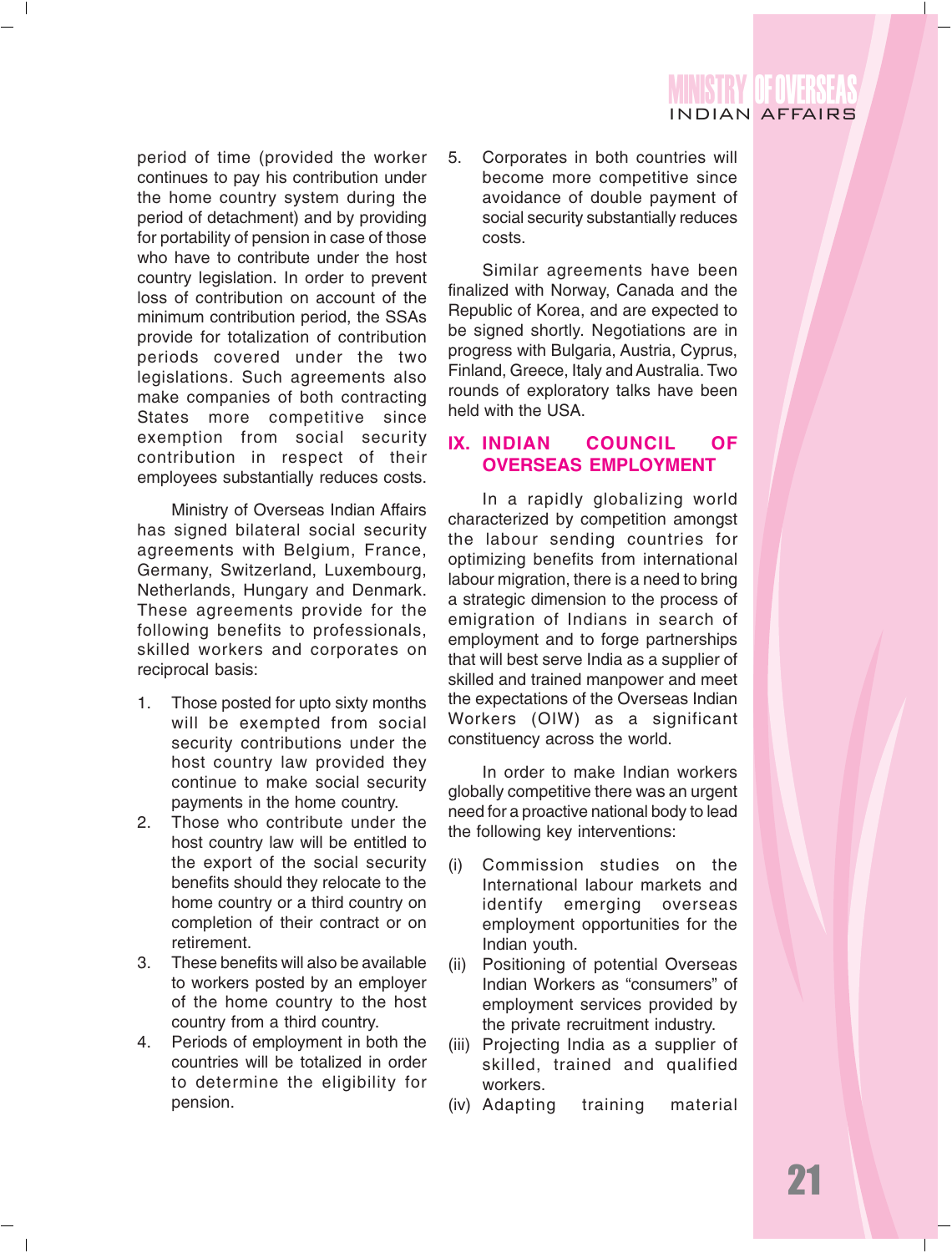developed by ILO/IOM for specific States/country and gender.

The Ministry has therefore established the "Indian Council of Overseas Employment", as a Society under the Societies Registration Act of 1860. The Council is a two-tier body comprising a Governing Council and an Executive Directorate. The Governing Council is headed by Secretary, MOIA and comprises experts, state Government nominees and central government nominees. It provides the broad policy framework for the programmes and activities of the Council in consonance with its objectives. The day-to-day management of the Council is vested in the Executive Directorate. The Executive Director is the Chief Executive Officer of the Council.

The Council will perform the following broad functions:

- (i) Build and maintain a database on emerging country/sector specific employment opportunities abroad.
- (ii) Identify labour supply gaps in overseas labour markets and the skill sets required by Indian workers to fill those gaps.
- (iii) Initiate programs for skill development and skill upgradation in consultation with professional bodies and the private sector and promote employment opportunities abroad.
- (iv) Initiate pre-departure orientation programs for various categories of workers.
- (v) Coordinate with other employment promotion agencies, including the state manpower development corporations, project manpower suppliers and foreign employers.
- (vi) Initiate and support the study, monitoring and analysis of the trends and dynamics of international labour market,

problems faced by the emigrant Indian workers in India and abroad, benchmark the best practices of other labour sending countries and recommend policy initiatives/ strategies.

The Council is functioning at 'armslength' from Government and have the autonomy and flexibility to build strong public-private partnerships, engage proactively in capacity building across stake-holders and best implement well calibrated strategies for better market access for Indian workers to benefit from overseas employment opportunities in the medium to long-term.

The Council has signed MOU with European University Institute regarding research on migration of labour between EU and India, MOU with Helenic Migration Policy Institute, Athens. India EU Scientific Group on Migration Policy formed. Two meetings had already been held in Florence and Bangalore. ICOE had also launched a scheme of research Internship Programme with JNU and Bangalore University.

#### **X. ASIA-EU PROJECT**

The Ministry of Overseas Indian Affairs (MOIA) and the International Organization for Migration (IOM) signed an MOU in July 2007 for implementation of the project called "Regional Dialogue and Program on Facilitating Managed and Legal Migration between Asia and the European Union (EU)". The project has been successfully completed in December 2008.

The project was sponsored by the European Union (EU) and was aimed at facilitating development of legal migration, enhancing regional cooperation on legal migration management, reducing irregular migration, enhancing placement capacity amongst recruiting agencies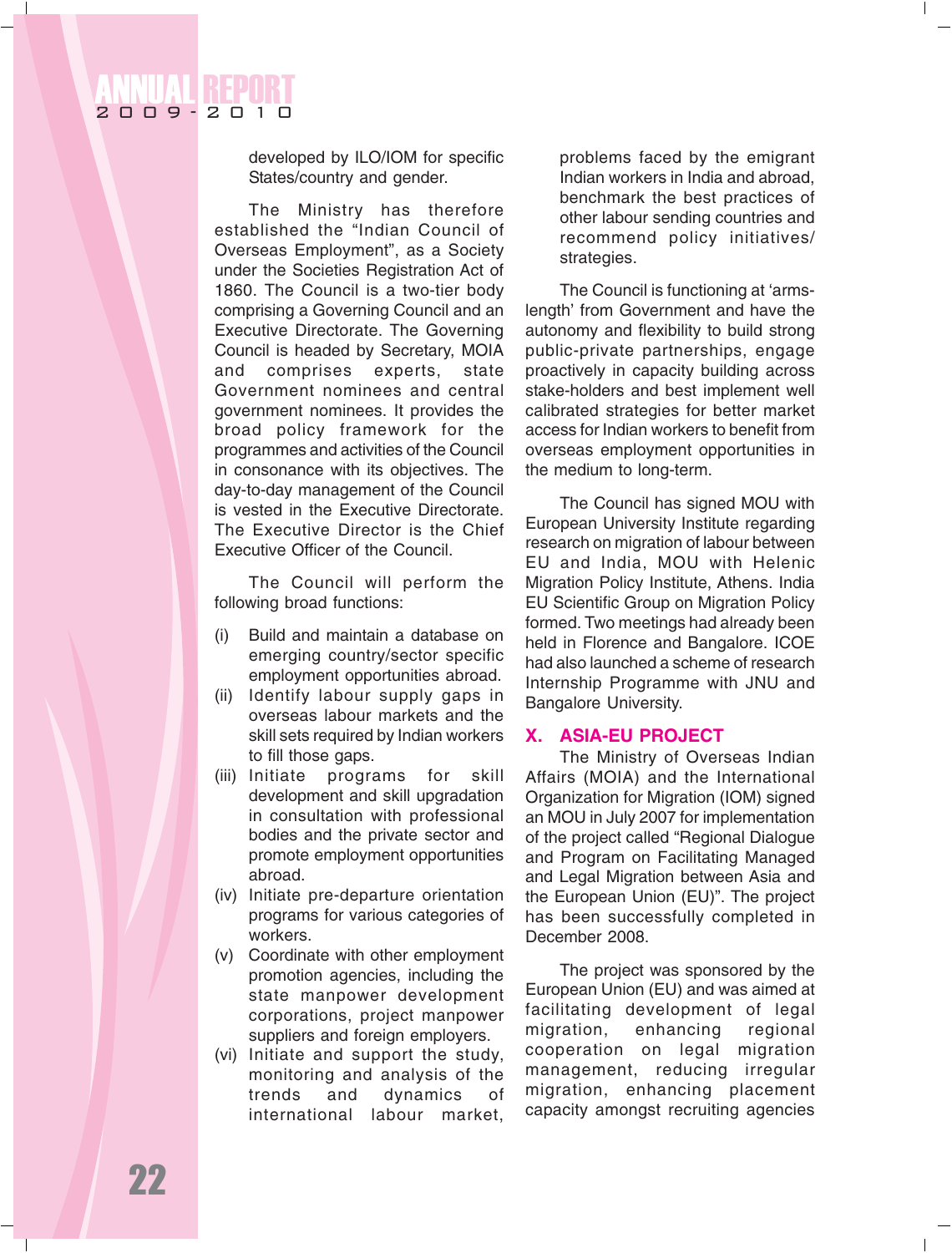

and dissemination of information relating to employment opportunities and procedures to intending emigrants. Specific activities would be undertaken under the project to enhance the capacity of MOIA to assess and respond to the manpower needs in the EU, to enhance cooperation between India and the EU countries in the field of migration management and to educate potential migrants about the opportunities in the EU, the migration procedures at both ends and the risks involved in deviating from these procedures.

The project has resulted in capacity augmentation in India for administering overseas employment programs to benefit from the emerging employment opportunities in the EU countries. At present most skilled and semi-skilled workers from India migrate to the Gulf countries and it is important to diversify the migration process to regions where major employment opportunities are likely to arise in the years to come. The project helped MOIA in terms of developing key competencies for designing and administering planned overseas employment programs to respond to the international labour market needs, which will immensely benefit Indian workers in times to come. An important outcome of the project was the setting up of the Migrant Resource Centres (MRCs) at Cochin and Hyderabad to serve as a single point contact and counseling centre for potential migrants. The Cochin MRC now serves as the model for establishing similar MRC's in other parts of the country.

#### **XI. WELFARE FUNDS**

Overseas Indian Workers are estimated at over 5 million, with a net outflow of about a million each year, excluding returnees. A significant number of them are women. The vast

majority of these workers are temporary migrants and 90 percent of them work in the Gulf. The framework for their protection and welfare needs to be institutionalised with emphasis on delivery of innovative, financially sustainable social security and support services to the vulnerable emigrant workers and those in distress. Overseas Indian workers face a number of risks. The nature of risks include high costs of migration, non/delayed/under payment of salaries, poor living and working conditions, physical abuse, fraudulent recruitment practices, difficulties in resettlement on return, financial insecurity, and vulnerability against emergencies.

These risks can best be mitigated through the institutional mechanism of an 'Indian Community Welfare Fund' that can, on a sustainable basis, support onsite, off-site and social security services for overseas Indian workers. Such services are currently adhoc and sporadic, with the expenditure met on an unfunded 'pay as you go' basis with resources mobilized through community support. Overseas workers often face difficult living and working conditions. Instances of workers exploited by the foreign employer or by unscrupulous intermediaries are often reported. Similarly there are cases of runaway house maids in need of assistance by way of shelter, food and medical facilities till the time of their repatriation. Apart from this the missions sometimes have to meet expenditure on the repatriation of the mortal remains of deceased workers.

In view of this, the Ministry has now set up the "Indian Community Welfare Fund (ICWF)" at the disposal of the Indian missions in all the ECR countries to meet contingency expenditure incurred by the Indian Missions for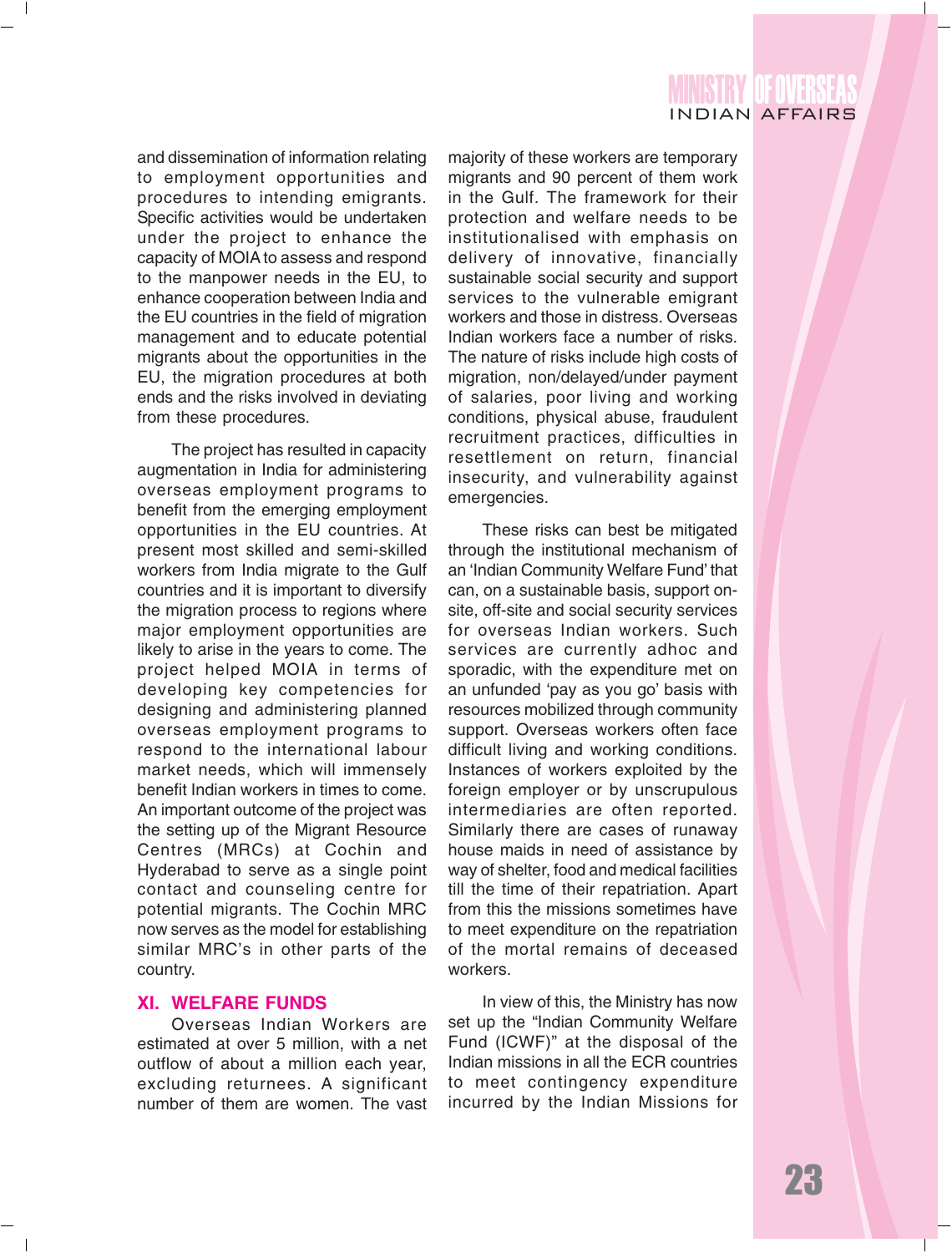carrying out the activities related to welfare of Overseas Indian Citizens'. Under this scheme the Ministry of Overseas Indian Affairs will provide funding support to the Indian Missions in all the 17 Emigration Clearance Required (ECR) Countries for the welfare of the workers in distress in the host countries.

The ICWF will provide the following services to emigrants on a means tested basis:

- (i) Boarding and lodging for distressed overseas Indians in Household/ domestic sectors and unskilled workers;
- (ii) Expenditure on incidental to and Airlifting of mortal remains to India or local cremation/burial of the deceased overseas Indian in such cases where a sponsor is unable or unwilling to do so as per the contract and the family is unable to meet the cost;
- (iii) Extending emergency medical care to the overseas Indians in need;
- (iv) Providing air passage to stranded overseas Indians in need;
- (v) Providing initial legal assistance to the overseas Indians in deserving cases.

#### **XII. INFORMATION DISSEMINATION ON LEGAL MIGRATION**

One of the problems faced by the intending emigrants is difficulty in accessing authentic and timely information relating to overseas employment, recruiting agencies and emigration procedures etc. Non availability of such information makes the emigrants dependent on intermediaries and vulnerable for exploitation. The ignorance of the intending emigrants is exploited by unscrupulous intermediaries.

To overcome this difficulty the Ministry of Overseas Indian Affairs launched an Overseas Workers' Resource Centre (OWRC) to provide information and assistance to intending emigrants and the family members of overseas workers relating to all aspects of overseas employment. The OWRC was inaugurated by the Prime Minister of India during the  $6<sup>th</sup>$  Pravasi Bharatiya Divas in New Delhi in January 2008. The OWRC is operating with a 24/7 toll free helpline (**1800 11 3090**) to provide need based information to emigrants and their families. The workers can also access the helpline from anywhere in the world at **91-11-40503090**. With a view to extend the services to support the Indian emigrants an international toll free line (**8 000 911 913**) has been established which is currently available for calls from UAE only. The complaints or grievances received on the toll free helpline are promptly attended to and feed back provided to the complainant. The helpline numbers are disseminated as a part of the multimedia awareness campaign organised by the Ministry.

The Ministry has also set up a Migrant Resource Centre (MRC) at Kochi in Kerala and Hyderabad in Andhra Pradesh. The MRC performs functions similar to that of OWRC. The Ministry intends to replicate the MRC model in other states as well. The Ministry regularly carries out multi-media awareness campaigns for educating the emigrants about emigration procedures, the pitfalls of illegal emigration and the precautions to be taken during recruitment and overseas employment.

The OWRC centre also trained the personnels from different MRC's to make them understand and learn the functioning of the Call Flow System which helped the emigrants to utilize knowledge in the best possible manner.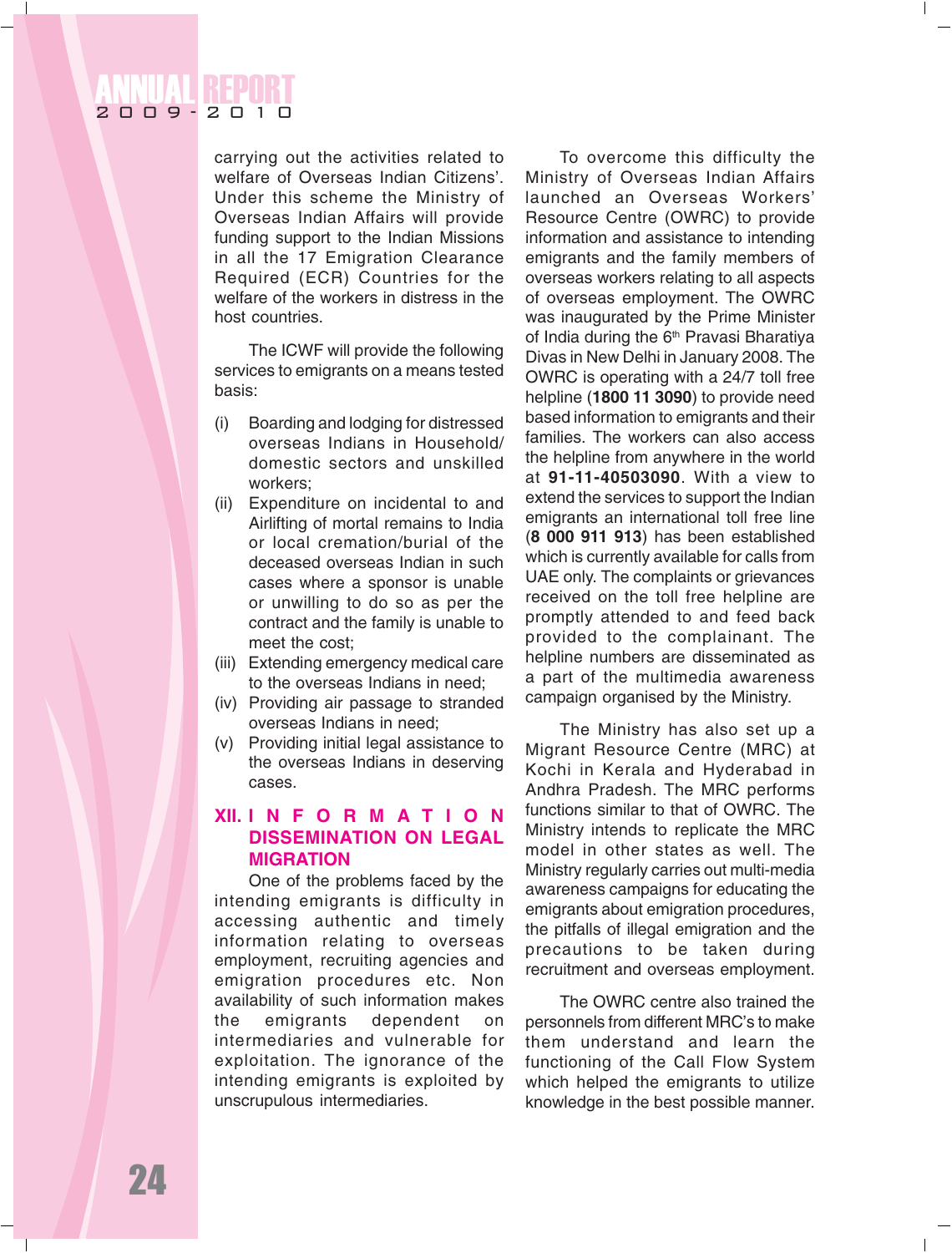

The OWRC team also participated in a conference held by the International Organisation of Migration (IOM), with a view to focus on building up a relationship between the MRCs and OWRC with an aim to provide efficient services to the emigrants.

During the year 2009 a total of 6513 calls were answered. The average Call Completion Ratio was 95%. The complaints mainly accounted for those against the recruiting agents for not giving promised Job & impounding passport & Visa. The enquiries mainly centered around authenticity of the recruiting agent, foreign employer, procedure to go abroad, authenticity of VISA, passport etc.

#### **XIII.PARTNERING WITH THE JAWAHARLAL NEHRU UNIVERSITY (JNU)**

The Ministry signed an Agreement with the Jawaharlal Nehru University (JNU) on 22nd May, 2008 for setting up a Research Programme on International Migration at the Zakir Husain Centre for Educational Studies (ZHCES), School of Social Sciences. The objective of the Research Programme is to undertake focused research over a period of 5 years on various aspects of International Migration from India, and to prepare policy / strategy briefs for the Ministry and to conduct Seminars /Conferences on different diaspora subjects. The major goals of the Research Programme will be three fold:

- To focus on the complex links between economic, social, political, cultural and educational aspects of globalization and migration.
- To develop collaborative research with other International bodies on major migration themes.
- To develop a Chair for focused research on various aspects of International Migration.

#### **XIV.CONSULTATION MEETING WITH STATE GOVERNMENTS**

An important initiative of the Ministry was organizing a two-day Consultation Meeting with the State Governments at New Delhi on 8<sup>th</sup> - 9th Sept., 2009 to discuss issues various relating to overseas Indians. Besides representatives of 15 State Governments, the meeting was attended by the representatives of Ministries of External Affairs, Labour and Home Affairs. The major recommendations that were made include:

- (i) All the States should establish an effective grievance redressal mechanism to deal with grievances / complaints of Overseas Indian Workers / Non Resident Indians on all matters including property disputes, etc. This effort must include designating a dedicated focal point (Civil) to take primary responsibility for complaint handling and grievance redressal in a timebound manner. The focal point must be at least of the rank of Principal Secretary.
- (ii) For effective State intervention in upgrading the skills of our potential migrant workers, it is essential to establish an empowered multidisciplinary Core Group to serve as a focal point for developing and overseeing the training, testing and certification needs on both Predeparture orientation as well as skills for jobs abroad. Another focus area should be to develop training modules for women workers.
- (iii) The State should also set up Migrant Resource Centers (MRC) with dedicated Help lines to disseminate information, facilitate legal migration and for registering all complaints of overseas Indians for expeditious resolution. The States will chalk out plans for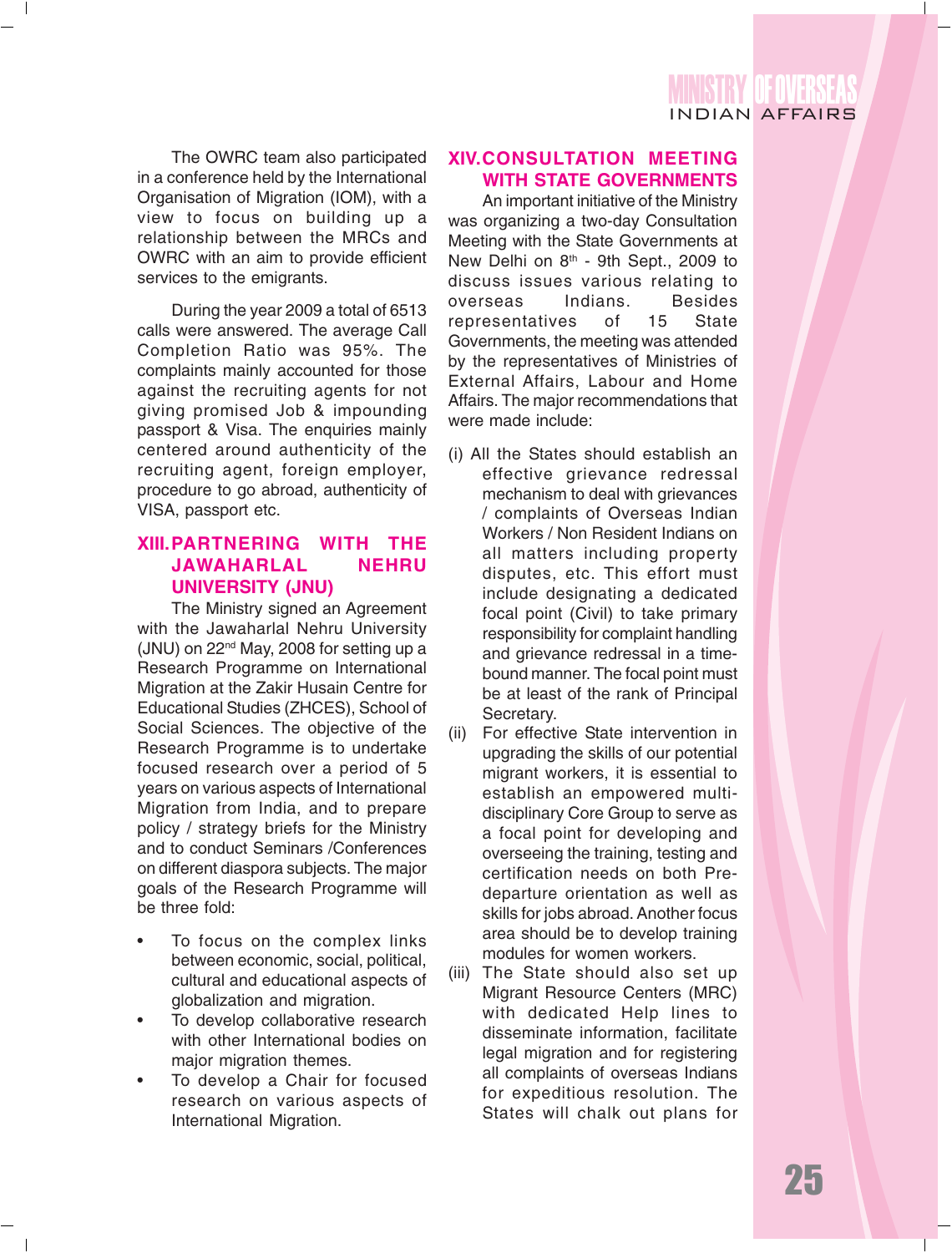establishing MRCs and furnish details thereof to the MOIA, who in turn, shall ensure all possible help.

- (iv) Each State to have at least one public sector Recruitment Agency and the States may avail of the expertise and information as available with the ICOE.
- (v) States should dedicate at least one page on their Websites for the Diaspora issues.
- (vi) States who have seats in Technical Institutions and Institutes of Higher Studies, reserved for the NRIs and Indian Workers, should inform the MOIA the details thereof.
- (vii) State Governments to inform the MOIA, in case any specific schemes are being undertaken by them in regard to PIOs.
- (vii) States may partner with OIFC by becoming its members and availing of the services and expertise of it.
- (viii) States may join Global INK of the OIFC which shall be think tank working on need based specific projects.
- (ix) OIFC website can provide links to the sites of the State Governments in regard to investment avenues available in their states for which the State Governments to furnish details thereof.
- (x) There was consensus that the State Governments would establish requisite institutional arrangements for implementing the recommendations of the Consultation Meeting and inform the Action Taken to the Ministry of Overseas Indian Affairs.
- (xi) To set up an Inter-Ministerial Core Group to deal with the illegal migration from India under the Chairmanship of Secretary, MOIA. The Group has since been set up with representatives of Ministries of

Home Affairs, External Affairs, Labour & Employment, Women and Child Development, Intelligence Bureau, Bureau of Immigration and representatives of seven major labour sending States, Kerala, Tamil Nadu, Karnataka, Punjab, Uttar Pradesh and Rajasthan. The first Meeting of the Core Group held on 17<sup>th</sup> November, 2009 suggested an Action Plan for implementation by the State Governments. The Action Plan envisages the following:

- Identification of the High Risk areas
- Carry out targeted information campaigns making people aware about the risks of irregular migration
- Developing institutional mechanism with in the States for coordination and concerted efforts including a Single Point of Contact for coordinating with Centre as well as line agencies with in the State on issues related to irregular Migration
- Creation of a robust information gathering and investigative mechanism with the District level nodal officers nominated for combating irregular Migration
- Capacity Building of police officials in dealing with the cases of irregular migration /Trafficking in person at the district / sub-district level and imparting of periodical training
- Creation of scientific data base on emigration / migration at the State level and Migration profiling
- Strict enforcement of Law against the unscrupulous Recruitment agents / Travel agents / sub-agents.

A broad template for facilitating the Action Plan by the State Governments has been drawn up and circulated by the Ministry to all major labour sending States for further follow up Action.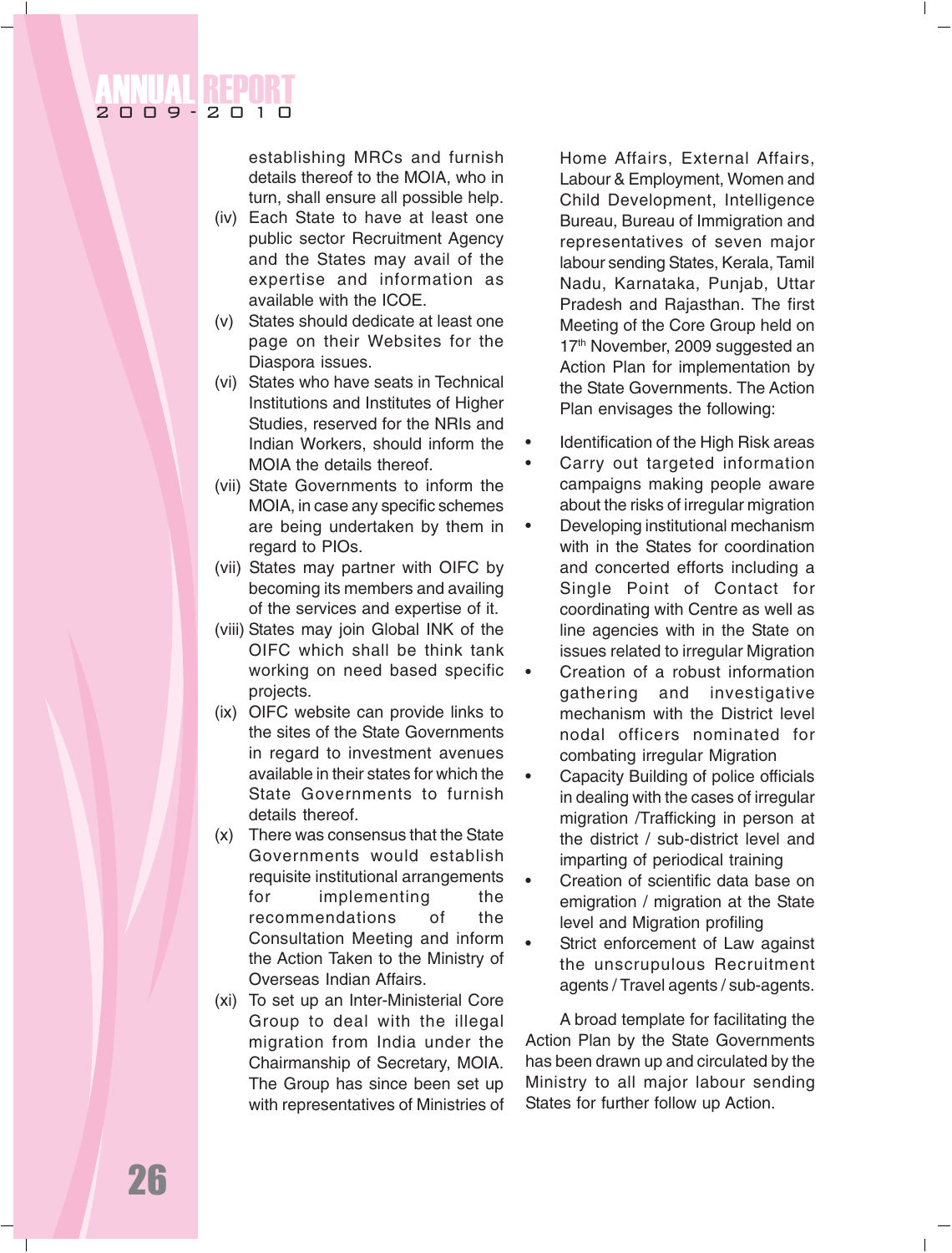### MINISTRY OFOVERSEAS INDIAN AFFAIRS

#### **XV. ANNUAL CONFERENCE OF THE HEADS OF MISSIONS**

The fourth Annual Conference of the Heads of Indian Missions in the six GCC Countries, Jordan, Libya, Yemen, Malaysia and the Maldives was held on 26<sup>th</sup> -27<sup>th</sup> November, 2009, at New Delhi. The Conference was attended by HOMs from eleven Missions, representatives of the Ministries of External Affairs, Labour & Employment and from seven State Governments. The Conference deliberated on a range of issues pertaining to the overseas Indians, especially, those who are in the Gulf. The important recommendations of the Conference include following:

- Operationalize the Indian Workers Resource Centre (IWRC) by 1<sup>st</sup> April 2010. The Kuwait model is recommended, but HOMs may customize to their specific conditions.
- Operationalize the Indian Community Welfare Centre (ICWF) immediately as per the approved scheme. The collection of surcharge will not exceed the limits prescribed under the scheme.
- Implement the computerized system of universal attestation of employment documents as per the module developed by the Ambassador of India, UAE as a part of the E-Governance project.
- Develop intelligence and share information with the PGE and the Chief Secretaries of the concerned states about the criminal activities of the Indian intermediaries operating from the host countries. The Chief Secretaries will ensure registration of criminal cases under the Indian Law and the PGE will follow up action and have the passports of these criminals impounded through the CPV Division of MEA.
- Activate the Joint Working Groups under Labour MOUs immediately and ensure their meetings by end of April 2010 as per the schedule agreed during the conference. The issues relating to model contracts, joint grievance redressal mechanism and rationalization of visa structure will be taken up in these meetings apart from the other country specific issues.
- Pursue with the Governments of Libya, Yemen and Maldives for commencing the negotiations on the proposed Labour MOUs so that the MOUs are signed during 2010- 11.
- HOM in Saudi Arabia will pursue the matter with the Saudi Government to organize during the first half of 2010 a bilateral meeting on labour issues between the authorities concerned on both sides.
- Finalize country manuals by incorporating necessary changes in the manual developed by the CDS, Thiruvananthapuram. HOMs will develop suitable manuals in case of countries for which CDS has not developed the manuals.
- HOMs will take steps to encourage direct interactions by the large and well established Foreign Employers to facilitate recruitment of workers on a direct mode through the Government agencies in the States like Kerala, Tamil Nadu, Andhra Pradesh, Karnataka, Haryana, Rajasthan, Punjab etc. Towards this end, the HOMs will facilitate direct interaction with the Foreign Employers on one side and the PGE and the State Government recruiting agencies on the other side.
- A Transit Shelter will be established at Mumbai by Ministry of Overseas Indian Affairs before the end of the current financial year for providing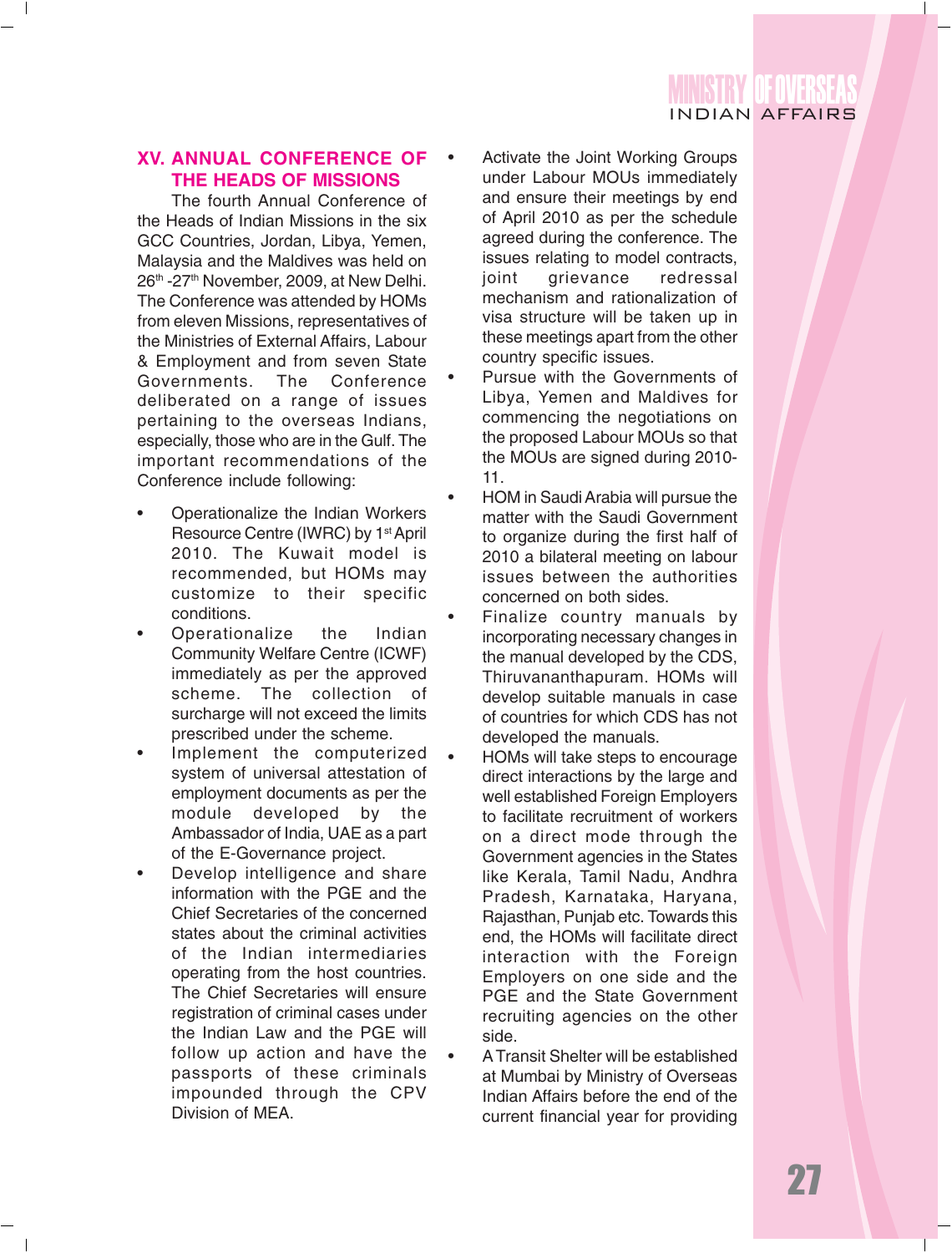temporary lodging and boarding facility to repatriate and returnee emigrants arriving at odd hours.

• A closed User Group online system linking the HOMs, PGE and the Secretaries concerned or the Nodal Officers of the States will be established by MOIA to respond on real time basis to emergencies, apart from effective complaint management, expeditious grievance redressal and timely information exchange.

#### **XVI.SKILL UP-GRADATION AND PRE-DEPARTURE ORIENTATION PROGRAMME.**

The economies of the world are getting increasingly integrated in this era of globalization. This is rapidly changing the way in which business is conducted. Production chains are being globalized. Free trade agreements are being signed. Cross border trade and investments are rapidly expending. All these factors have led to increased mobility of natural persons across borders. However, this enhanced mobility of workers presupposes appropriate skills. The matching of the demand for and the supply of skill sets that are bench marked against international standards has, therefore, increased. It is important that the countries of origin create the necessary policy and management framework for development of skills that best meet the demands of the international labour market.

India is known as a source of skilled manpower all over the world. The Indian diaspora is essentially a 'knowledge' diaspora. India has a large and young population. It also has a vast and robust infrastructure for technical and vocational education. These factors put together create a huge potential for demographic dividend. However, this potential can only be actualized if there

is focus on upgrading the skill of those intending to avail employment opportunities in the international labour market.

The Ministry of Overseas Indian Affairs has launched a national skill upgradation and pre-departure orientation programme. The Scheme essentially provides financial assistance to implementing agencies. The Scheme is being implemented through State Governments, Ministry of Micro, Small and Medium Enterprises, Industry Associations (CII and ASSOCHAM) and non government institutions. Recently an MOU has been signed with CII to implement a pilot project on skill upgradation in the healthcare, hospitality and construction sectors. The pilot project would comprise benchmarking of skill standards in the identified sectors at par with the international standards, standardized curriculum, accreditation of training providers, independent skill assessment, standardized certification etc.

The Ministry has set up a Core Group for the critical review of the scheme with a view to develop an appropriate framework for encouraging development of skills for intending emigrants at par with international standards through the market in a sustainable and commercially viable mode based on standardization, accreditation and skill recognition. The CII Pilot Project will provide the appropriate learning for developing the framework.

The Ministry will also involve the ICOE and IOM in conducting studies and market research to support the skill upgradation initiative.

#### **XVII. INDO-UAE PILOT PROJECT**

Twenty Asian Governments had met in Abu Dhabi on January 21 and 22,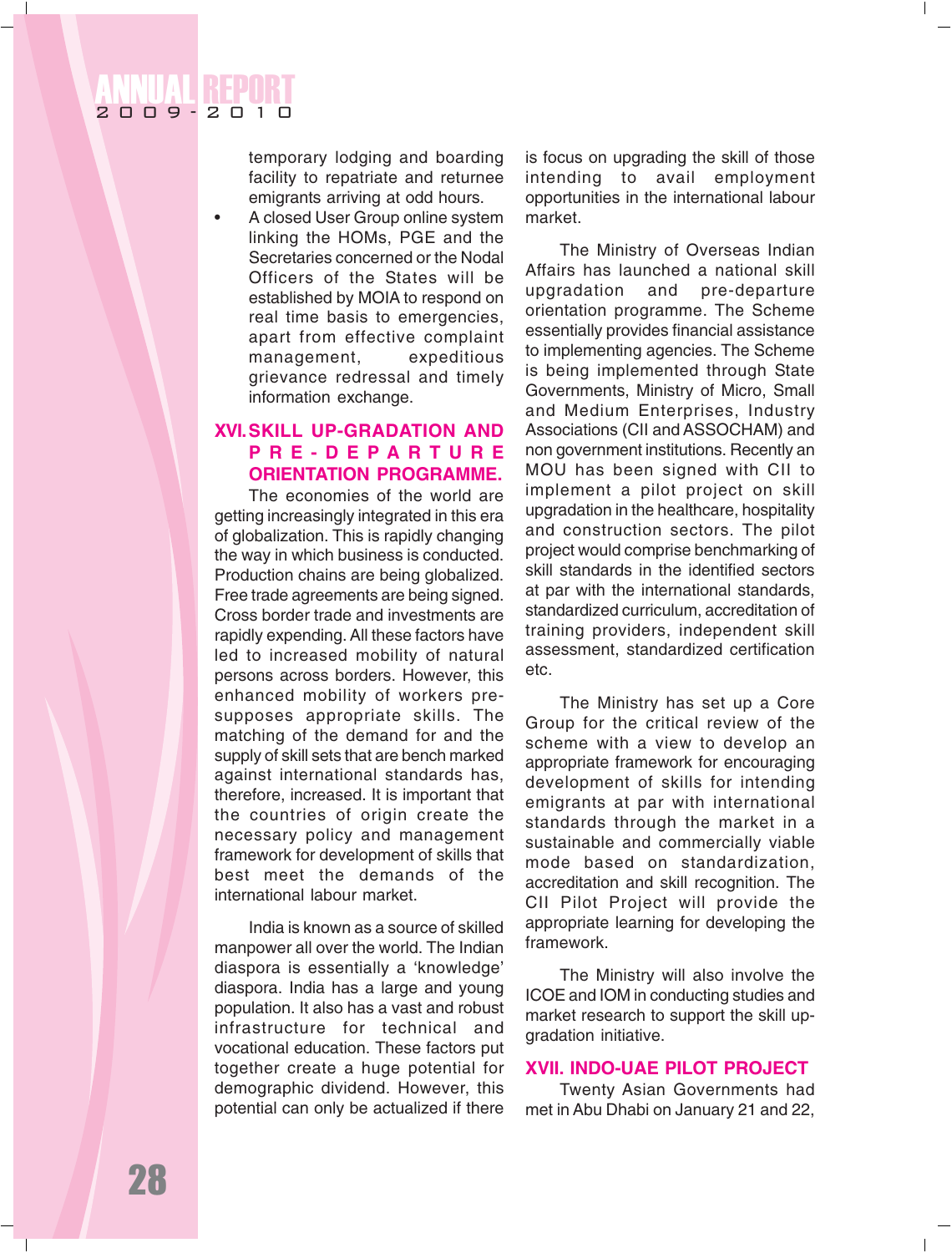2008 to participate in a "Ministerial Consultation on Overseas Employment and Contractual Labour for Countries of Origin and Destination in Asia". The Meeting culminated in the unanimous adoption of the Abu Dhabi Declaration which called for a collaborative approach to better manage temporary labour mobility and maximize its benefits for the foreign workers and development of both Countries of origin and destination. The success of the temporary contractual employment cycle requires the establishment of a holistic approach that:

- Protects workers from all forms of exploitation;
- Guarantees fair and safe working conditions and the ability of workers to seek redressal of their legitimate grievances;
- Prepares workers for their return to their home Country after they fulfill the terms of their contract;
- Helps workers reintegrate successfully in their home communities.

To attain these goals, the Abu Dhabi Declaration called for the launching of a series of partnerships for development with the aim of increasing the benefits of temporary contractual labour to workers, employers, economics and societies of the labour origin and labour destination Countries. Subsequently, the Governments of India, Philippines, and United Arab Emirates have launched a Pilot Project on Temporary Labour Mobility Partnership to test and identify the best practices in the administration of contractual employment cycle. The partners envisage that the lessons learned from the Pilot Project would form the basis for the development of a draft comprehensive regional multilateral framework for the larger group of Asian Countries of origin and destination that participated in the Abu Dhabi

Declaration. The three Governments, in consultation with International Labour Organization (ILO), the Arab Labour Organization (ALO), and the International Organization for Migration (IOM) have formed a Steering Committee to assist in the formulation of a draft comprehensive regional framework based on lessons learned from the Pilot Project.

MINISTRY OFOVERSEAS INDIAN AFFAIRS

The specific objective of the Pilot project is to introduce in four Phases policies and procedures that would improve the following:

- Phase I Ensuring fair and efficient recruitment and predeployment of temporary contractual workers;
- Phase II Treating workers with dignity during their employment and residency in the labour destination Countries;
- Phase III Preparation of temporary contractual workers for their return to their Country of origin;
- Phase IV Successful reintegration of temporary contractual workers in their respective home communities.

The Pilot Project focuses on three specific sectors, viz., Construction, Health care and Hospitality. The Project Management Team based in the United Arab Emirates oversees the implementation of the Pilot Project in India which is under the charge of a Country Coordinator. The Project Management Team will identify workers in Construction, Health Care and Hospitality Sectors and oversee their recruitment and employment in the four phases.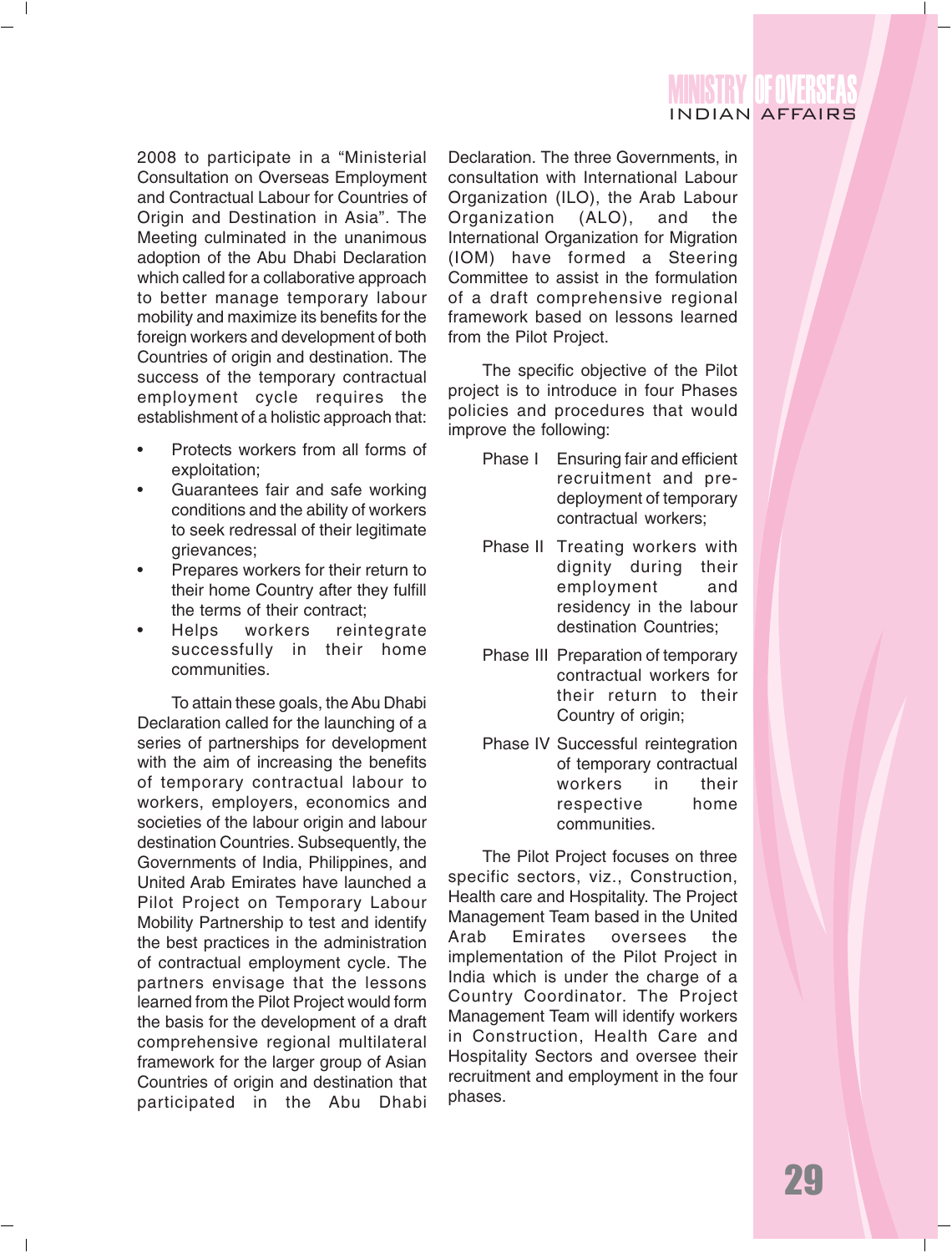#### **XVIII 8th ASEM CONFERENCE OF DIRECTOR GENERALS OF IMMIGRATION OF ASIA-EU STATES.**

The Ministry organized 8<sup>th</sup> Conference of the Director General of the Asia European Union States 1<sup>st</sup> and 2<sup>nd</sup> Dec. 2009 in Goa. It was attended by the 45 states including the representatives of the European Union and the IOM. There were two sessions followed bu separate group discussions of the ASIA and European Union countries separately; The following decisions were taken:

- It focused on curbing illegal migration.
- There should be mutual Cooperation in filling the supply and Demand Gaps.



#### **XIX SIGNING OF THE MOU WITH BAHRAIN**

Bahrain is an important destination Country for Indian workers. There are an estimated 3.5 lakh expatriate Indians in Bahrain, out of a total population of 5.10 lakhs expatriates in the Country. 70

percent of the migrant Indian workers are blue collar workers while 20 percent are white collar and 10 percent are professionals. Most of the Indian workers work in industries, construction and household sectors. During 2008, about 31,924 workers emigrated to Bahrain on ECR passports after obtaining emigration clearance from the Protectors of Emigrants.

- 2. With a view to lay down a framework for bilateral co-operation for the promotion of employment and for the protection and welfare of our workers, Ministry of Overseas Indian Affairs has entered into a Memorandum of Understanding (MoU) with the Government of Bahrain.
- 3. The salient features of the MoU on Labour and Manpower Development between the two Countries are:
	- (i) Facilitation of employment of workers between the two countries;
	- (ii) Broad procedure for employment of workers;
	- (iii) Responsibilities of the employers and workers;
	- (iv) Bilateral co-operation to facilitate the mobilization and recruitment of manpower and exchange of expertise, knowledge and experience in job creation and generation of employment opportunity;
	- (v) Protection and welfare of all categories of workers under the labour laws and other relevant laws of the host country;
	- (vi) Authentication of the work contract between Employer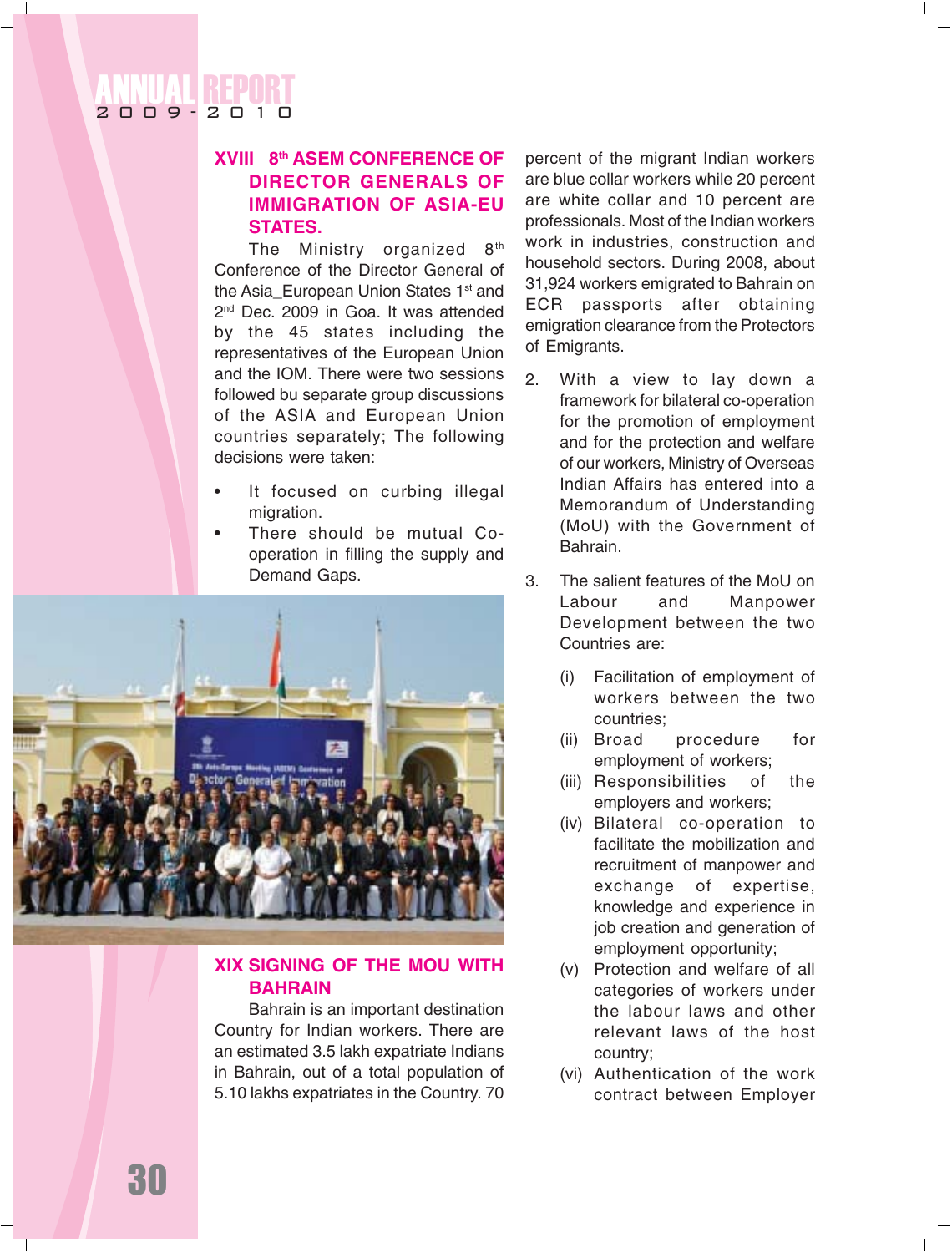

and the employee by the Ministry of Labour of the Kingdom of Bahrain.

 $\overline{\phantom{a}}$ 

- (vii) Constitution of a Joint Committee to implement the MoU in general and to perform the following functions in particular:
	- (a) to review employment opportunities and availability of corresponding skills in both countries;
	- (b) to co-ordinate between the two States in the implementation of this Memorandum of

Understanding and take such further action as may be found necessary;

- (c) to interpret the provisions of the Memorandum of Understanding in case of any dispute in this regard and to settle the difficulties that might arise in the implementation.
- (d) to propose review or amendment of any of the Articles of this Memorandum of Understanding whenever necessary.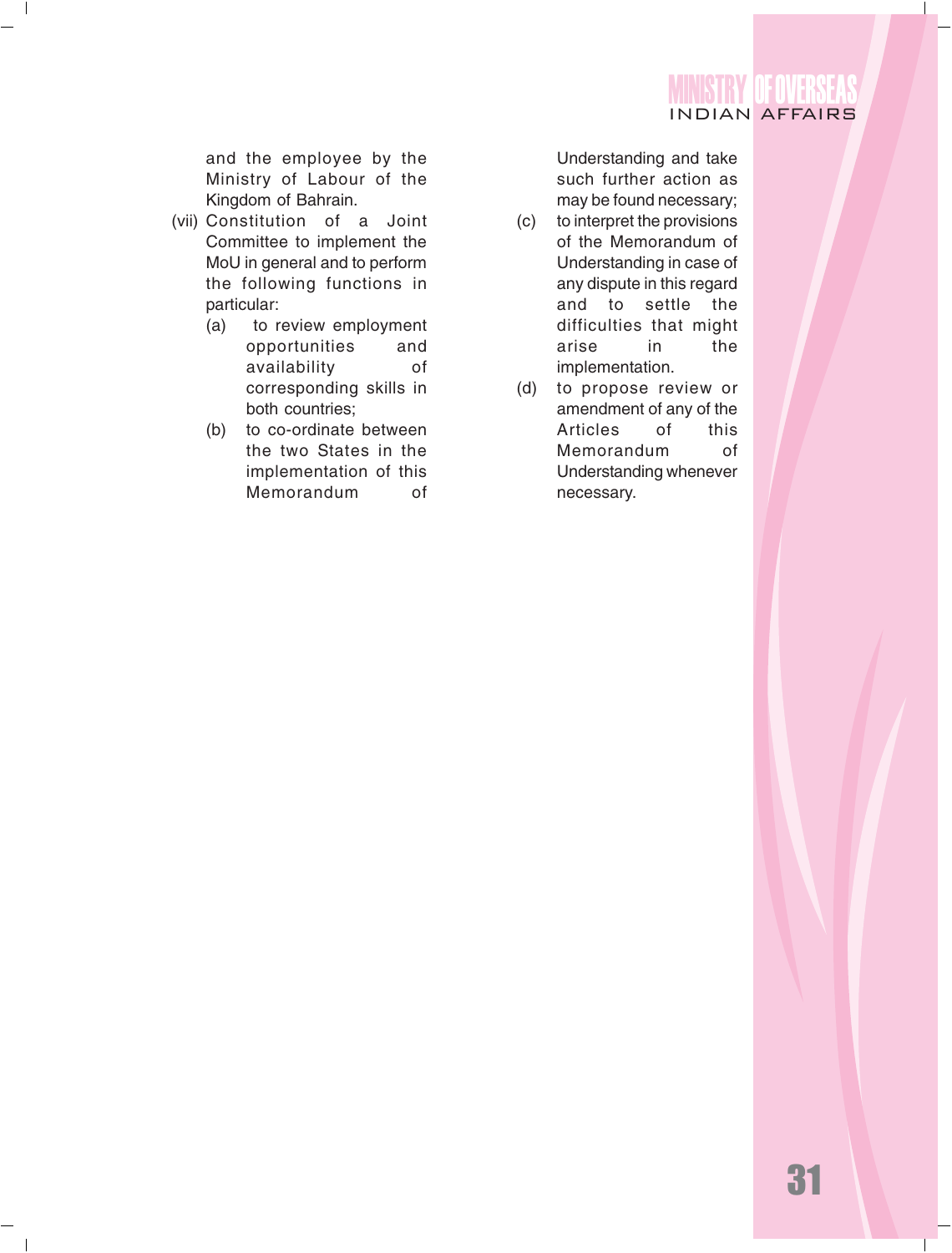### PROTECTOR GENERAL OF EMIGRANTS

#### **I. OPERATIONS:**

The operational matters relating to emigration, the provision of emigration services to emigrants and the enforcement of Emigration Act, 1983 are under the Protector General of Emigrants (PGE). The PGE is the statutory authority under the Emigration Act responsible for the welfare and protection of emigrant workers. He also oversees the eight field offices of the Protectors of Emigrants, listed in Annexure D.

The Emigration Act, 1983, which came into effect from 30<sup>th</sup> December, 1983 embodies the guidelines enunciated by the Supreme Court of Indian in its judgment and order dated 20.03.1979 (Kanga Vs. Union of Indian & Others) and provides a regulatory framework in respect of emigration of Indian workers for overseas employment and seeks to safeguard their interests and ensure their protection and welfare. The Act provides for:

- 1. Duties of Protectors of Emigrants Sections 3 and 4.
- 2. Regulation of Recruiting Agents Sections 9-14.
- 3. Direct recruitment by employers Sections 15-21.
- 4. Mandatory emigration clearance Sections 22.
- 5. Emigration offences and penalties – sections 24-26.
- 6. Power to exempt certain countries or employers – Section 41.

Procedural safeguards have been provided under the law for protection of emigrants. The Act regulates recruitment for overseas employment and departure of the intending emigrants from India. It provides for penalties against offences.

Section 16 of the Emigration Act, 1983 provides that recruitment for overseas employment can be done either by a recruiting agent by obtaining a Registration Certificate from the Registering authority or by an employer directly by obtaining a Permit from the competent Authority. The Protector General of Emigrants (PGE) has been empowered by the Central Government to also function as the Registering Authority to regulate the recruitment through recruiting agents and as Competent Authority to regulate direct recruitment by employers. The recruiting agents are required to obtain the Demand Letter, Power of Attorney and Specimen Employment Contract (all in original) from the foreign employers in order to recruit workers and obtain emigration clearance for their departure. The specimen employment contract lays down the basic terms and conditions of employment including salary, accommodation, medical cover, transport, etc. In case of vulnerable categories of workers, i.e. unskilled labour and women emigrants the employment documents are required to be attested by the Indian mission concerned.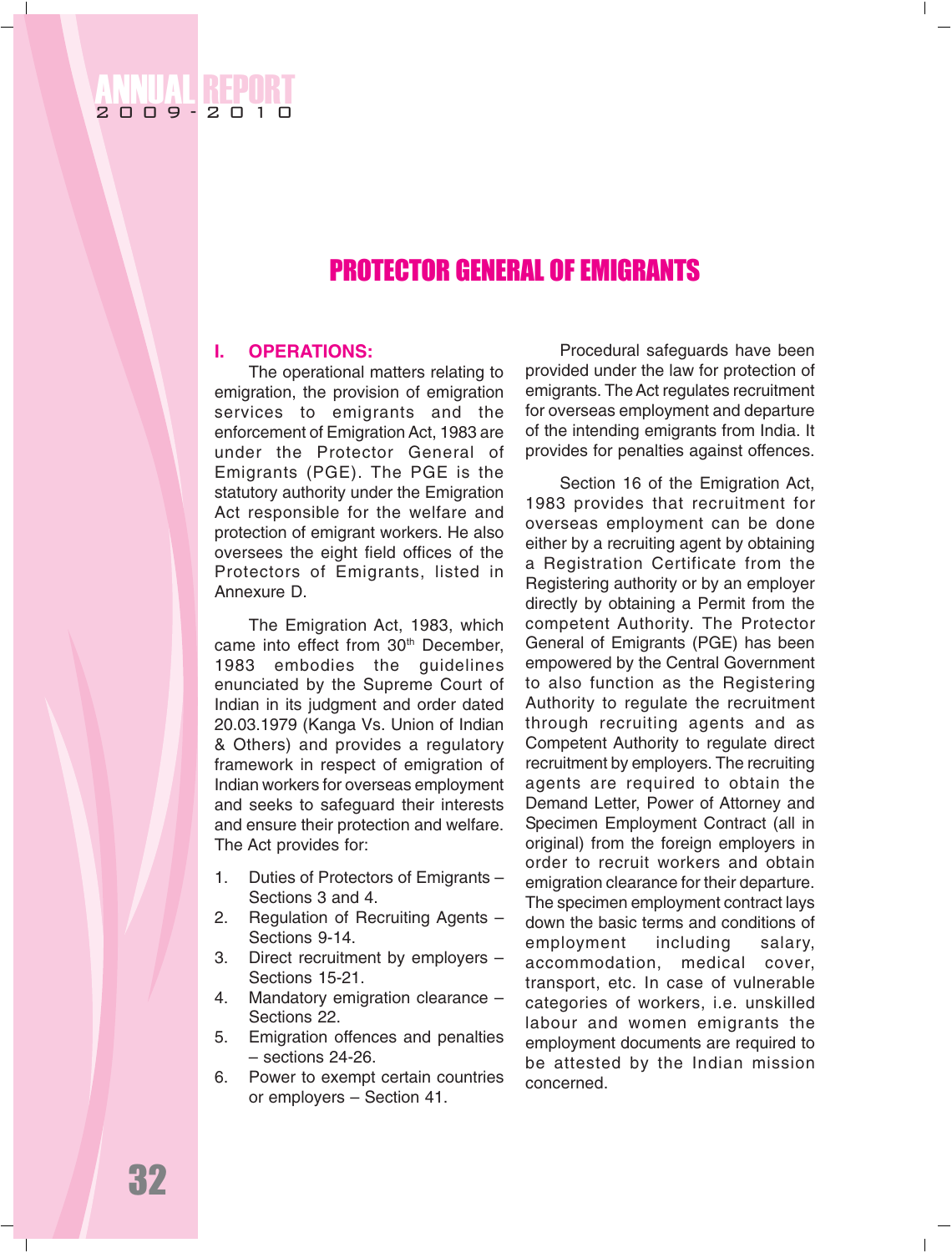Section 22 of the Emigration Act, 1983, provides that no citizen of India shall emigrate for any work falling under section  $2(1)(o)$ , unless he obtains emigration clearance from the Protector of Emigrants. However, thirteen categories of persons have been exempted from this requirement (Annexure B). Such persons are entitled to the 'Emigration Check Not Required' passport (also called ECNR passport). Broadly, any person who has passed class X is entitled to an ECNR passport. An ECNR passport holder does not need any emigration clearance for going to "any" country. Further, even those holding ECR passport (bearing ECR stamp) are exempted from emigration check formalities while going to **175 countries**, which are termed as ECNR countries (Annexure C). There are only **17 ECR countries** (including Iraq to which emigration has been banned) for which emigration check is required (only by ECR passport holders). Insurance of the intending emigrant under the Pravasi Bharatiya Bima Yojna (PBBY) is compulsory for emigration clearance.

#### **II. TRENDS IN EMIGRATION**

There are about five million overseas Indian workers all over the world. More than 90% of these workers are in the Gulf countries and Southeast Asia. During 2009 about 6.10 lakh workers emigrated from India with emigration clearance. Out of this, about 1.30 lakh workers went to UAE, about 2.81 lakh to Saudi Arabia, about 46,000 to Qatar and about 11,000 to Malaysia. Uttar Pradesh, Kerala, Tamil Nadu and Andhra Pradesh were the leading sourcing states.

Major outflow of emigrant workers in the last few years from India has been to the Gulf countries where about four million workers are estimated to be employed. A vast majority of migrants to the Middle East, including Gulf countries, are semi-skilled and unskilled workers and most of them are temporary migrants who return to India after expiry of their contractual employment. There had been a consistent and steady increase in the number of persons emigrating for employment abroad from the year 2004 onwards till 2008. The year 2009 has however registered a downtrend in the number of emigrants by about 28% as compared to the previous year i.e. 2008. The number of emigration clearances granted by the eight offices of the Protector of Emigrants was 8.49 lakhs in 2008 and in the year 2009 the figure was 6.10 lakhs. KSA is the main destination for Indian workers followed by UAE Outside the gulf region, the intake of Indian manpower by Malaysia has shown a significant and consistent increase till 2005. There is considerable decline noticed since 2006. Employment for Indian workers in these countries holds a great potential. The number of workers who were given emigration clearance for contractual employment abroad during the last five years and data on distribution of labour outflows is detailed in **Tables A, B** and **C**.

MINISTRY OFOVERSEAS INDIAN AFFAIRS

#### **III. REMITTANCES**

The employment of Indian workers abroad helps to earn foreign exchange and thereby adds to the foreign exchange reserves of the country. The private transfer of foreign exchange from the year 2001-2002 onwards is given in Table – D. It may be observed that there has been a steady increase in the remittances from US\$ 15.8 billion in 2001-2002 to US\$ 46.9 billion in 2008- 09. It is assessed that a significant proportion of this is contributed by the increasing number of unskilled and semi-skilled Indian workers employed in the Gulf countries and Malaysia.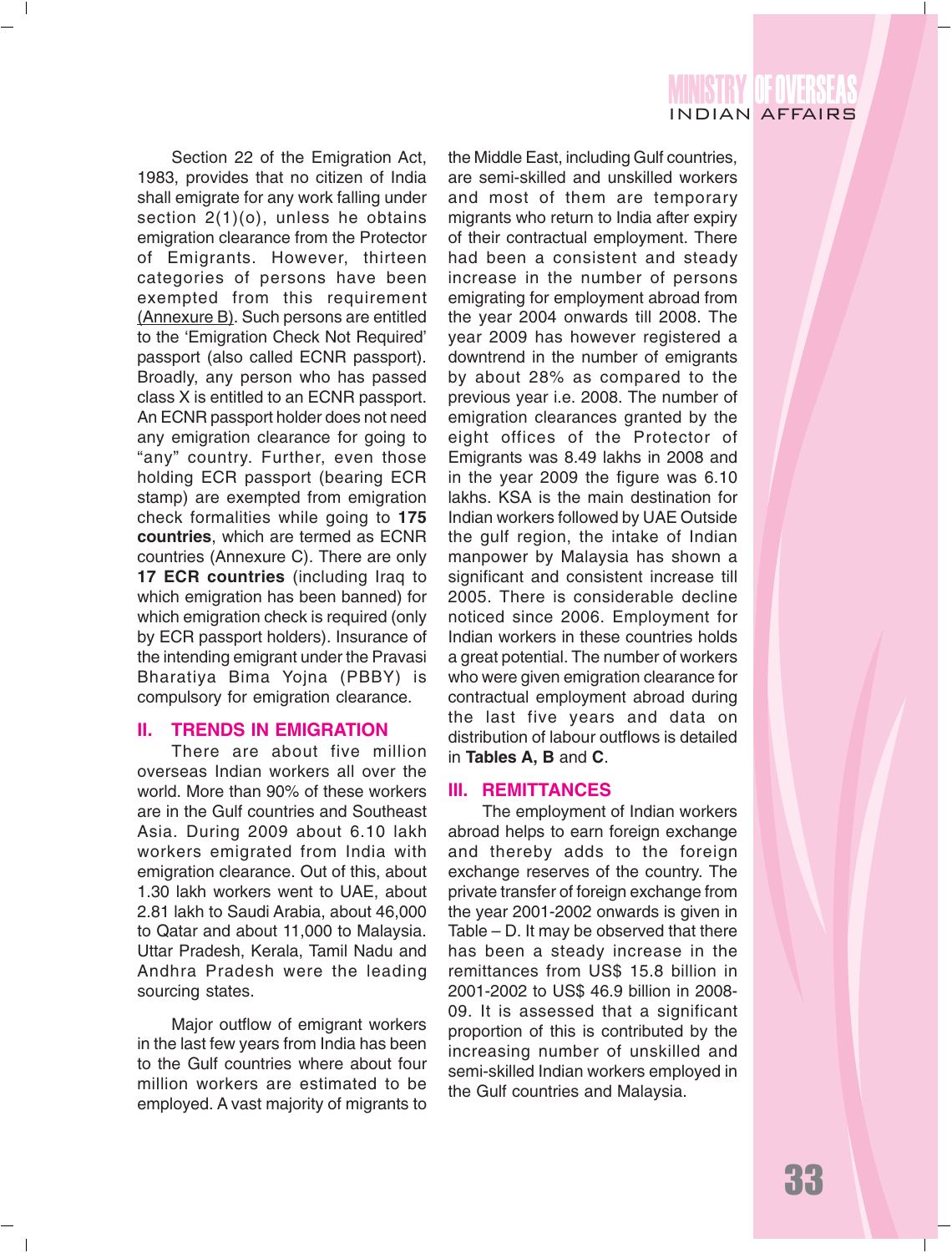

#### **IV. REGISTRATION OF RECRUITING AGENTS**

The Emigration Act, 1983 (Section 10) requires that those who wish to recruit Indian citizens for employment abroad for categories of work specified under Section 2(i)(0) shall register themselves with the registering authority, i.e., the Protector General of Emigrants (PGE). The fee prescribed (Rule 7) for registration is Rs.25,000/-. Initially, the Registration Certificate (RC) is valid for a period of ten years.

The form for applying for registration as recruiting agent may be obtained, free of charge, from the Office of the Protector-General of Emigrants and may also be downloaded from the website **www.moia.gov.in.** The applicant is required to deposit Bank Guarantee of thirteen years' validity for an amount of rupees twenty lakh.

The registration of Recruiting Agents under the Emigration Act, 1983, commenced from January, 1984, and as on 31-12-2009, there are 2057 recruiting agents. This figure includes nine State Manpower Export Corporations established in the States of Uttar Pradesh, Andhra Pradesh, Kerala, Punjab, Tamil Nadu, Karnataka, Himachal Pradesh, Haryana and Delhi. Major concentration of Recruiting Agents is at Mumbai, Delhi, Chennai and Kerala.

#### **V. ENFORCEMENT AND GRIEVANCE REDRESSAL**

Complaints are received about exploitation of overseas Indian workers. Such complaints often pertain to nonpayment/ delayed payment of wages, unilateral changes in the contract of workers, changing the jobs arbitrarily etc. In extreme cases, the workers are not given any employment at all and are left in the lurch in the foreign country. Such workers, besides suffering untold misery,

also become a burden on our Missions. In such instances, the Protector General of Emigrants (PGE) steps in and asks the concerned Recruiting Agent (RA) to get the workers repatriated on his expense. If the RA fails to do, action is taken to suspend/cancel his registration and forfeit his Bank Guarantee to pay for the repatriation expenses.

Complaints against Recruiting Agents are enquired into with the help of POEs and the concerned Indian Missions. Complaints against unregistered agents are referred to the concerned Police authorities for investigation and action under the law of the land.

All State Governments and UT Administrations have been advised to instruct all Police Stations to keep a strict vigil on the activities of unscrupulous agents. Complaints against foreign employers are taken up with the Indian Missions and if need be the employer is blacklisted.

During 2009 registration certificates of 19 recruiting agents were cancelled. As on 31.12.2009, 385 foreign employers were on the blacklist. During 2009 we received 114 complaints. Prosecution sanctions were issued in 12 cases in 2009 based on police report.

#### **VI. SIMPLIFICATION OF PROCEDURES**

- Number of ECR countries have been reduced to 18 from earlier 153 countries with effect from December, 2006. The number has further reduced to 17 w.e.f 12.8.2008.
- Earlier powers for bulk permission to POEs were very limited. This was liberalized in May, 2007. Now the DS level POEs in Delhi, Mumbai and Chennai have been delegated full powers without any limit for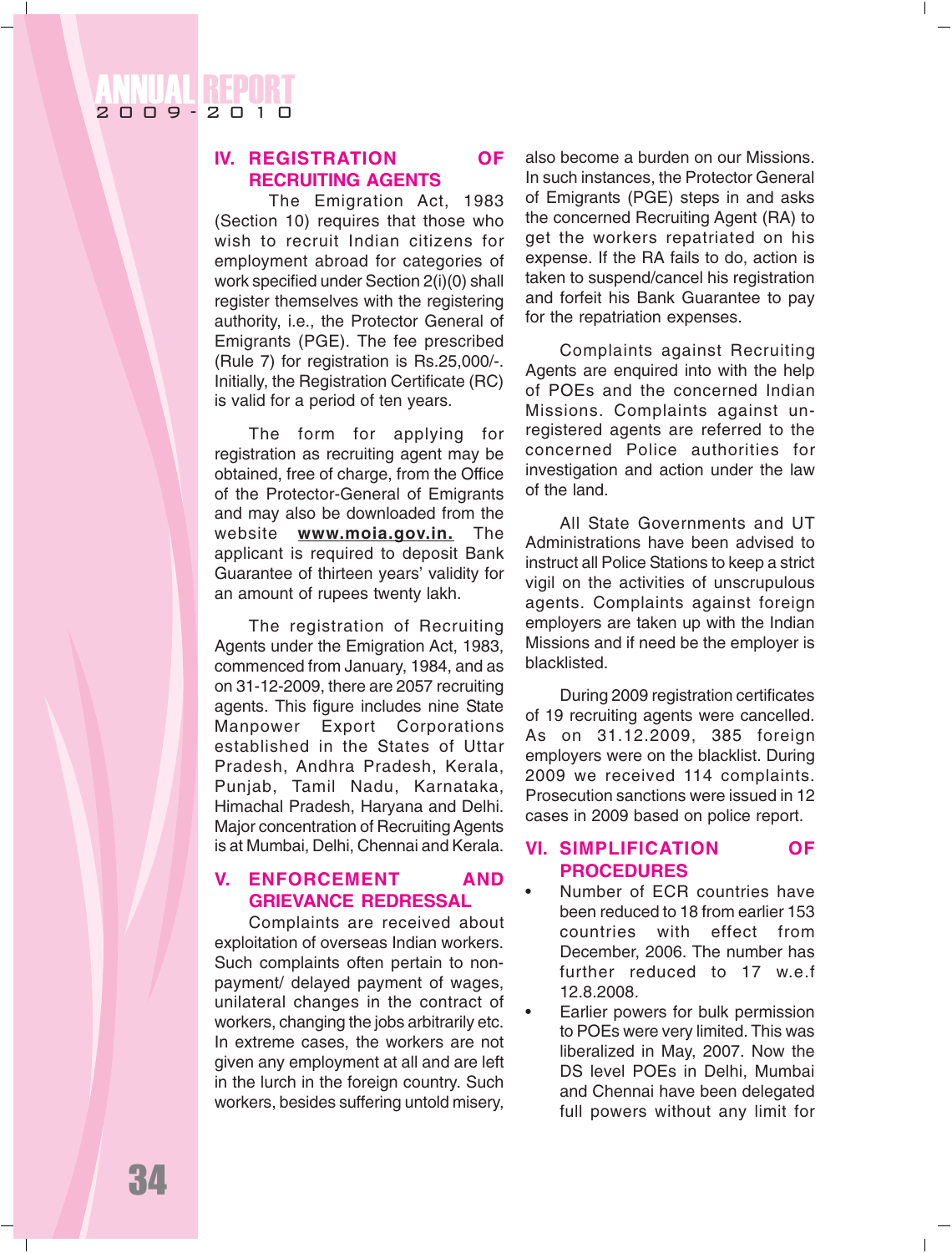granting permission, the US level POEs in Hyderabad and Trivandrum have been delegated powers upto 500 workers permissions and Section Officer level POEs in Chandigarh, Kolkata and Cochin entrusted powers upto 300 workers.

- Emigration Clearance Books (EC Books) are issued to the recruiting agents through the Offices of the Protector of Emigrants from January, 2008.
- Applications for opening of Branch office, change/shifting of office, change of Managing Director/ Managing Partner, under the Emigration Act are submitted by the recruiting agents to the respective office of the POE with complete documents/information from January, 2008.
- The existing Emigration Rules 1983 has been amended through the Emigration (Amendment) Rules, 2009 which have come into force w.e.f. 09.07.2009.

#### **VII. PROTECTION AND WELFARE OF EMIGRANTS**

Of all the emigrant workers, the housemaids and other unskilled workers are most vulnerable category. Therefore, to avoid their exploitation, the Ministry has taken some of the following measures.

MINISTRY OFOVERSEAS INDIAN AFFAIRS

- (a) the age restriction of 30 years has been made mandatory in respect of all women emigrants emigrating on ECR passports to ECR countries irrespective of the nature/category of employment;
- (b) FE should deposit a security deposit of \$2500 if he recruits the worker directly.
- (c) Embassy attestation has been made mandatory in respect of all women and unskilled category workers in respect of all ECR countries;
- (d) Under the Emigration (Amendment) Rules, the recruiting agents have been entrusted with specific duties and responsibilities with a view to safeguard the interest of the emigrant worker. They will also have to maintain certain basic facilities.
- (e) Specific duties of the foreign employers have been laid down under the Rules with a view to safeguard the interests of the emigrants.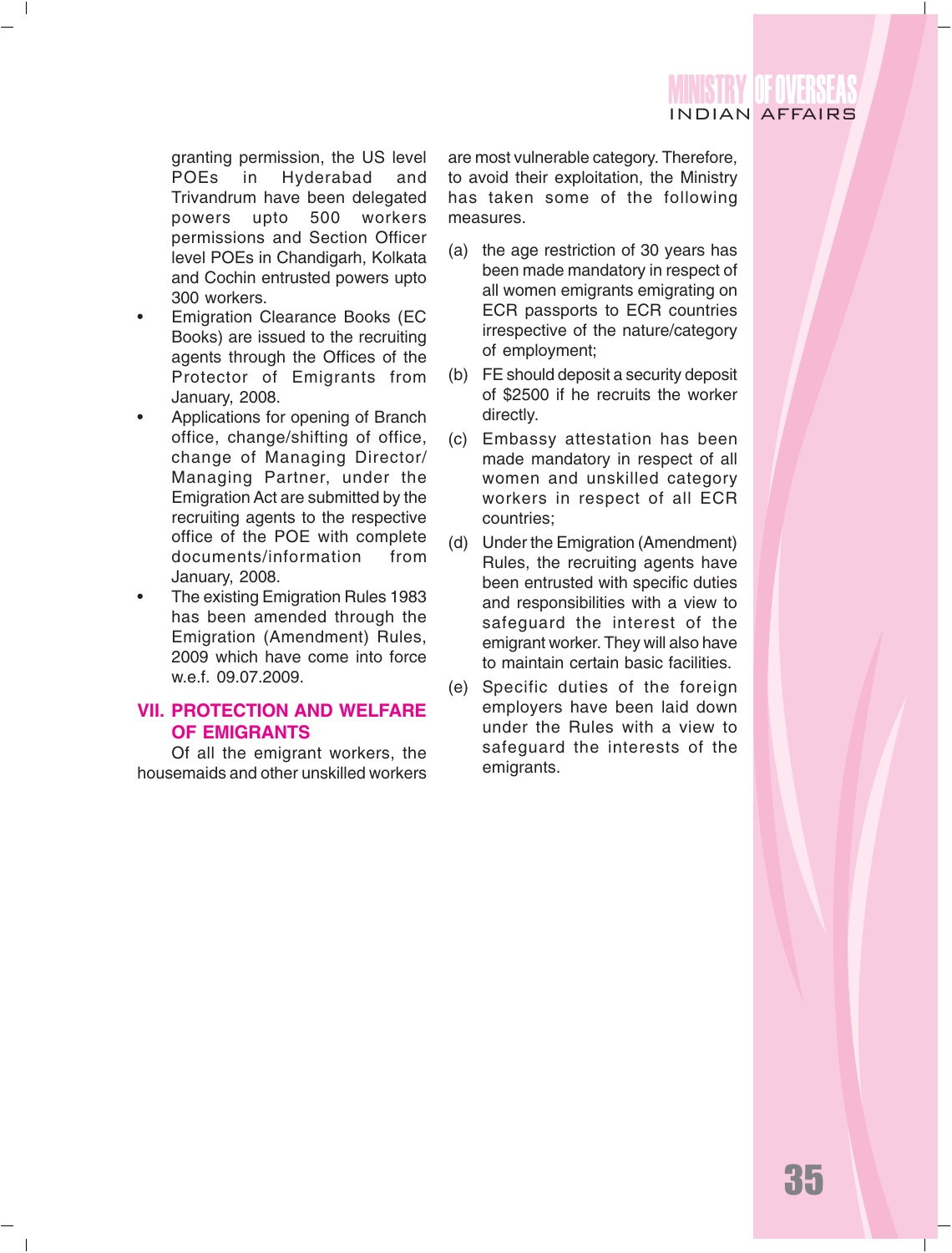### FINANCIAL SERVICES

#### **I. INVESTING IN INDIA**

Overseas Indians worldwide who are our brand ambassadors produce an economic output of about \$ 400 billion. The Indian Diaspora of 30 million is estimated to generate an annual income equal to about 30 percent of India's Gross Domestic Product. From an economic perspective, though, they are focused on remaining as savers rather than becoming investors. It is interesting, though, that so far the overseas Indians have either put their money in remittances back home or in NRE deposits. It is clear that so far, overseas Indians have been looking at India from a short-term horizon of 3-5 years. That is why, while India is the highest recipient of remittances in the world – USD 50 billion last year – the share of overseas Indians in Foreign Direct Investment has been far short of its potential. India's growth story so far has been driven primarily by the energy and enterprise of domestic companies. The role of the Indian Diaspora in India's economic growth has been much less than what it is capable of. The overseas Indian perspective on investing in India should now transform to converge with the dominant mode of investing that other foreigners have adopted. That is to invest on a longer-term basis and in the new investment opportunities arising. Conversely, industry and business in India must offer new products and projects to potential overseas Indian investors.

The Indian Diaspora spans the globe and stretches across all oceans and continents. It is so widespread that the sun never sets on the Indian Diaspora1. Estimated at over 30 million, India has the world's second largest diaspora next to China, characterized as far more diverse when compared to the Chinese counterparts.

Non-Resident Indians (NRI) and People of Indian Origin (PIO) have transferred knowledge and expertise, added to India's foreign exchange reserves and recently have mediated the massive entrepreneurial energy that has led to the rise of India's Information Technology (IT) and IT Enabled Services (ITES) sectors.

With remittance flows estimated at around US \$ 46.9 billion and NRI deposits worth \$ 513 million, the Indian Diaspora has always played an important role in adding India's national income and wealth, thereby being actively involved in the country's development and strategic decision making. The Government has realized their significance, and is now moving ahead in the direction to tap productive investments from the overseas Indians in order to engage them as long-term partners in India's growth process.

The role of the Indian Diaspora in India's economic growth shows promise and needs to be nurtured. The Overseas Indian Facilitation Centre established by the Ministry in partnership with the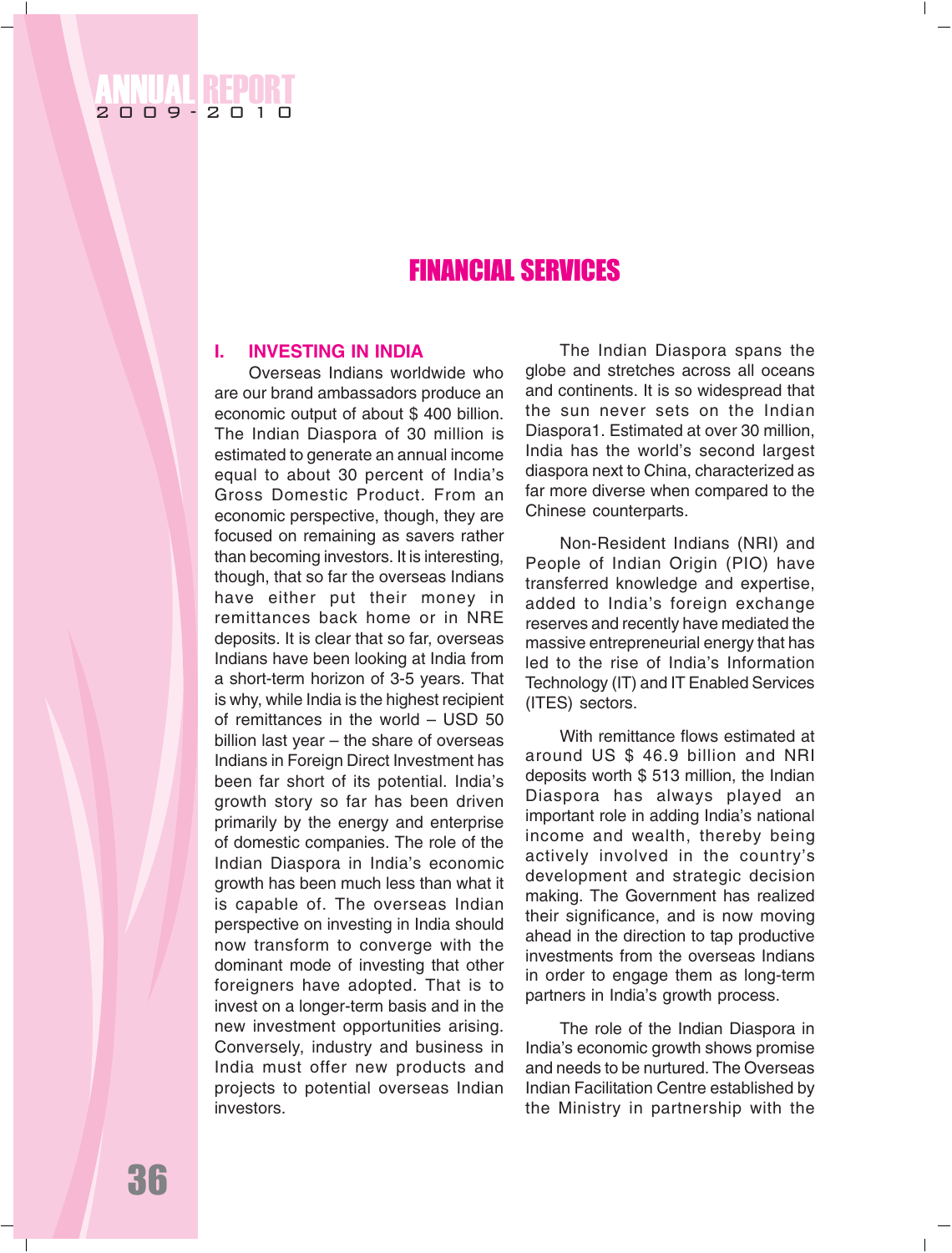Confederation of Indian Industry provides the institutional basis for this engagement. As a not for profit trust promoted by the government but managed by the private sector, the OIFC, combines the best of both the worlds. While government's presence at arm's length brings in credibility, the enterprise of the private sector partner invests it with the flexibility and nimble footedness to respond to the needs of the overseas Indian investor on a real time basis.

The focus of the financial services division is on;

- Facilitating ease of doing business in India without adding transaction costs.
- Enabling the overseas Indian investor to benefit from the opportunities in India by facilitating appropriate advisory and hand holding services through market driven knowledge partners.
- Catalysing sustainable B-to-B partnerships between Indian and overseas Indian businesses.
- Enabling value addition to the investible knowledge, skills and expertise of overseas Indians.

#### **II. OVERSEAS INDIAN FACILITATION CENTRE (OIFC)**

Ministry of Overseas Indian Affairs has set up an Overseas Indian Facilitation Center (OIFC) as a not-forprofit-trust, in partnership with Confederation of Indian Industry (CII). The Center will be a 'one stop shop' for serving the interests of the Overseas Indian community and has the mandate to cover two broad areas viz: Investment Facilitation and Knowledge Networking.

The objectives of the Centers are:

 $-2$  Promote Overseas Indian investment into India and facilitate business partnership, by giving authentic and real time information Function as clearinghouse for all investment related information. This would be done by processing information on a real time basis through ICT platform

 $\frac{1}{2}$ 

MINISTRY OFOVERSEAS INDIAN AFFAIRS

- $\frac{1}{2}$  Establish and maintain a Diaspora Knowledge Network (DKN) by creating a database of Overseas Indians, who would act as knowledge Diaspora and whose knowledge resources could be using ICT platform
- $\frac{1}{2}$  Assist States in India to project investment opportunities to overseas Indians in the infrastructure and social sectors. The objectives of the OIFC will be to bring the Indian States, Indian Business and potential Overseas Investors on the same platform and to facilitate the investors to identify the investment opportunities
- $\frac{1}{2}$  Provide a host of advisory services to PIO and NRIs. These could include matters such as consular questions, stay in India, investment and financial issues etc.

During PBD-2010 held at New Delhi, Prime Minister inaugurated an online portal developed by OIFC. The electronic portal comprise of series of online platforms such as an end-to-end information portal for updated information on sector and state specific investment opportunities and forthcoming events to invite diaspora's participation, a comprehensive networking platform for communication and group formation needs to foster collaborations, an online business directory of verified Indian and diaspora businesses, a customized query and solutions platform and an investment tool-kit to ease the process of investing into India. OIFC also organized a market place at New Delhi during PBD-2010.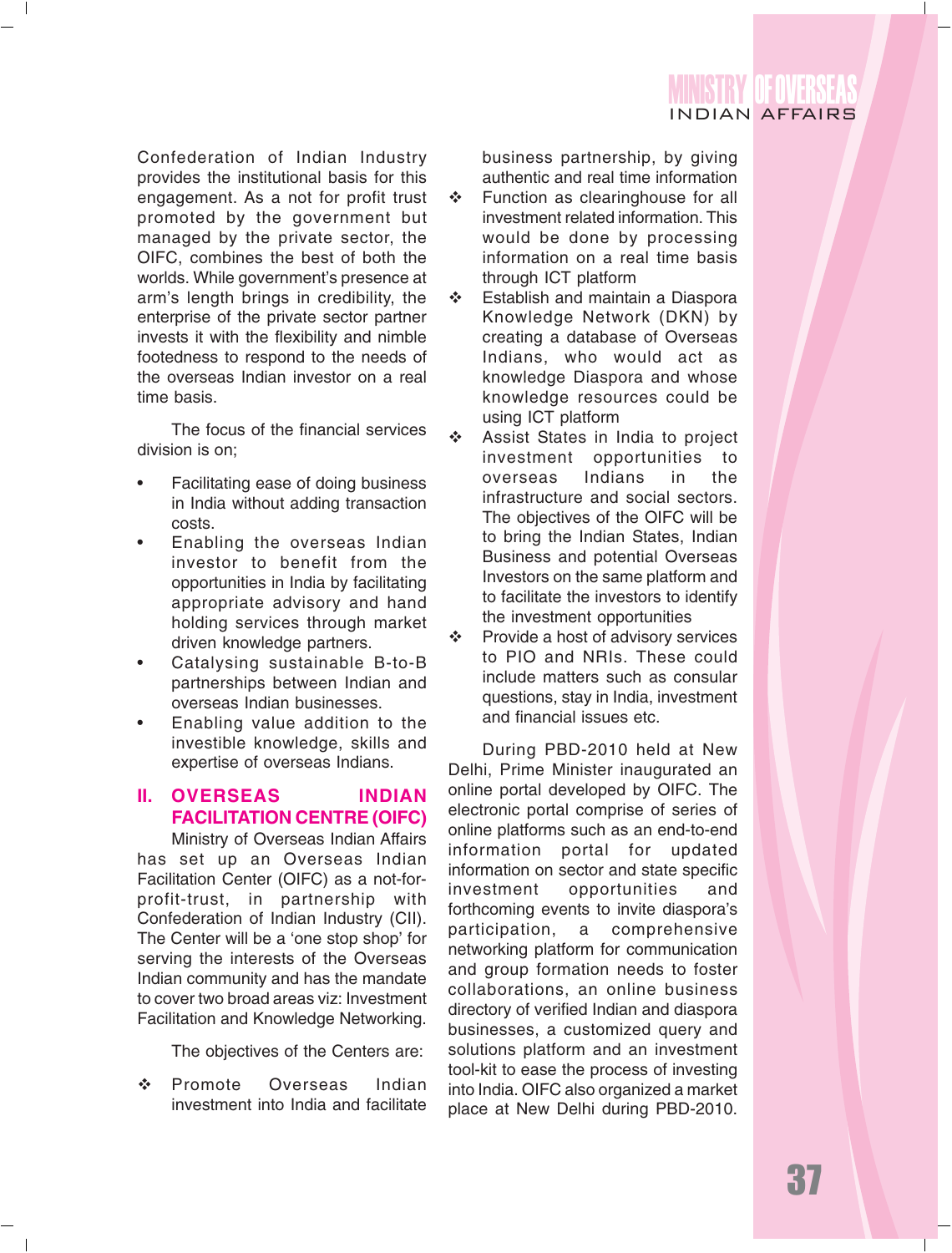One to one meetings were held with the prospective investors at the Market place. The OIFC can be reached at www.oifc.in.

#### **III. INDIA DEVELOPMENT FOUNDATION OF OVERSEAS INDIANS**

India Development Foundation of Overseas Indians is a not-for-profit trust registered by the Ministry of Overseas Indian Affairs, Government of India to provide a credible window for Overseas Indian Philanthropy in India's Social development. The objective of the foundation is to facilitate philanthropic activities by Overseas Indians including through innovative projects and instruments such as micro credit for rural entrepreneurs, self help groups for economic empowerment of women, best practice interventions in primary education and technology interventions in rural health care delivery.

The foundation is at 'arms length' from Government and is managed by an eminent Board of Trustees. The mandate of the foundation is to lead Overseas Indians philanthropic capital into India's Social Sector by forging partnerships between donors and



credible non-government and non-profit voluntary organisations working in the Social Sector in India.

The broad objectives of the Trust will be to:

- 1. Lead overseas Indian philanthropy into India, facilitate partnerships through single window facilitation and by building public private partnerships.
- 2. Establish and maintain a 'Social Capital and Philanthropy Network" in India that can provide a list of credible institutions, projects and programmes.
- 3. Function as a clearinghouse for all philanthropy related information.
- 3. Partner with states in India and encourage credible Indian philanthropic organizations to project social development opportunities to overseas Indians in the sectors that best match national priorities including empowerment of rural women.
- 3. Promote accountability and 'good practices' in diaspora philanthropy.

The First meeting of the Board of Trustees of India Development Foundation of Overseas Indians was held on 4<sup>th</sup> November 2009. The Ministry is in the process of registering the India Development foundation as a non-profit organization in USA, UK, Canada, Australia, Germany and Gulf to qualify for exemption from federal income taxes. The portal for receiving online donations is also under development.

#### **IV. GLOBAL-INDIAN NETWORK OF KNOWLEDGE (GLOBAL INK)**

The Ministry has developed a Diaspora knowledge network called - Global Indian Network of Knowledge (Global INK), an electronic platform that will connect people of Indian Origin from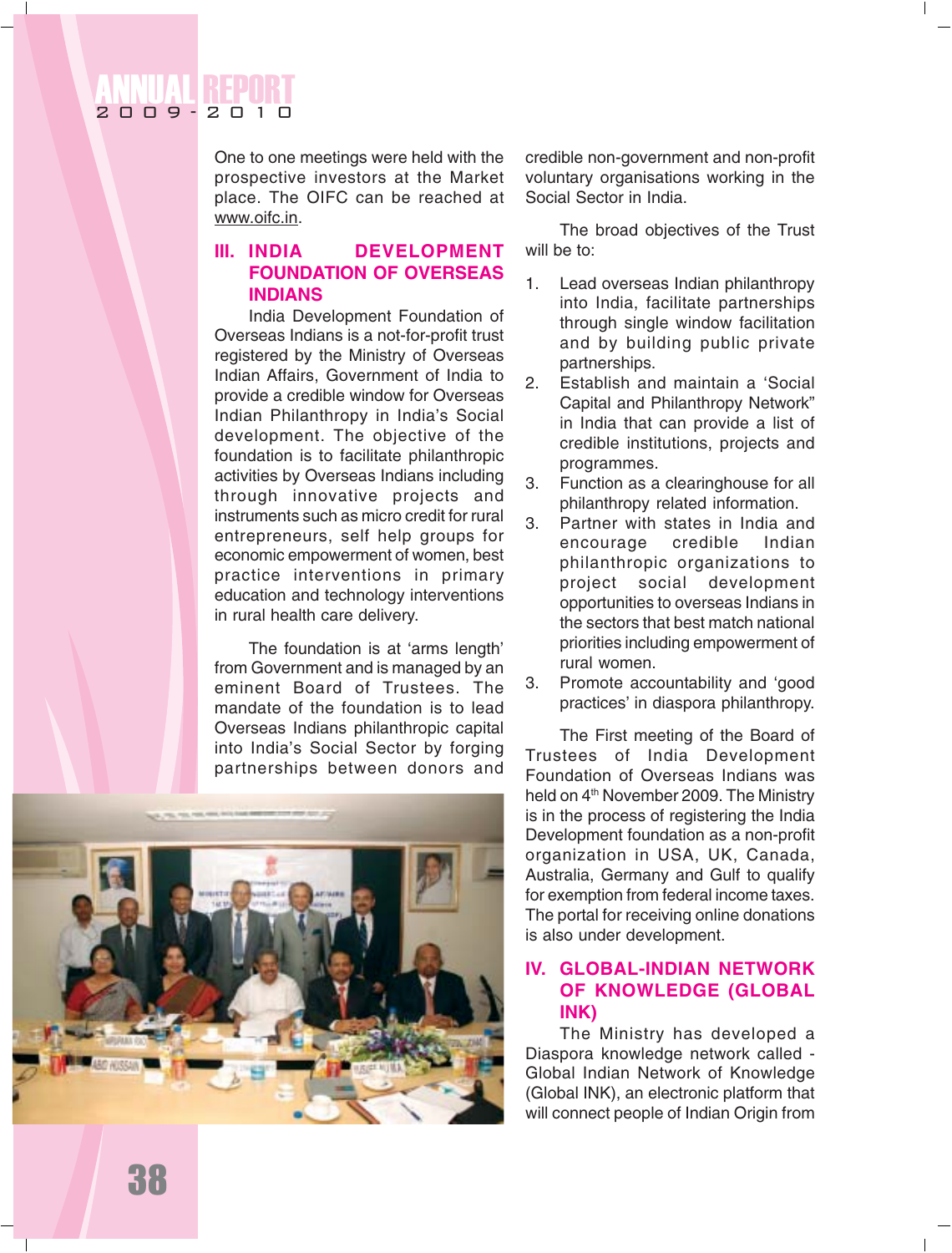

a variety of disciplines, recognized as leaders in their respective fields, not just in their country of residence but globally as well, with knowledge users at the national and sub-national levels in India. The network is being developed by M/s Tata Consultancy Services (TCS) on behalf of the Ministry.

The network will serve as a high level electronic platform to facilitate knowledge transfer from wherever it may be based without the overseas expert having to relocate. The network will serve as a strategic 'virtual think tank'. The outcome targeted will be the germination of ideas on development, identification of the key elements in addressing the challenges to development and articulating and mapping out solutions through innovation and technological interventions.

Global-INK will identify specific sectors and fields of activity that will broadly correspond with the development priorities set out in the eleventh five-year plan 2007-12. The focus of the knowledge transfer programme will be on social sector development and innovation (ideas to market) thus enabling India's rural/urban middle class youth to become entrepreneurs as opposed to jobseekers.

The Global INK is operational since January 1, 2010. The Global INK can be reached at www.globalink.in.

#### **V. PRIME MINISTER's GLOBAL ADVISORY COUNCIL OF OVERSEAS INDIANS**

The Ministry has constituted the Prime Minister's Global Advisory Council of People of Indian Origin to draw upon the experience and knowledge of eminent people of Indian origin in diverse fields from across the world. The Council



will be chaired by the Prime Minister and the renowned people of Indian Origin across the world have been selected as its Members.

The functions of the Council are:

- (i) Serve as a platform for the Prime Minister to draw upon the experience, knowledge and wisdom of the best Indian minds wherever they may be based;
- (ii) Develop an inclusive agenda for two-way engagement between India and Overseas Indians;
- (iii) Consider ways and means for accessing the skills and knowledge of the Indian diaspora for meeting India's development goals and facilitating investments by Overseas Indians into India; and
- (iv) Institution and capacity building in India to respond to the economic, social and cultural needs of the Overseas Indian community.

The advice of the Council will be recommendatory in nature and serve as a valuable inputs for policy formulation and programme planning.

The first Council meeting on 7<sup>th</sup> January, 2010 chaired by Prime Minister was attended by eminent Overseas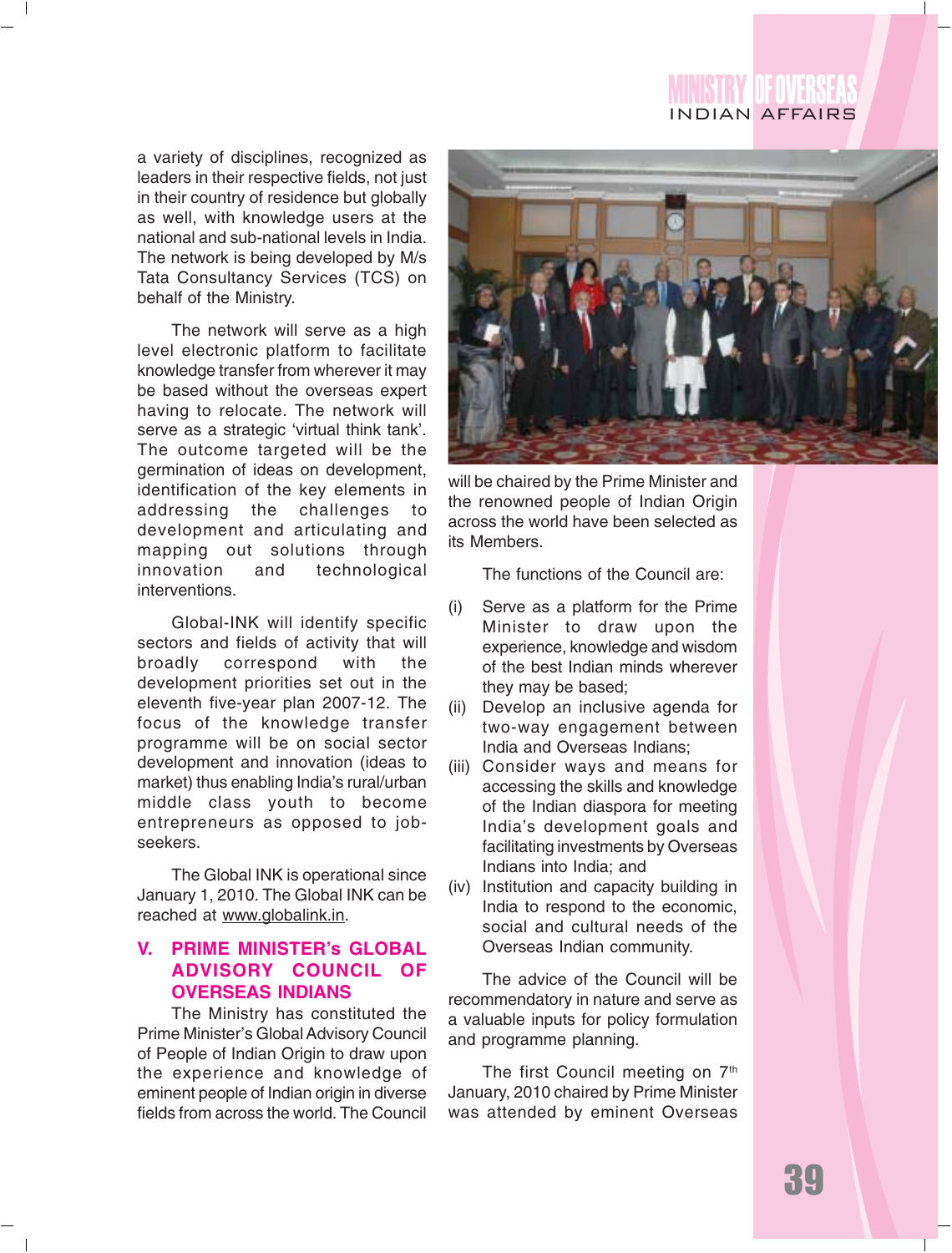Indians including: Prof. Jagdish Bhagwati, Shri. Karan F. Bilimoria, Shri Swadesh Chatterjee, Ms. Ela Gandhi, Shri Rajat K. Gupta, Lord Khalid Hameed, Dr. Renu Khator, Shri Kishore Mahbubani, Shri PNC Menon, Shri L.N. Mittal, Lord Bhiku Chotalal Parekh, Dr. Sam Pitroda, Tan Sri Dato' Ajit Singh, Mr. Neville Joseph Roach, Prof. Srinivasa SR Varadhan and Mr. Yusuffali M.A.

The Members of the Council appreciated the initiative of Prime Minister for setting up the Council, and providing a platform for overseas Indian community to share their experience and knowledge for the socio-economic development of India. Members were of the unanimous view that India and its overseas community can and should build a strong, strategic and mutually beneficial partnership. Members shared their views on various aspects such as contributing to social and philanthropic work, education and skill development, collaborating work with the academic and scientific community, developing institutions of excellence, facilitating investments into India, and initiatives for facilitating young overseas Indians to rediscover their roots.

#### **VI. A W A R E N E S S - C U M - PUBLICITY CAMPAIGN THROUGH MEDIA**

The Ministry has launched an Awareness-cum-Publicity Campaign on the following three issues:

- i) Problems faced by emigrant workers and legal emigration process;
- ii) Problems relating to Indian housemaids overseas; and
- iii) Problem relating to NRI marriages

The awareness campaign has been necessitated by the fact that the outflow of potential Emigrants going Overseas in search of jobs has substantially

increased in the last five years. This number is expected to increase further in the coming years as demand of Indian labour is increasing. The objectives of the Awareness Campaign is to create wider awareness among the General Public about the Legal Immigration Process, cautions against illegal practices by fraudulent recruiting Agencies and to provide information to those who are facing problems.

#### **VII. PRAVASI BHARATIYA KENDRA(PBK)**

To commemorate the trials and tribulations, as well as the subsequent evolution and achievements of the diverse Indian Diaspora, the Ministry has decided to establish the Pravasi Bharatiya Kendra at New Delhi at an estimated cost of Rs. 107 Crore.

The Kendra, over a time would become the focal point for interaction – social, cultural and economic - with and between all Overseas Indians. It will also serve as a research and documentation centre and host a permanent exhibition.

The Kendra would inter-alia, including have the following facilities:

- i) Library/Research Centre
- ii) Flexible capacity Meeting Rooms
- iii) Indian Cultural Centre
- iv) State of the art Auditorium of 500 capacity
- v) Permanent Exhibition Space
- vi) Fully Serviced Guest Rooms
- vii) Full fledged Business Centre
- viii) Restaurant
- ix) Adequate basement Car Parking
- x) 100% Power Back-up

The National Building Construction Corporation (NBCC) has been appointed as Consultant and Project Manager on Turn-key basis from concept to completion i.e. planning, designing, construction, furnishing, equipping etc. The Kendra is expected to be completed by the end of 2012.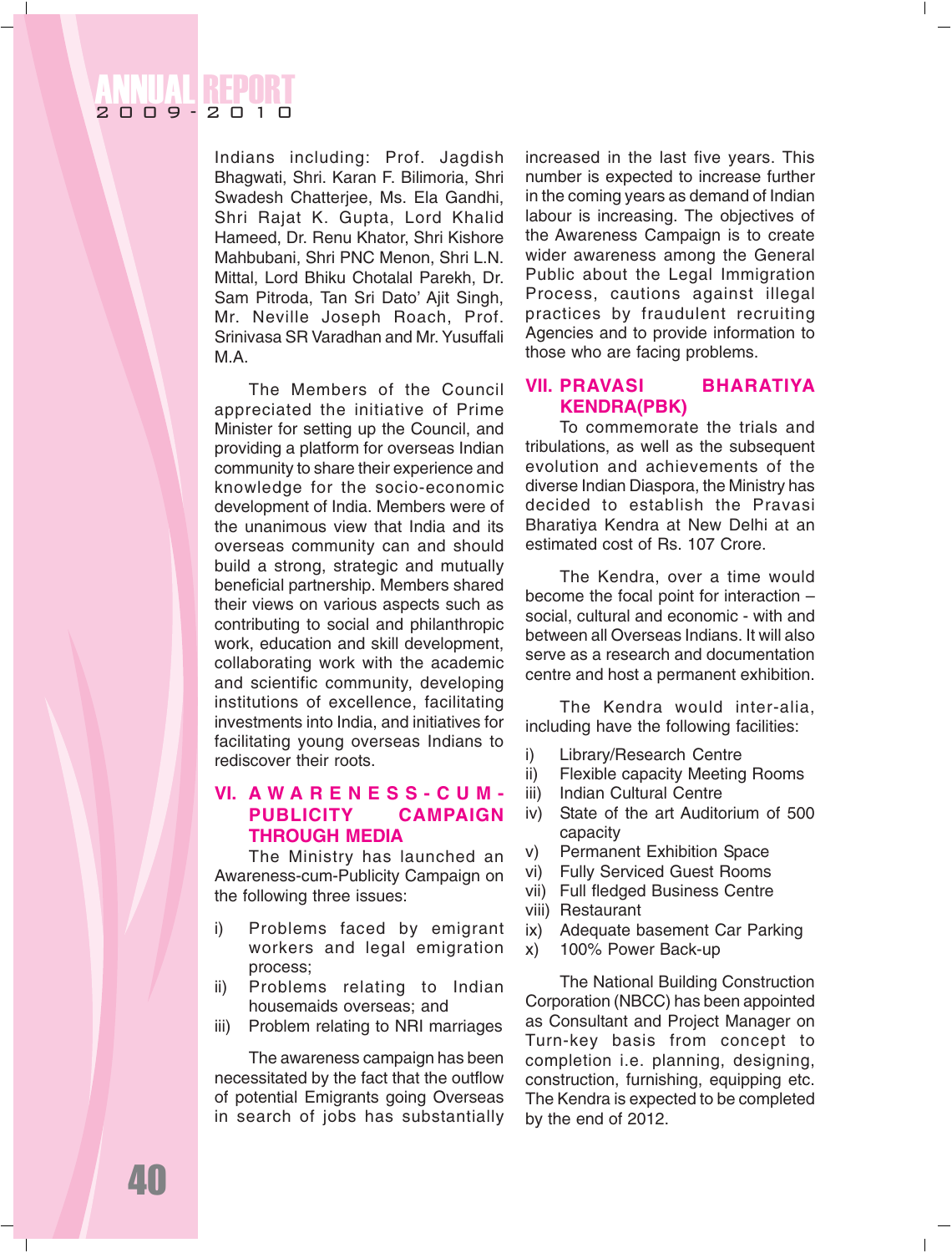

### BUDGET AND FINANCIAL REVIEW

The Outcome Budget of the Ministry for the year 2009-10 was presented to the Parliament in June 2009. The Budget Estimate of the Ministry during 2009- 2010 was Rs. 80 crores and the Revised Estimate was Rs. 60 crores. The detailed Budget allocation and Revised Estimates have been given in Table –E. The Budget Estimate for the year 2010- 11 has been proposed at Rs.81 crores. The expenditure of the Ministry is on the Non-plan side. The Ministry operates three major Heads of Expenditure as under:-

- 2052 Secretariat General Services
- 2061 External Affairs; and
- 4059 Capital Outlay on Public **Works**

The focus of the Ministry during the last year was on three aspects:

- (a) to contain Administrative expenditure
- (b) increase allocations for Programmes and Schemes to achieve the mandate of the Ministry; and
- (c) to maximize the productivity of Scheme expenditure through partnerships. The trends in the expenditure is depicted in figures A, B & C.

The increase in the administrative expenditure is on account of payment  $60\%$  arrears of implementation of  $6<sup>th</sup>$  Pay commission's recommendations.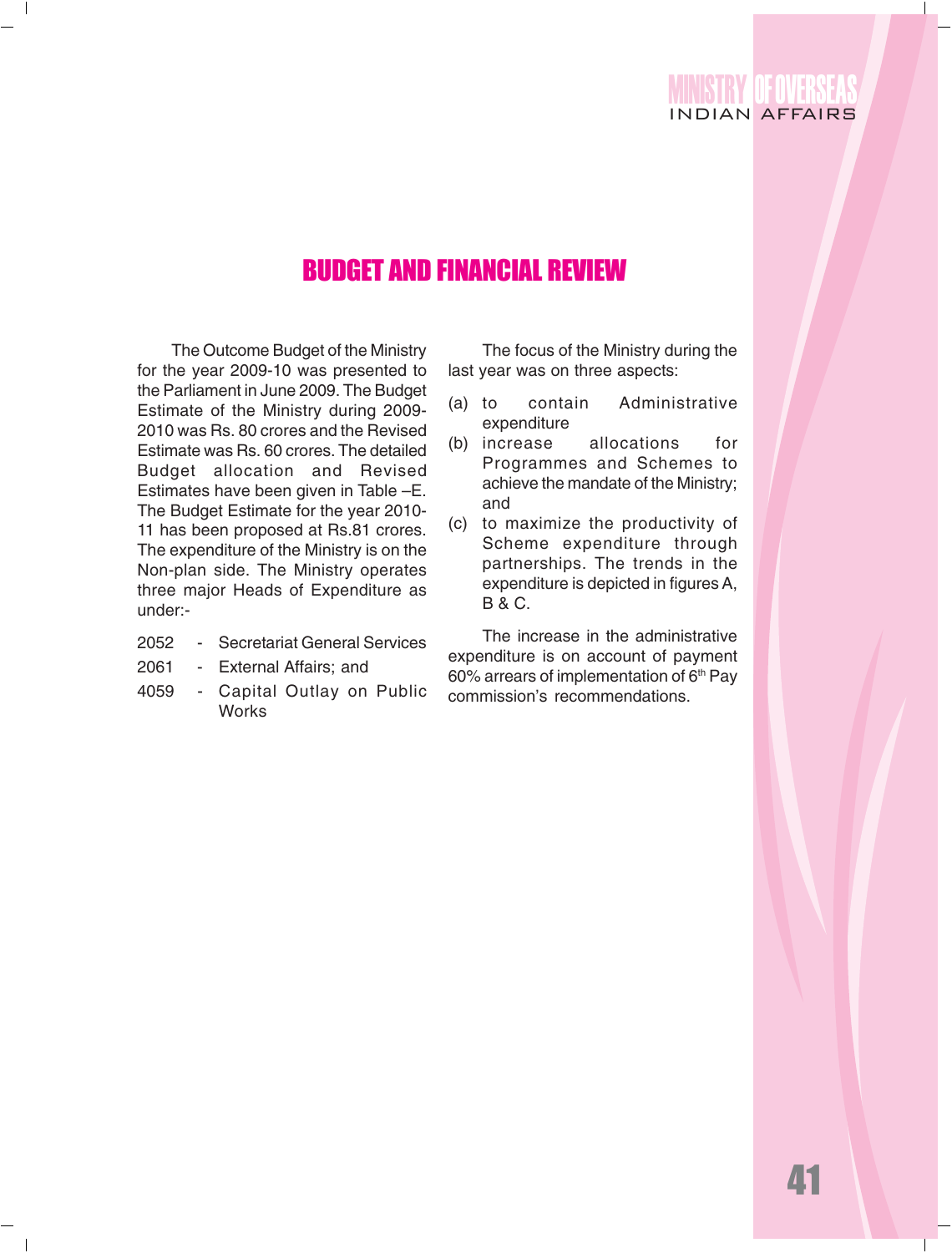### MANAGEMENT SERVICES DIVISION

The Management Services Division provides support services to the Ministry and deals with matters pertaining to human resource management, infrastructure and logistics support; parliamentary matters and coordination with various Divisions of the Ministry as well as other Ministries. The division is also responsible for implementation of the use of Official Language. Besides, this division also exercises vigilance oversight and handles all Vigilances cases against officials working in the Ministry. The focus of this division is to facilitate the smooth and effective operations of the Ministry.

#### **I. OVERSEAS INDIAN CENTERS**

The Government has sanctioned 3 posts of Counselor-Community Affairs (Development) in the Indian Missions at Washington, Abu Dhabi and Kuala Lumpur as field organizations of MOIA in those countries. The Counselor at Washington will look after the interests of the overseas Indian community in the USA and the one in Abu Dhabi will cover the UAE and the Counselor at Kuala Lumpur will look after Malaysia, Singapore and Brunei. The Counselors will be supported by professionals to be appointed locally to provide assistance in the fields of health, legal and financial matters. The Counselor at Washington has started functioning. He is assisted by professionals in the field of Community Development and Legal. The counselor at Abu Dhabi has also started functioning. Based on the

experience of these offices, extension of these services to other countries will be considered

#### **II. VIGILANCE FRAMEWORK**

The Vigilance Wing of the Ministry is headed by a Chief Vigilance Officer (CVO) of the rank of Joint Secretary who functions as the focal point for all vigilance matters in consultation with the Central Vigilance Commission(CVC) and Investigation Agencies like the Central Bureau of Investigation(CBI). Complaints on corruption and malpractices in the functioning of the Protectors of Emigrants Offices and the Recruiting Agents, received from the general public are dealt with in a time bound manner.

The Ministry is implementing the guidelines/instructions issued by the Department of Personnel & Training and the Central Vigilance Commission on creating greater awareness of vigilance among the users. In order to bring about awareness about vigilance and transparency in functioning of offices that have public inter-face, the Vigilance Awareness Week was celebrated from November 03-07, 2009 starting with a pledge taking on November 03.

To have a transparency through effective use of websites in discharge of regulatory enforcement, the Emigration Act and the Rules framed there under, downloadable forms, guidelines for registration etc. have been uploaded on the website. The use of Information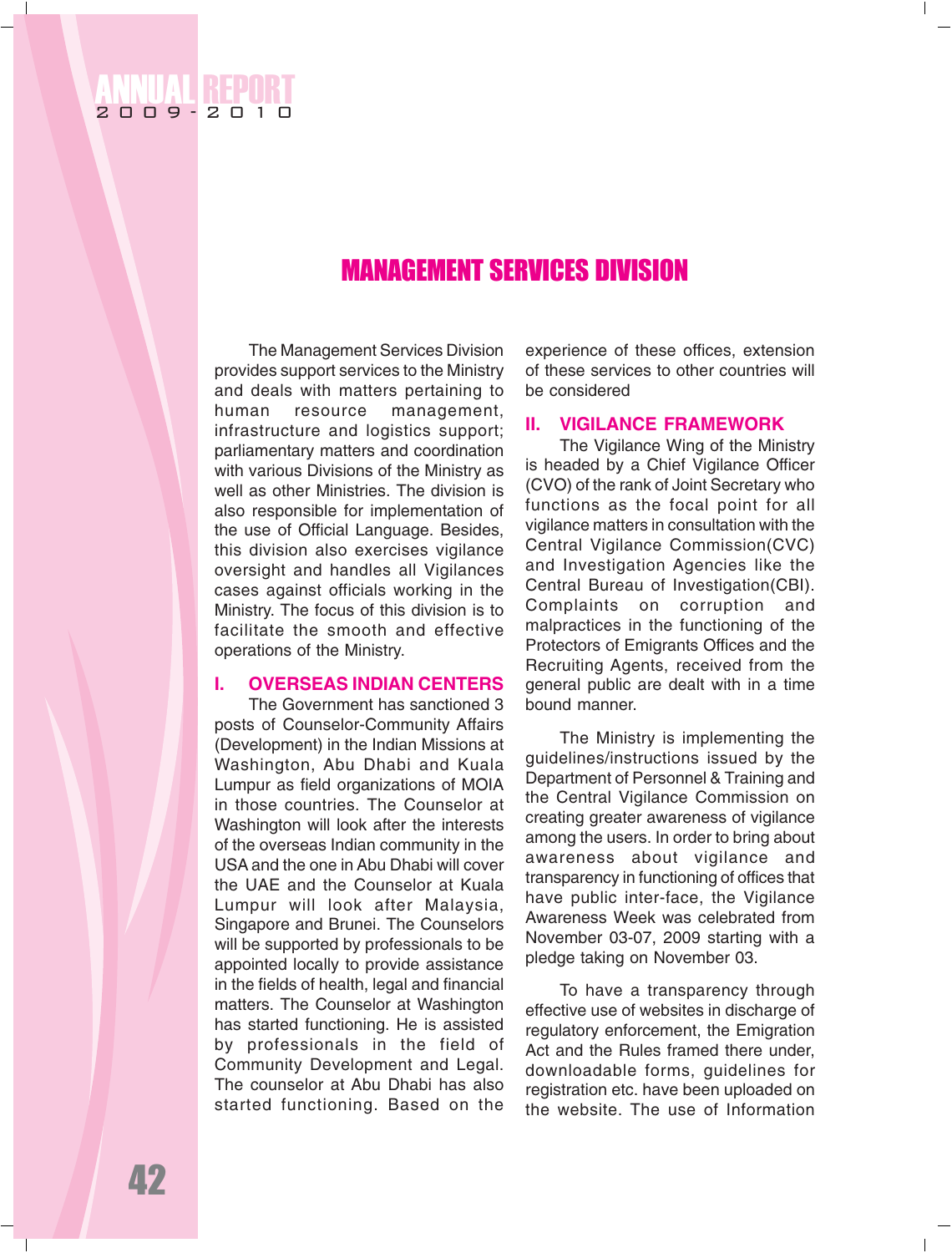MINISTRY OFOVERSEAS INDIAN AFFAIRS

technology has been effectively done in the Ministry.

#### **III. PROGRESSIVE USE OF HINDI**

Official Language Section of the Ministry has the nodal responsibility for effective implementation of the Official Language Act and Rules made there under. Efforts were made to increase the use of Hindi in the Ministry during the period under report with the help of out sourcing. Provisions of Section 3(3) of the Official Language Act, 1963 were complied with fully. All papers pertaining to these provisions were issued bilingually i.e. Hindi & English. Letters received in Hindi were replied to in Hindi.

The Ministry organized the "Hindi Pakhwara" from 14 to 25 September 2009. During this period useful material was distributed to all the officers/ employees including the outsourced staff to impart basic knowledge on writing notes and preparing drafts in Hindi on routine subjects. Noting & Drafting in Hindi and Essay competitions were organized. Cash prizes and certificates were given to the successful officers/employees.

#### **IV. RIGHT TO INFORMATION ACT (RTI)**

For information under the RTI Act, 2005 citizens may approach the Public Information Officer (RTI) of Ministry of Overseas Indian Affairs available from 10:00 hrs to 13:00 hrs on any working day.

The following officers are designated as the Public Information Officer and Appellate Authority in respect of matters pertaining to Ministry of Overseas Indian Affairs :

| <b>Matter</b>                                                                                                                      | <b>Public Information</b><br><b>Officer</b> | <b>Appellate Authority</b>                         |
|------------------------------------------------------------------------------------------------------------------------------------|---------------------------------------------|----------------------------------------------------|
| All matters relating<br>to the office of<br><b>Protector General</b><br>of Emigrants and<br>offices of Protectors<br>of Emigrants. | Director<br>(Emigration<br>Services)        | General<br>0f<br>Protector<br>Emigrants            |
| All matters relating<br>Ministry<br>to<br>of<br>Overseas Indian<br>Affairs, other than<br>emigration related<br>issues.            | Deputy<br>Secretary<br>(Administration)     | Joint Secretary (Financial<br>Services) & C. V. O. |

**Cases received during 2009-2010 (upto 31.01.2010):**

During the financial year 2009-2010 (upto 31.01.2010), 134 applications were received, 06 applications were carried over from previous year. Out of this, 08 were transferred to other relevant authorities, 126 were disposed off and 06 are in the process of disposal. During this period, 11 appeals were received out of which 09 were disposed of and 02 are in the process of disposal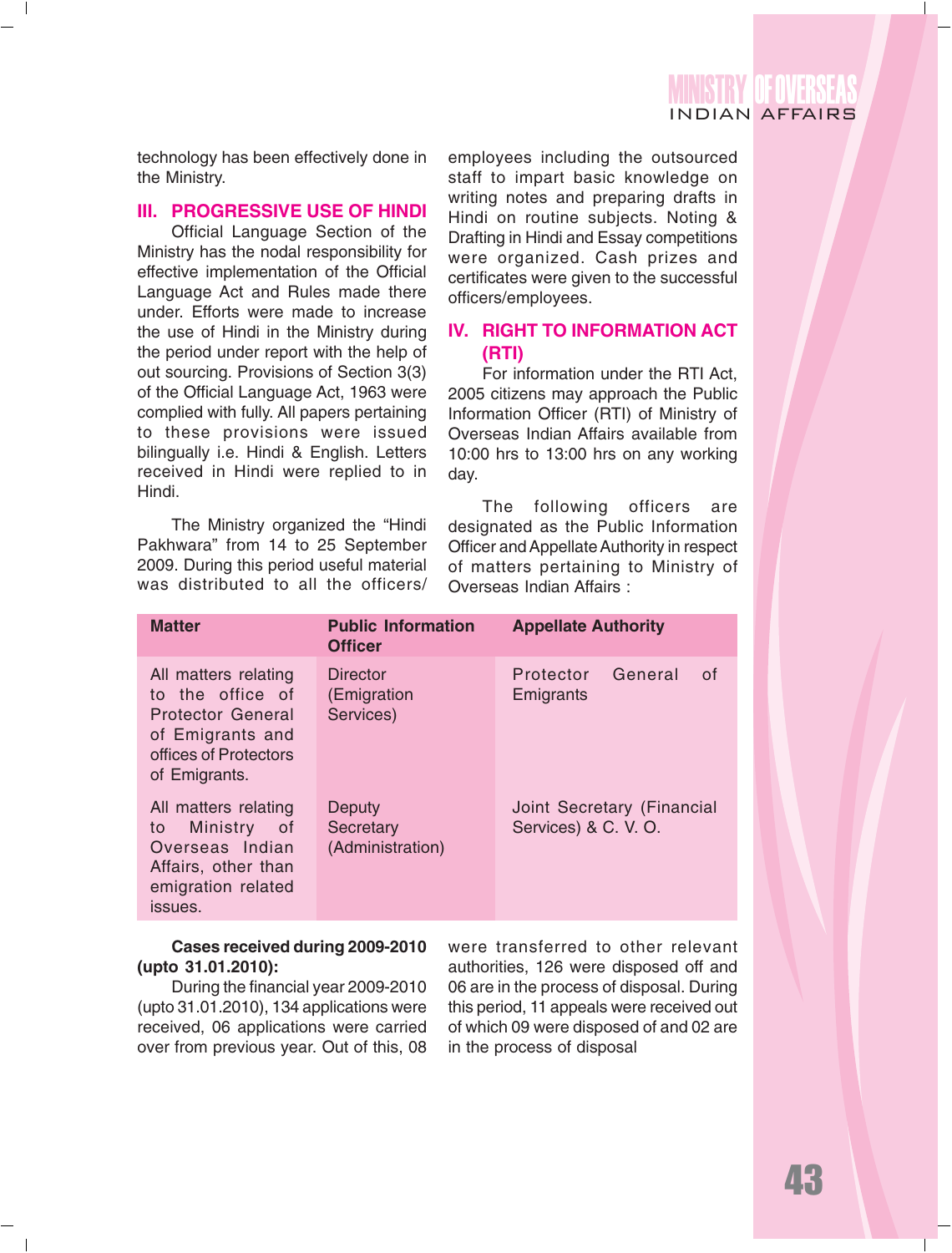# ANNEXURES & TABLES

 $\mathbf{1}$ 

| <b>ANNEXURE-A</b>  | <b>Functions of the Ministry</b>                                                             |  |  |  |  |
|--------------------|----------------------------------------------------------------------------------------------|--|--|--|--|
| <b>ANNEXURE-B</b>  | List of Persons / Categories of workers in whose case<br>emigration check is not required    |  |  |  |  |
| <b>ANNEXURE- C</b> | List of countries for which emigration check is not<br>required                              |  |  |  |  |
| <b>ANNEXURE-D</b>  | Offices of the Protector of Emigrants                                                        |  |  |  |  |
| <b>ANNEXURE- E</b> | List of organizations Empanelled for assisting Indian<br>women deserted by overseas husbands |  |  |  |  |
| <b>TABLE - A</b>   | Emigration for employment during the last six years                                          |  |  |  |  |
| <b>TABLE - B</b>   | The Distribution of Annual Labour Outflows from India<br>by Destination                      |  |  |  |  |
| <b>TABLE-C</b>     | State-wise figures of Workers Granted Emigration<br>Clearance / ECNR Endorsement (2004-2009) |  |  |  |  |
| <b>TABLE-D</b>     | <b>Private Remittances</b>                                                                   |  |  |  |  |
| <b>TABLE-E</b>     | Detailed Budget Allocation & Expenditure Statement                                           |  |  |  |  |
| <b>FIGURE - A</b>  | Budget estimates and expenditure                                                             |  |  |  |  |
| <b>FIGURE - B</b>  | Administrative expenditure vis-a-vis Scheme<br>Expenditure.                                  |  |  |  |  |
| <b>FIGURE – C</b>  | Reduction in Net Budget outflow on PBD.                                                      |  |  |  |  |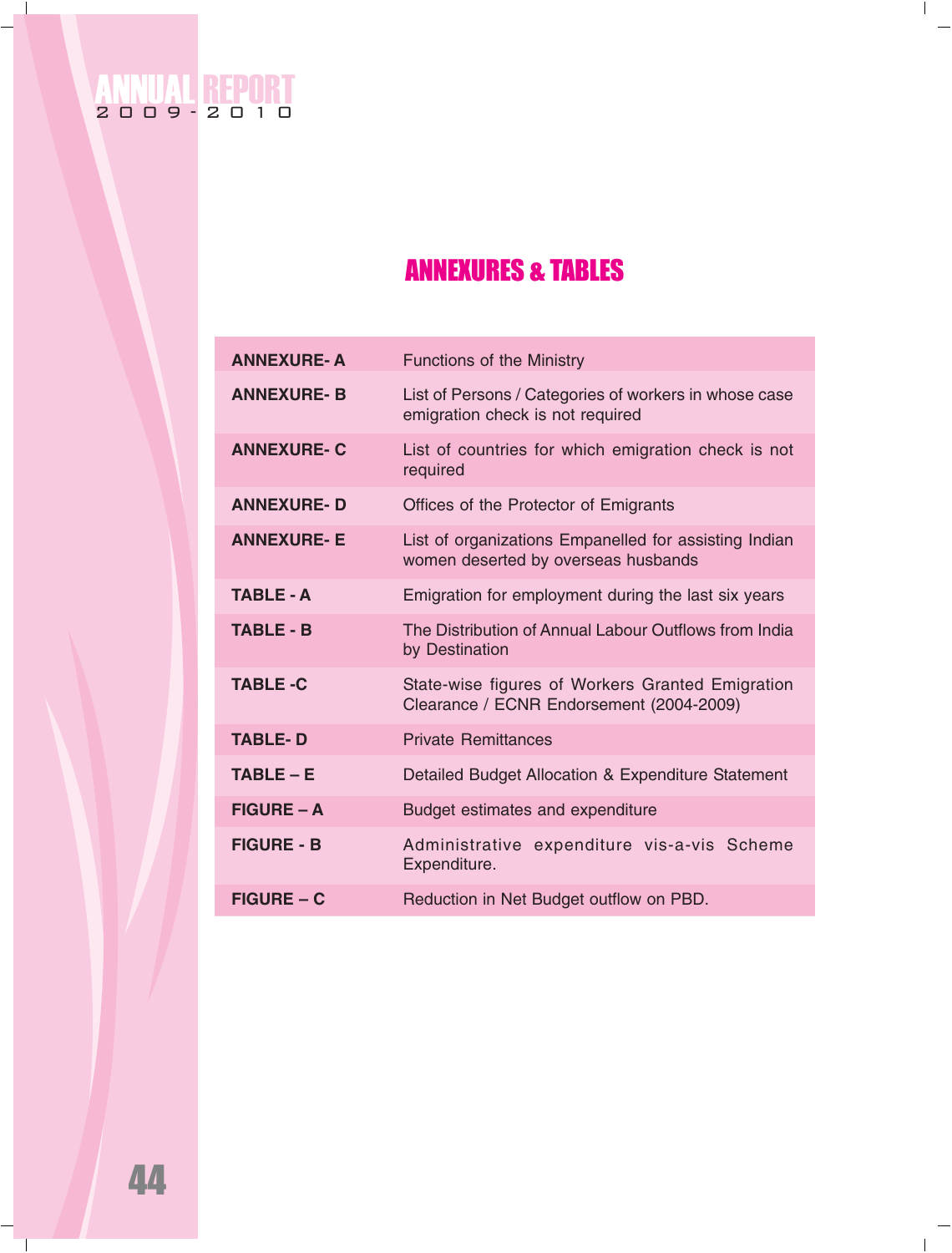

#### **ANNEXURE-A**

### FUNCTIONS OF THE MINISTRY

- 1. All matters relating to Overseas Indians comprising Persons of Indian Origin (PIO) and Non-Resident Indians (NRIs) excluding entries specifically allotted to other Departments.
- 2. Promotion of investment by Overseas Indians in India including innovative investments and policy initiatives consistent with the overall Government policies particularly in areas such as exclusive Special Economic Zones (SEZs) for Overseas Indians.
- 3. To be represented in the Foreign Investment Promotion Board and the Foreign Investment Implementation Authority.
- 4. To interact with the Investment Commission and to be consulted by the said Commission and to be kept informed of all matters relating to Foreign Direct Investment (FDI) by Overseas Indians.
- 5. All emigration under the Emigration Act, 1983 (31 of 1983) from India to overseas countries and the return of emigrants.
- 6. Matters relating to Pravasi Bharatiya Divas, Pravasi Bharatiya Samman Awards and Pravasi Bharatiya Kendra.
- 7. Matters relating to programmes in India for overseas Indian Volunteers.
- 8. Setting up and administration of Centres for Overseas Indians' Affairs in countries having major concentration of Overseas Indians in consultation and coordination with the Ministry of External Affairs.
- 9. Policy regarding employment assistance to PIO/NRIs excluding reservations in Government service.
- 10. Collection and dissemination of information concerning admission of NRI/PIO students to various educational, technical and cultural institutions in India wherever discretionary quota for NRI/ PIO students exists, in consultation with

the Ministry of Human Resource Development and the Ministry of Culture.

- 11. Scholarship to NRI/PIO students for study in India under different schemes in consultation with the Ministry of External Affairs.
- 12. Development of marketing and communication strategies to ensure strong links between the Overseas Indian community and India.
- 13. Matters relating to NRI/PIO contributions to the Government and parental organisations in consultation with the Department of Economic Affairs.
- 14. Guidance to and Cooperation with the State Governments and coordination with them on matters related to Overseas Indians.
- 15. To be represented in the Indian Council of Cultural Relations.
- 16. Establishment of institutions to impart vocational and technical training to meet the requirements of skilled manpower abroad with the concurrence of the Ministry of Labour and Employment.
- 17. External Publicity relating to Overseas Indians' affairs in consultation with the Ministry of External Affairs and in consonance with foreign policy objectives.
- 18. New initiatives for interaction by Overseas Indians with India in the fields such as Trade, Culture, Tourism, Media, Youth Affairs, Health, Education, Science and Technology in consultation with concerned Ministries.
- 19. Exercise of powers conferred by the section 7B(1) of the Citizenship Act, 1955 (57 of 1955).
- 20. Work relating to totalization agreements, protection and welfare of overseas Indians and exemption from payment of Social security.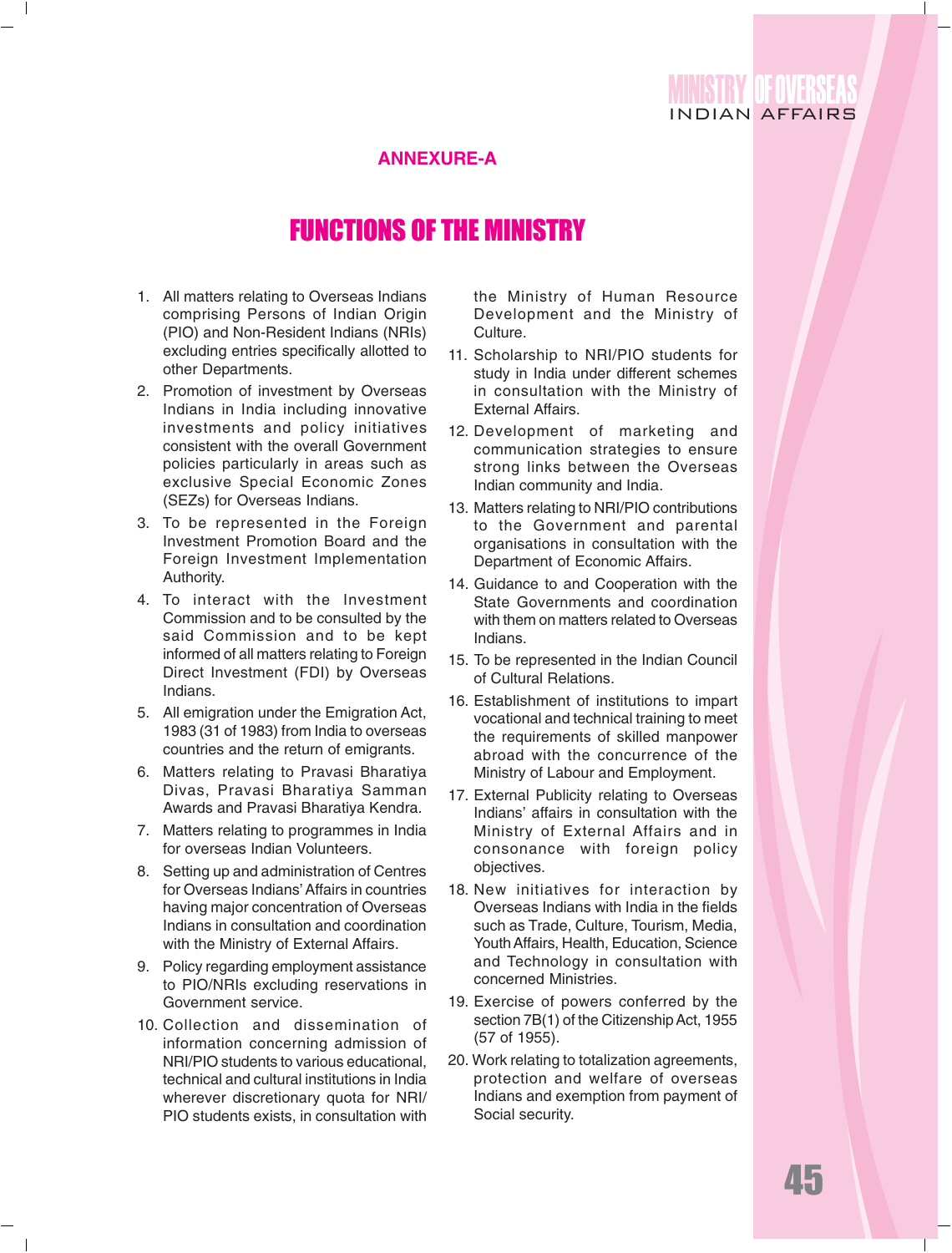#### **ANNEXURE-B**

## LIST OF PERSONS/CATEGORIES OF WORKERS IN WHOSE CASE EMIGRATION CHECK IS NOT REQUIRED

- 1. All holders of Diplomatic/Official Passports.
- 2. All Gazetted Government servants.
- 3. All Income-tax payers (including Agricultural Income-tax payees) in their individual capacity.
- 4. All professional degree holders, such as Doctors holding MBBS degrees or degrees in Ayurveda or Homoeopathy; Accredited Journalists; Engineers; Chartered Accountants; Lecturers; Teachers; Scientists; Advocates etc.
- 5. Spouses and dependent children of category of persons listed from (2) to (4).
- 6. Persons holding class 10 qualification or higher Degrees.
- 7. Seamen who are in possession of CDC or Sea Cadets, Desk Cadets (i) who have passed final examination of three year B. Sc. Nautical Sciences Courses at T.S. Chanakya, Mumbai; and (ii) who have undergone three months pre-sea training at any of the Government approved Training

Institutes such as T.S. Chanakya, T.S. Rehman, T.S. jawahar, MTI(SCI) and NIPM, Chennai after production of identity cards issued by the Shipping Master, Mumbai/Kolkata/Chennai.

- 8. Persons holding permanent immigration visas, such as the visas of UK, USA and Australia.
- 9. Persons possessing two years' diploma from any institute recognized by the national Council for Vocational Training (NCVT) or State Council of Vocational Training (SCVT) or persons holding three years' diploma / equivalent degree from institutions like Polytechnics recognized by Central/State Governments.
- 10. Nurses possessing qualification recognized under the Indian Nursing Council Act, 1947.
- 11. All persons above the age of 50 years.
- 12. All persons who have been staying abroad for more than three years (the period of three years could be either in one stretch or broken) and spouses.
- 13. Children below 18 years of age.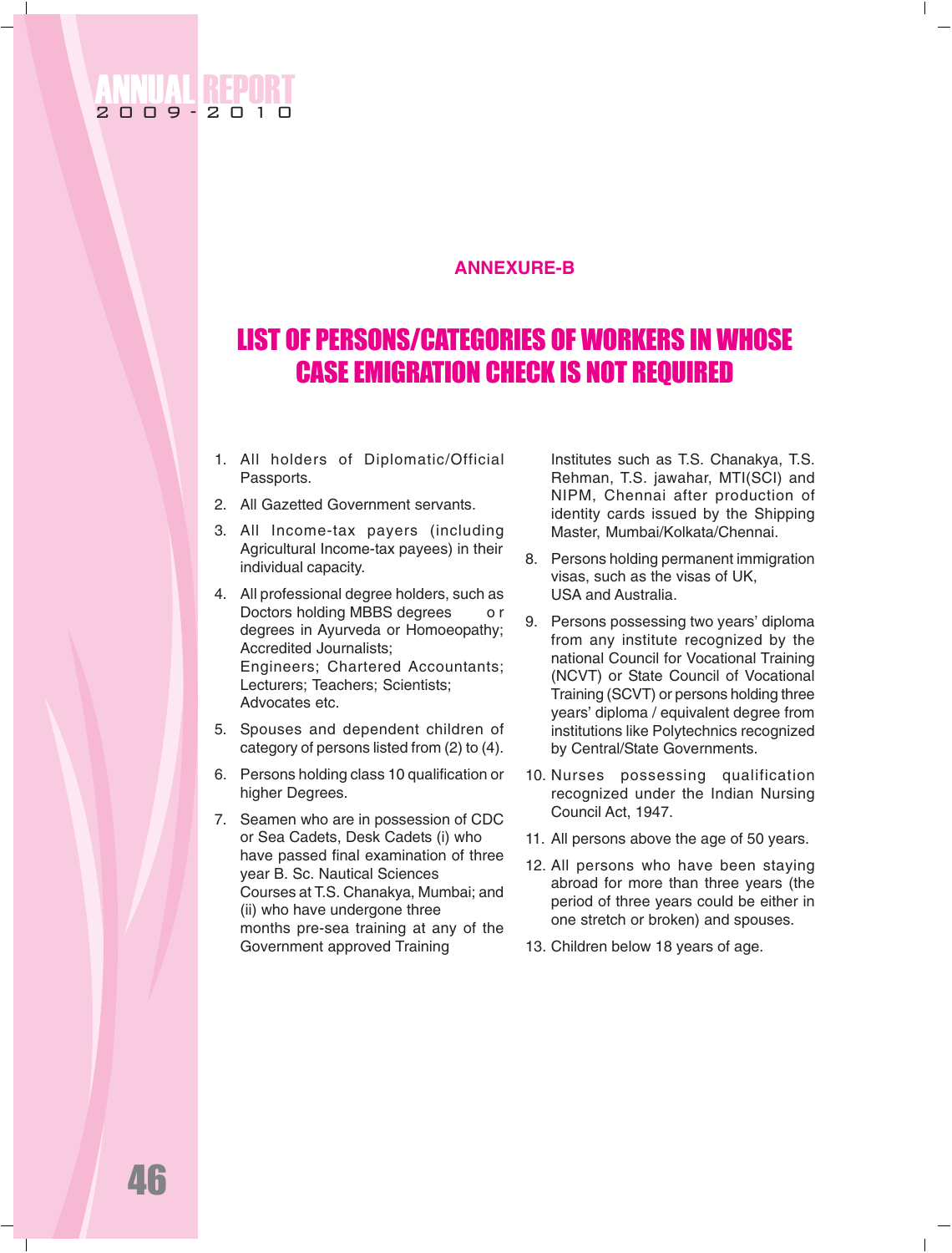### **MINISTRY OF STRY** INDIAN AFFAIRS

#### **ANNEXURE-C**

# LIST OF COUNTRIES FOR WHICH EMIGRATION CHECK IS NOT REQUIRED

| 1.  | Albania             |     | Republic of       |  |
|-----|---------------------|-----|-------------------|--|
| 2.  | Algeria             |     | Congo             |  |
| 3.  | Andorra             | 46. | <b>Denmark</b>    |  |
| 4.  | Angola              | 47. | Djibouti          |  |
| 5.  | Antigua &           | 48. | Dominica          |  |
|     | <b>Barduda</b>      | 49. | Dominican         |  |
| 6.  | Argentina           |     | Republic          |  |
| 7.  | Armenia             | 50. | Ecuador           |  |
| 8.  | Australia           | 51. | Egypt             |  |
| 9.  | Austria             | 52. | El Salvador       |  |
| 10. | Azerbaijan          | 53. | Equatorial        |  |
| 11. | <b>Bahamas</b>      |     | Guinea            |  |
| 12. |                     |     |                   |  |
|     | Bangladesh          | 54. | Eritrea           |  |
| 13. | <b>Barbados</b>     | 55. | Estonia           |  |
| 14. | <b>Belarus</b>      | 56. | Ethiopia          |  |
| 15. | Belgium             | 57. | Fiji              |  |
| 16. | <b>Belize</b>       | 58. | Finland           |  |
| 17. | <b>Benin</b>        | 59. | France            |  |
| 18. | <b>Bhutan</b>       | 60. | Gabon             |  |
| 19. | <b>Bolivia</b>      | 61. | Gambia            |  |
| 20. | Bosnia &            | 62. | Georgia           |  |
|     | Harzegovina         | 63. | Germany           |  |
| 21. | <b>Botswana</b>     | 64. | Ghana             |  |
| 22. | <b>Brazil</b>       | 65. | Greece            |  |
| 23. | Brunei              | 66. | Grenada           |  |
| 24. | <b>Bulgaria</b>     | 67. | Guatemala         |  |
| 25. | <b>Burkina Faso</b> | 68. | Guinea            |  |
| 26. | <b>Burundi</b>      | 69. | Guinea-Bisau      |  |
| 27. | Cambodia            | 70. | Guyana            |  |
| 28. | Cameroon            | 71. | Haiti             |  |
| 29. | Canada              | 72. | Honduras          |  |
| 30. | Cape Verde          | 73. | Hungary           |  |
| 31. | Central             | 74. | Iceland           |  |
|     | African             | 75. | Iran              |  |
|     | Republic            | 76. | Ireland           |  |
| 32. | Chad                | 77. | Israel            |  |
| 33. | Chile               | 78. | Italy             |  |
| 34. | China               | 79. | Jamaica           |  |
| 35. | Colombia            | 80. | Japan             |  |
| 36. | Comoros             | 81. | <b>Kazakhstan</b> |  |
| 37. | Congo               | 82. | Kenya             |  |
| 38. | Costa Rica          | 83. | Kiribati          |  |
| 39. | Cote d'Ivoire       | 84. | Kyrgystan         |  |
| 40. | Croatia             | 85. | Laos.PDR          |  |
| 41. | Cuba                | 86. | Latvia            |  |
| 42. | Cyprus              | 87. | Lesotho           |  |
| 43. | Czech               | 88. | Liberia           |  |
|     | Republic            | 89. | Liechtenstein     |  |
| 44. | <b>DPR Korea</b>    | 90. | Lithuania         |  |
| 45. | Democratic          | 91. | Luxemburg         |  |
|     |                     |     |                   |  |

 $\overline{1}$ 

| 92.          | Madagascar         |
|--------------|--------------------|
| 93.          | Malawi             |
| 94.          | <b>Maldives</b>    |
| 95.          | Mali               |
| 96.          | Malta              |
|              | <b>Marshall</b>    |
| 97.          |                    |
|              | Islands            |
| 98.          | Mauritania         |
| 99.          | <b>Mauritius</b>   |
| 100.         | Mexico             |
| 101.         | Micronesia         |
| 102.         | Moldova            |
| 103.         | Monaco             |
|              |                    |
| 104.         | Mongolia           |
| 105.         | Montenegro         |
| 106.         | Morocco            |
| 107.         | Mozambique         |
| 108.         | <b>Myanmar</b>     |
| 109.         | Namibia            |
| 110.         | Nauru              |
|              |                    |
| 111.         | Nepal              |
| 112.         | Netherlands        |
| 113.         | New Zealand        |
| 114.         | Nicaragua          |
| 115.         | Niger              |
| 116.         | Nigeria            |
| 117.         | Norway             |
| 118.         | Pakistan           |
| 119.         | Palau              |
| 120.         | Panama             |
| 121.         | Papua New          |
|              | Guinea             |
|              |                    |
| 122.         | Paraguay           |
| 123.         | Peru               |
| 124.         | Philippines        |
| 125.         | Poland             |
| 126.         | Portugal           |
| 127.         | Rep of Korea       |
| 128.         | Romania            |
| 129.         | Russian            |
|              | Federation         |
| 130.         | Rwanda             |
|              |                    |
| 131.         | <b>Saint Kitts</b> |
|              | and Nevis          |
| 132.         | <b>Saint Lucia</b> |
| 133.         | <b>St Vincent</b>  |
|              | and the            |
|              | Grenadines         |
|              | Samoa              |
| 134.<br>135. | San Marino         |
|              |                    |

136. Sao Tome and Principe 137. Senegal 138. Serbia 139. Seychelles 140. Sierra Leone 141. Singapore 142. Slovakia 143. Slovenia 144. Solomon Islands 145. Somalia 146. South Africa 147. Spain 148. Sri Lanka 149. Suriname 150. Swaziland 151. Sweden 152. Switzerland 153. Tajikistan 154. The former Yugoslav Rep of Macedonia 155. Timor-Leste 156. Tonga 158. Trinidad & Tobago 159. Tunisia 160. Turkey 161. Turkmenistan 162. Tuvalu 163. Uganda 164. Ukraine 165. United Kingdom of Great Britain and Northern Island 166. United Republic of Tanzania 167. USA 168. Uruguay 169. Uzbekistan 170. Vanuatu 171. Venezuela 172. Vietnam 173. Zambia 174. Zimbabwe 175. Vatican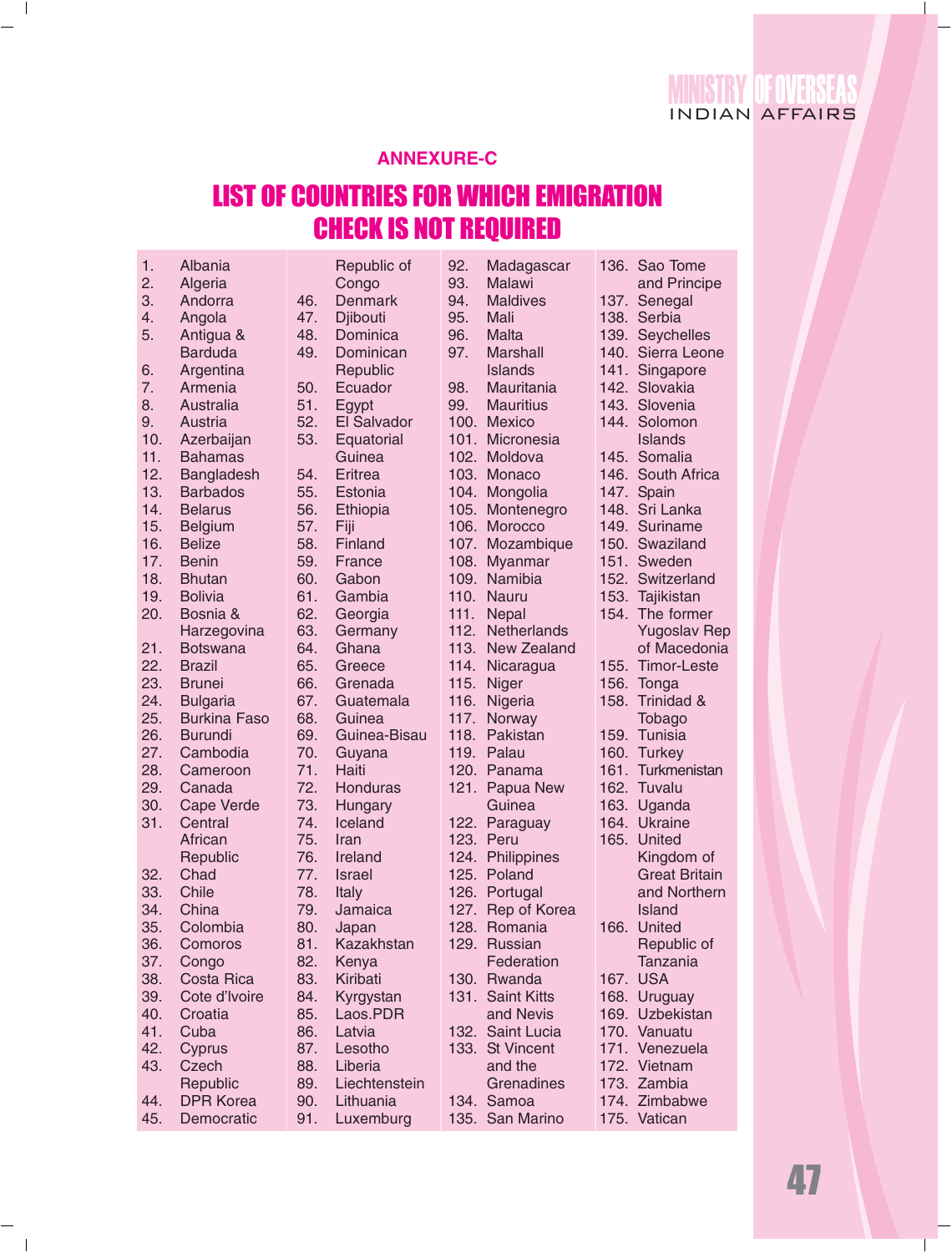#### **ANEXURE-D**

### OFFICES OF THE PROTECTORS OF EMIGRANTS

**1 The Protector of Emigrants,** Jaisalmer House, Canteen Block, Mansingh Road, New Delhi-110011 Ph. 011-23382472, 23073908 Fax: 011-23382472

#### **2 The Protector of Emigrants,**

Building E, Khira Nagar, SV Road, Santa Cruz(West), Mumbai-400039, Ph. 022-26614393 Fax: 022-26614353/26614393

#### **3 The Protector of Emigrants,**

TNHB, Ashok Nagar, Shopping -Complex (Annexe), Chennai-600083, Ph. 044-24891337 Fax: 044-24891337

### **4 The Protector of Emigrants,**

Suganthi, 24/846(1), Thycad, THIRUVANANTHA PURAM – 695014, Ph. 0471-2324835 Fax: 0471-2324835

**5 The Office of the Protector of Emigrants,**

3rd Floor, Putherickal Building, Market Road, Cochin-682035

#### **6 The Protector of Emigrants,**

Griha Kalpa Complex, Ground Floor, M.J. Road Opposite to Gandhi Bhawan, Nampally, HYDERABAD, Ph. 040-24652557, Fax: 040-24652557

#### **7 Office of the Protector of Emigrants,**

5<sup>th</sup> Block, Ground Floor, Kendriya Sadan, Sector-9A, CHANDIGARH-160017, Ph. 0172-2741790 Fax: 0172-2741790

#### **8 The Protector of Emigrants,**

Room No. 18, 'A'-Wing, MSO Building, 3<sup>rd</sup> Floor DF Block, Salt Lake, KOLKATTA-700084, Ph.033-23343407 Fax: 033-23343407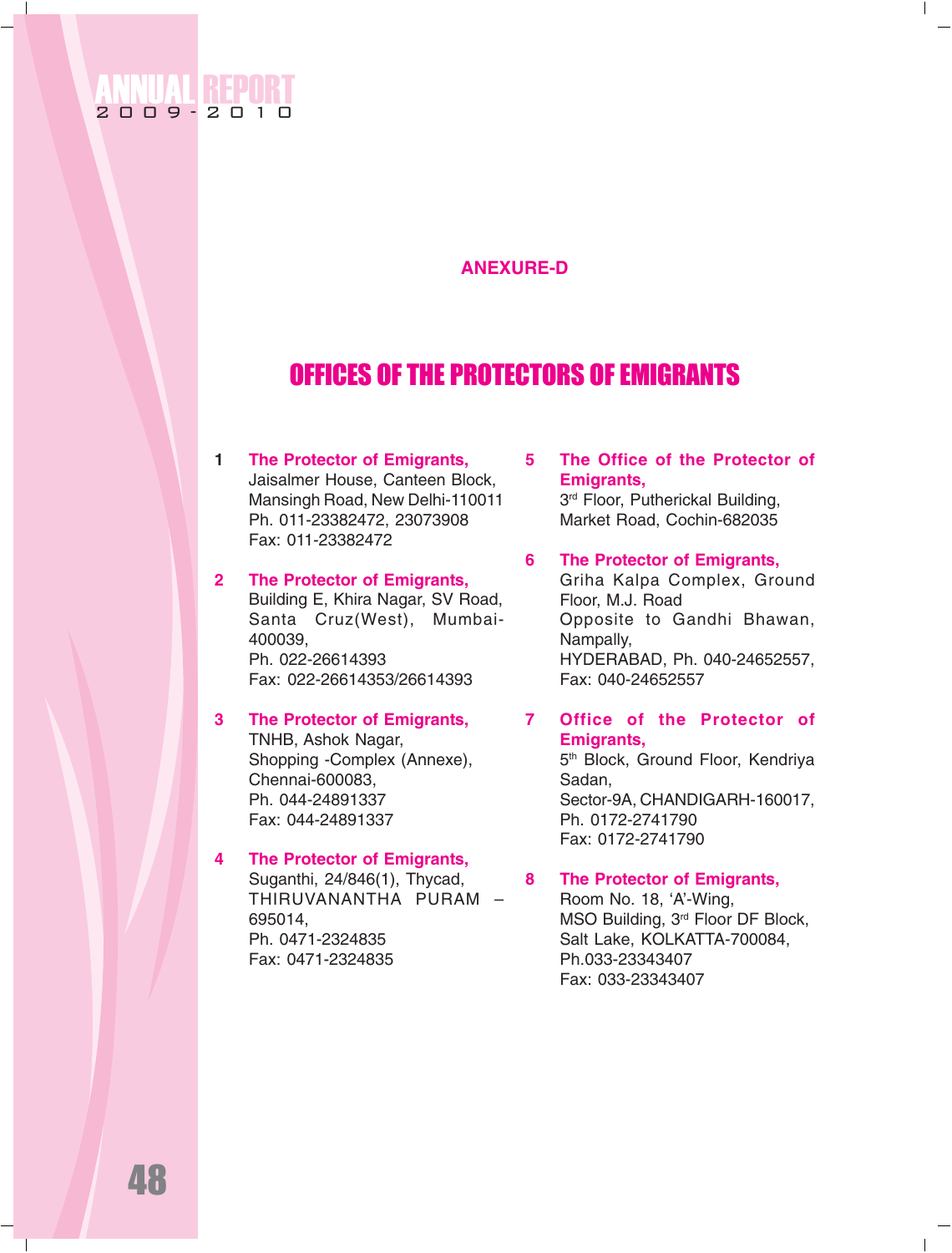

#### **ANNEXURE - E**

 $\mathbb{R}$ 

 $\overline{\phantom{a}}$ 

#### LIST OF INDIAN WOMEN'S ORGANIZATIONS/ INDIAN COMMUNITY ASSOCIATIONS / NGOS EMPANELLED WITH THE INDIAN MISSIONS AND POSTS ABROAD TO PROVIDE LEGAL / FINANCIAL ASSISTANCE TO INDIAN WOMEN DESERTED BY THEIR OVERSEAS INDIAN SPOUSES.

| SI.No. | <b>Indian Mission</b>                               | Indian Women's Association / NGOs<br>empanelled with the Indian Missions                                                                                                                                                                                                                                                                                                                                                                                               |
|--------|-----------------------------------------------------|------------------------------------------------------------------------------------------------------------------------------------------------------------------------------------------------------------------------------------------------------------------------------------------------------------------------------------------------------------------------------------------------------------------------------------------------------------------------|
| 1.     | Embassy of India,<br>Washington DC,.                | ASHA (Asian Women's Self<br>$-help$<br>Association), Post Box 2084, Rockville,<br>MD 20847-2084                                                                                                                                                                                                                                                                                                                                                                        |
| 2.     | <b>Consulate General of</b><br>India, San Francisco | MAIRI, 234, East Gish<br>Road,<br>(i)<br>Suite200, San Jose, CA 95112<br>(ii) NARIKA Post Box NO. 14014, Berkeley, CA<br>94714<br>(iii) SevA Legal Aid37053 Cherry Street #<br>207 Newark, CA 94560                                                                                                                                                                                                                                                                    |
| 3.     | <b>Consulate General of</b><br>India, New York,     | (i) SAKHI, New York<br>(ii) AWAKE, (Asian Women's Alliance for<br>Kinship and Equality)<br>(iii) MANAVI, New Jersey<br>(iv) SERVICE AND EDUCATION FOR<br>WOMEN AGAINST ABUSE (SEVAA)<br>Philadelphia<br><b>INSTITUTE</b><br>(v) INTERNATIONAL<br><b>OFBUFFALO</b><br>(vi) Asian Women's Safety Net<br>(vii) Sneha Inc; Post Box No. 271650, West<br>Hartford ,CT-06127                                                                                                 |
| 4.     | Consulate General of<br>India, Chicago.             | APNA<br><b>GHAR</b><br><b>INC</b><br>(OUR<br>HOME),<br>Chicago                                                                                                                                                                                                                                                                                                                                                                                                         |
| 5.     | <b>Consulate General of</b><br>India, Houston       | Daya Inc., 5890 Point West Dr, Houston<br>TX77036                                                                                                                                                                                                                                                                                                                                                                                                                      |
| 6.     | Embassy of India, Qatar                             | Indian Community Benevolent Fund(ICBF),<br>Doha, Qatar                                                                                                                                                                                                                                                                                                                                                                                                                 |
| 7.     | High Commission of India,<br>Canberra, Australia    | <b>The</b><br>Indian<br>Welfare<br>&<br>Resources<br>Centre (IWRC), the Welfare wing of Federation<br>of Indian Association of Victoria, Melbourne.                                                                                                                                                                                                                                                                                                                    |
| 8.     | Consulate General of India,<br>Sydney.              | United Indian Association Inc; Post Box 575,<br>Strathfied, NSW 2135, Australia                                                                                                                                                                                                                                                                                                                                                                                        |
| 9.     | High Commission of India,<br>Ottawa Canada          | (i) Indian<br>Canada<br>Association1301<br>Prestone Drive, Ottawa, ON K1E, 2Z2<br>(ii) Ottawa Community Immigrant Services<br>Organization, 959 Wellington Street West,<br>Ottawa, ON K1Y 2X5.<br>(iii) National Association of Canadians of Indian<br>Origin, 24 Saint-Paul East, Suite 201. Montreal,<br>QC H <sub>2</sub> Y 1G3.<br>(iv) AWIC Community & Social Services 3030<br>Don Mills Road, Peanut Plaza, Norht York, ON<br>M <sub>2J</sub> 3C <sub>1</sub> . |
| 10.    | High Commission of India,<br><b>New Zealand</b>     | Shakti Community Council INC,<br>Auckland                                                                                                                                                                                                                                                                                                                                                                                                                              |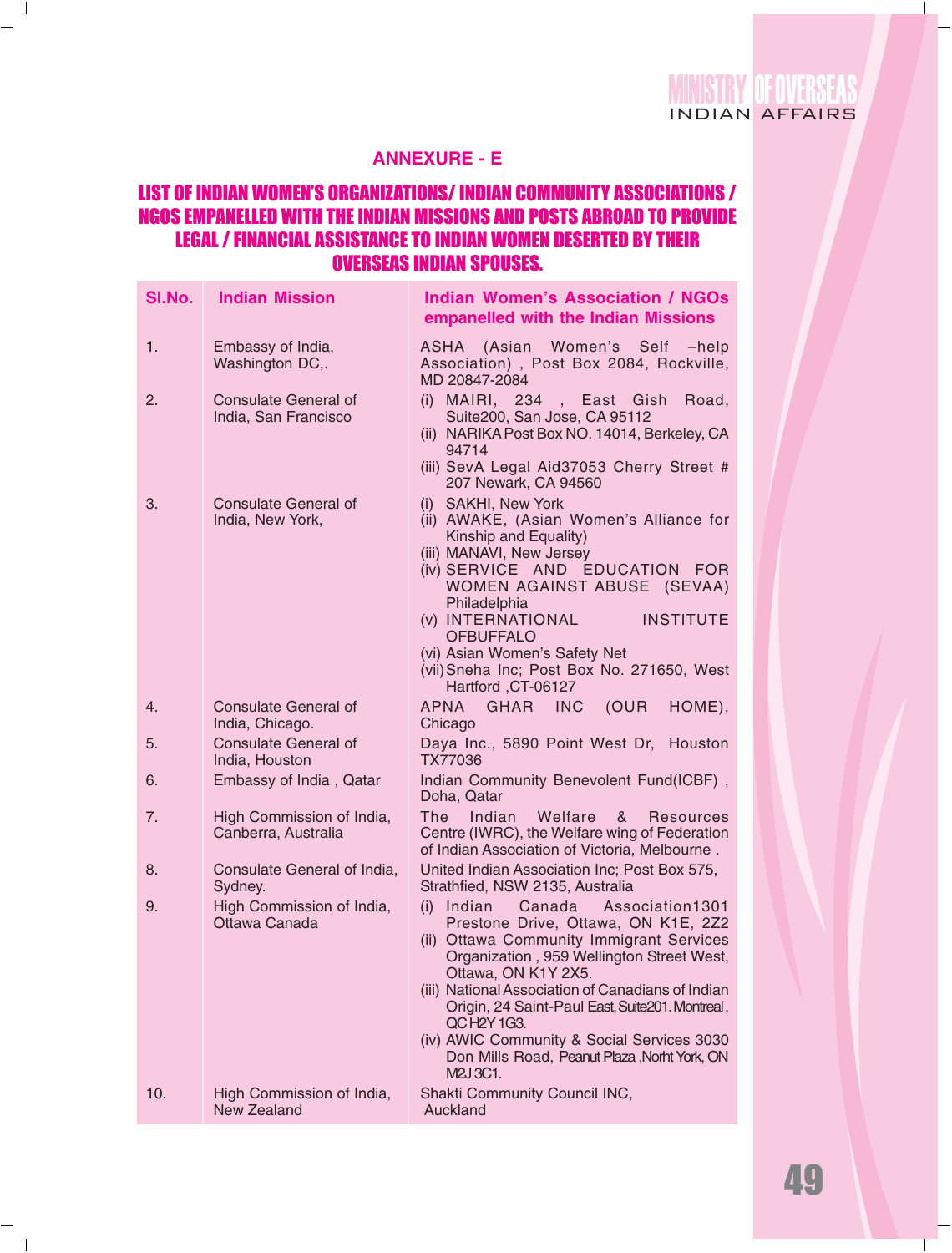### **TABLE – A**

 $\mathbb{R}^n$ 

# EMIGRATION FOR EMPLOYMENT DURING THE LAST SIX YEARS

| <b>Year</b> | <b>No. of workers</b><br><b>(in lakhs)</b> |
|-------------|--------------------------------------------|
| 2004        | 4.75                                       |
| 2005        | 5.49                                       |
| 2006        | 6.77                                       |
| 2007        | 8.09                                       |
| 2008        | 8.49                                       |
| 2009        | 6.10                                       |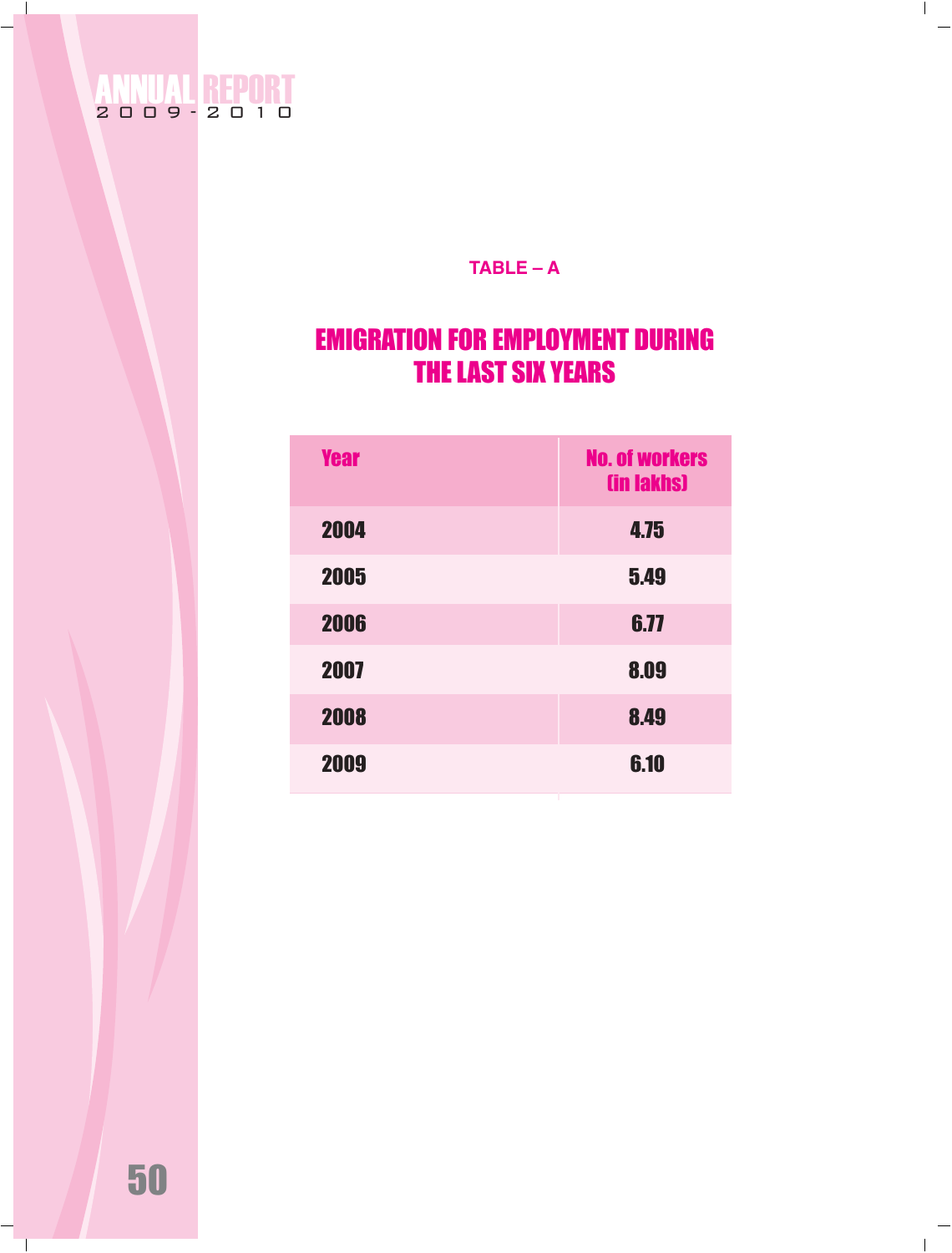

### **TABLE – B**

 $\mathcal{A}$ 

 $\sim 10$ 

# THE DISTRIBUTION OF ANNUAL LABOUR OUTFLOWS FROM INDIA BY DESTINATION 2004-2009

| S.N.             | <b>Country</b>   | 2004           | 2005           | 2006           | 2007           | 2008           | 2009           |
|------------------|------------------|----------------|----------------|----------------|----------------|----------------|----------------|
| $\mathbf{1}$     | Afghanistan      | $\overline{0}$ | $\overline{0}$ | $\overline{0}$ | $\overline{0}$ | 405            | 395            |
| $\overline{2}$   | <b>Bahrain</b>   | 22980          | 30060          | 37688          | 29966          | 31924          | 17541          |
| 3                | <b>Brunei</b>    | $\overline{0}$ | $\overline{0}$ | $\mathbf 0$    | $\mathbf 0$    | 607            | $\overline{2}$ |
| $\overline{4}$   | Indonesia        | $\overline{0}$ | $\overline{0}$ | $\mathbf 0$    | $\overline{0}$ | 33             | 9              |
| 5                | Jordan           | 2576           | 1851           | 1485           | 1254           | 1377           | 847            |
| 6                | <b>Kuwait</b>    | 52064          | 39124          | 47449          | 48467          | 35562          | 42091          |
| $\overline{7}$   | Lebanon          | $\overline{0}$ | $\overline{0}$ | $\overline{0}$ | $\overline{0}$ | 75             | 250            |
| 8                | Libya            |                |                |                | 3223           | 5040           | 3991           |
| $\boldsymbol{9}$ | Malaysia         | 31464          | 71041          | 36500          | 30916          | 21123          | 11345          |
| 10               | <b>Maldives</b>  | 3233           | 3423           | 4671           | <b>ECNR</b>    | <b>ECNR</b>    | <b>ECNR</b>    |
| 11               | <b>Mauritius</b> | 3544           | 1965           | 1795           | <b>ECNR</b>    | <b>ECNR</b>    | <b>ECNR</b>    |
| 12               | Oman             | 33275          | 40931          | 67992          | 95462          | 89659          | 74963          |
| 13               | Qatar            | 16325          | 50222          | 76324          | 88483          | 82937          | 46292          |
| 14               | S. Arabia        | 123522         | 99879          | 134059         | 195437         | 228406         | 281110         |
| 15               | Sudan            | $\overline{0}$ | $\overline{0}$ | $\mathbf 0$    | $\overline{0}$ | 1045           | 708            |
| 16               | Syria            | $\overline{0}$ | $\overline{0}$ | $\overline{0}$ | $\overline{0}$ | 74             | $\overline{0}$ |
| 17               | <b>Thailand</b>  | $\overline{0}$ | $\overline{O}$ | $\overline{0}$ | $\overline{0}$ | 15             | 5              |
| 18               | U.A.E.           | 175262         | 194412         | 254774         | 312695         | 349827         | 130302         |
| 19               | Yemen            | $\overline{0}$ | $\overline{0}$ | $\overline{0}$ | $\overline{0}$ | 492            | 421            |
| 20               | <b>Others</b>    | 10715          | 15945          | 14175          | 3550           | $\overline{0}$ | $\mathbf 0$    |
| <b>TOTAL</b>     |                  | 474960         | 548853         | 676912         | 809453         | 848601         | 610272         |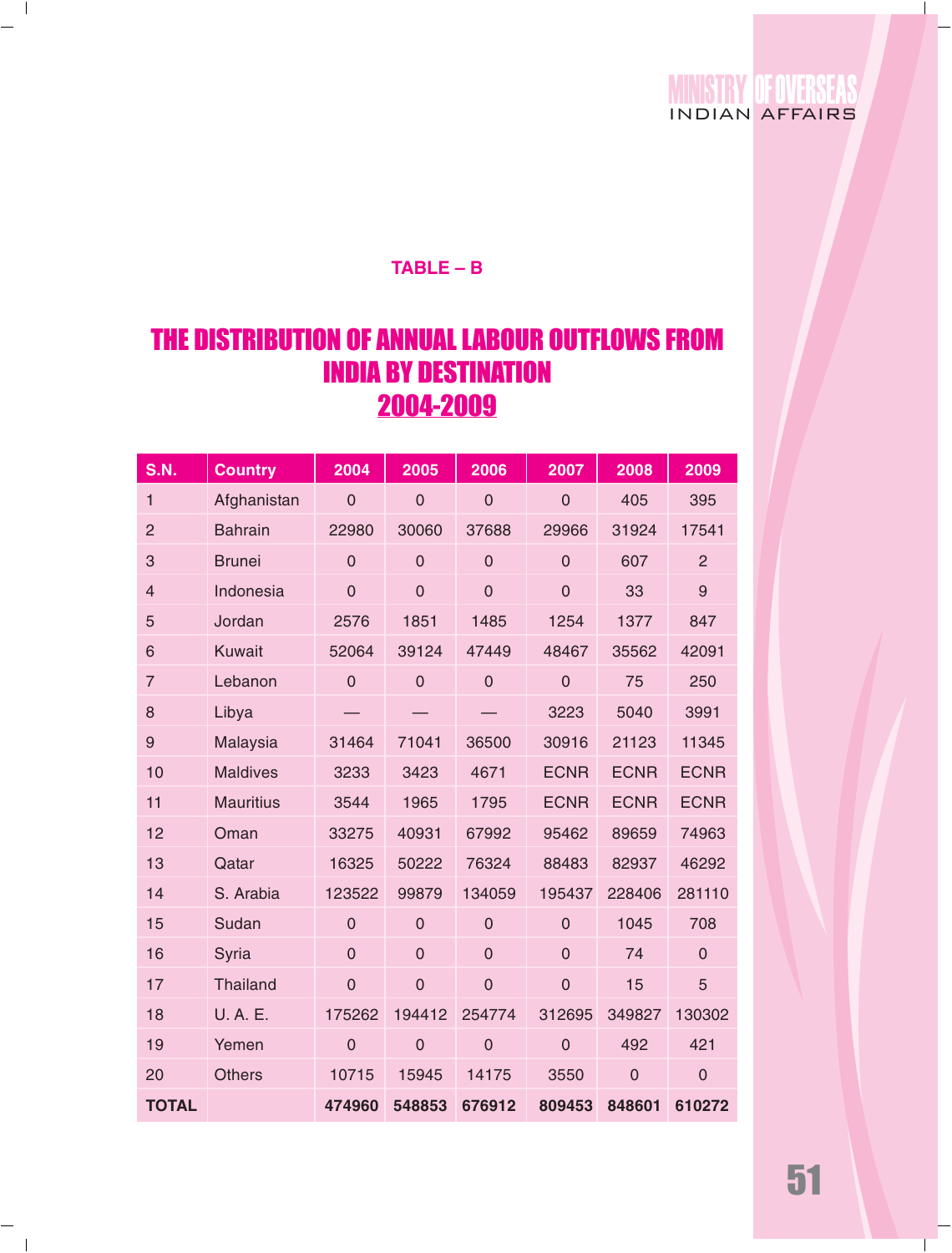### **TABLE - C**

 $\mathbb{L}$ 

# STATE-WISE FIGURES OF WORKERS GRANTED EMIGRATION CLEARANCE/ECNR ENDORSEMENT DURING THE YEARS 2004-2009

| <b>SN</b> | <b>State</b>           | 2004           | 2005           | 2006              | 2007        | 2008   | 2009   |
|-----------|------------------------|----------------|----------------|-------------------|-------------|--------|--------|
| 1.        | <b>A&amp;N Islands</b> | 29             | 5              | 190               | 87          | 89     | 75     |
| 2.        | Andhra<br>Pradesh      | 72,580         | 48,498         | 97,680            | 105044      | 97530  | 69233  |
| 3.        | Arunachal<br>Pradesh   | 73             | $\overline{0}$ | $\mathbf 0$       | 25          | 244    | 181    |
| 4.        | Assam                  | 2,695          | 669            | 1,075             | 1905        | 1517   | 1788   |
| 5.        | <b>Bihar</b>           | 21,812         | 9,366          | 36,493            | 51805       | 60642  | 50227  |
| 6.        | Chandigarh             | 2,405          | 807            | 6,616             | 9177        | 1768   | 966    |
| 7.        | Chhattisgarh           | 580            | $\overline{0}$ | 4735              | 310         | 80     | 51     |
| 8.        | D & Diu                | $\mathbf 0$    | $\overline{0}$ | $\mathbf 0$       | $\mathbf 0$ | 27     | 8      |
| 9.        | Delhi                  | 6,052          | 6,024          | 9098              | 5327        | 4512   | 2501   |
| 10.       | DNH/UT                 | $\overline{0}$ | $\overline{0}$ | 11                | 12          | 17     | 3      |
| 11.       | Goa                    | 7,053          | 1,627          | 4,063             | 3102        | 2210   | 1659   |
| 12.       | Gujarat                | 22,218         | 49,923         | 13,274            | 20066       | 15716  | 9185   |
| 13.       | Haryana                | 1,267          | 2,313          | 193               | 1852        | 1779   | 1052   |
| 14.       | Himachal<br>Pradesh    | 1,506          | 762            | 1,180             | 1119        | 1345   | 776    |
| 15.       | Jammu &<br>Kashmir     | 1,944          | 486            | 1,661             | 3276        | 3588   | 4307   |
| 16.       | Jharkhand              | 919            | 974            | 1,427             | 3651        | 3561   | 3545   |
| 17.       | Karnataka              | 19,237         | 75,384         | 24,362            | 27014       | 22413  | 18565  |
| 18.       | Kerala                 | 63,512         |                | 1,25,075 1,20,083 | 150475      | 180703 | 119384 |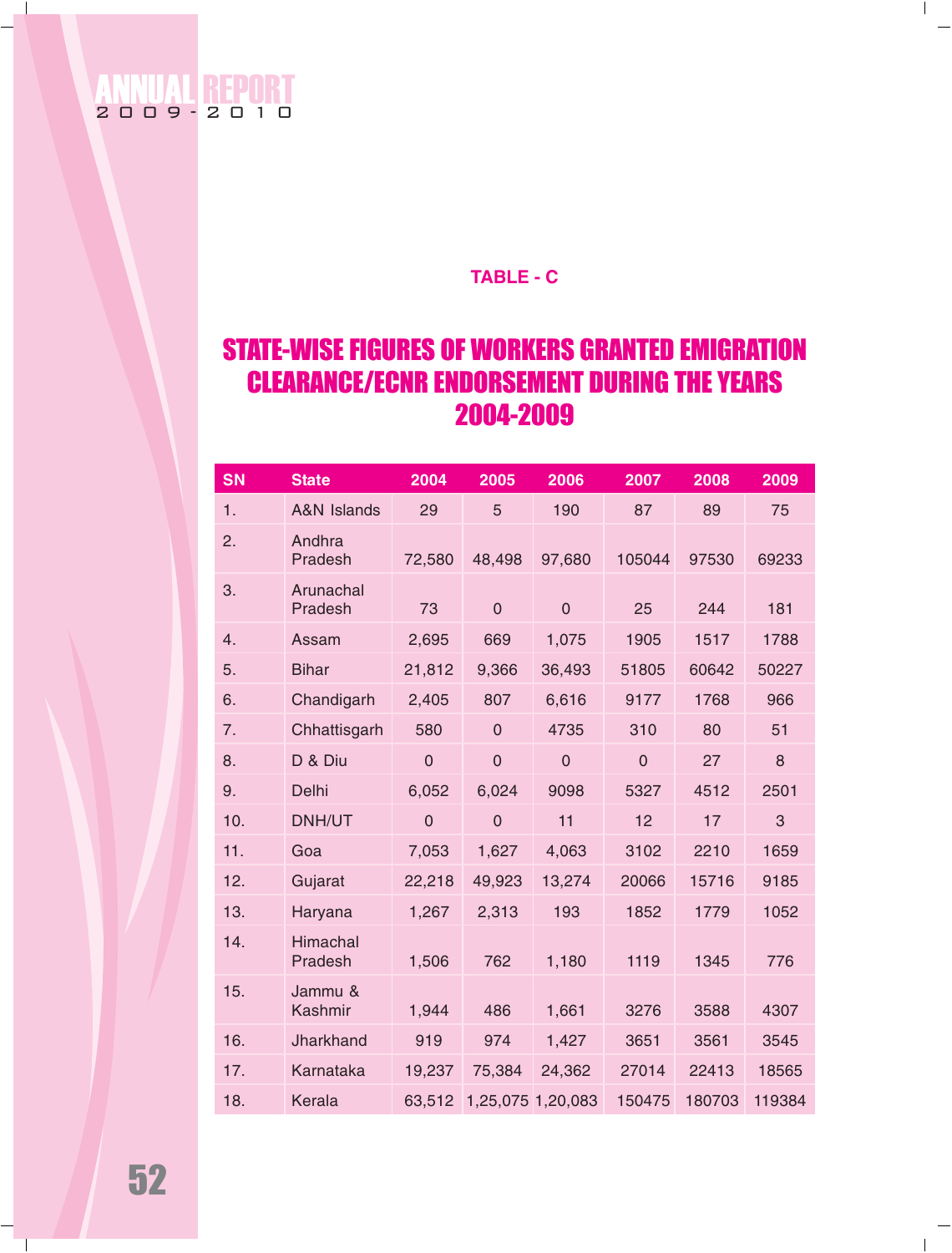### MINISTRY OFOVERSEAS INDIAN AFFAIRS

| <b>SN</b> | <b>State</b>         | 2004           | 2005                       | 2006           | 2007           | 2008           | 2009           |
|-----------|----------------------|----------------|----------------------------|----------------|----------------|----------------|----------------|
| 19.       | Lakshdeep            | $\mathbf 0$    | $\overline{0}$             | $\overline{0}$ | $\overline{0}$ | 23             | 19             |
| 20.       | Madhya<br>Pradesh    | 8,888          | 5,312                      | 7047           | 3616           | 2321           | 1897           |
| 21.       | Maharashtra          | 28,670         | 29,289                     | 15,356         | 21496          | 24786          | 19128          |
| 22.       | Manipur              | 29             | $\overline{0}$             | $\overline{0}$ | $\mathbf{1}$   | 30             | 18             |
| 23.       | Meghalaya            | $\overline{0}$ | $\overline{0}$             | $\overline{0}$ | $\overline{7}$ | 24             | 21             |
| 24.       | Mizoram              | 38             | $\overline{0}$             | $\overline{0}$ |                | 8              | $\overline{2}$ |
| 25.       | Nagaland             | 46             | $\overline{0}$             | $\overline{0}$ | $\overline{7}$ | 10             | 5              |
| 26.       | <b>Orissa</b>        | 6,999          | 1,258                      | 4,114          | 6696           | 8919           | 6551           |
| 27.       | Pondichery           | 560            | 222                        | $\overline{2}$ | 45             | 397            | 320            |
| 28.       | Port Blair           | $\mathbf 0$    | $\overline{0}$             | $\mathbf{1}$   | $\overline{2}$ | $\overline{0}$ |                |
| 29.       | Punjab               | 25,302         | 24,088                     | 39,311         | 53942          | 54469          | 27291          |
| 30.       | Rajasthan            | 35,108         | 21,899                     | 50,236         | 70896          | 64601          | 44744          |
| 31.       | <b>Sikkim</b>        | $\overline{0}$ | $\overline{0}$             | 10             | $\overline{2}$ | 18             | 12             |
| 32.       | <b>Tamil Nadu</b>    |                | 1,08,964 1,17,050 1,55,631 |                | 150842         | 128791         | 78841          |
| 33        | <b>Tripura</b>       | $\overline{2}$ | 1                          | 1              | 121            | 592            | 324            |
| 34        | <b>Uttar Pradesh</b> | 27,428         | 22,558                     | 66,131         | 91613          | 139254         | 125783         |
| 35        | Uttarakhand          | 58             | 137                        | 93             | 179            | 523            | 623            |
| 36        | West Bengal          | 8,986          | 5,102                      | 14,929         | 24817          | 26094          | 21187          |
| 37        | <b>Others</b>        | $\overline{0}$ | 24                         | 1909           | 924            | $\overline{0}$ |                |
|           | <b>Total</b>         |                | 4,74.960 5,48,853 676912   |                | 809453         | 848601         | 610272         |

 $\mathcal{A}$ 

 $\overline{\phantom{a}}$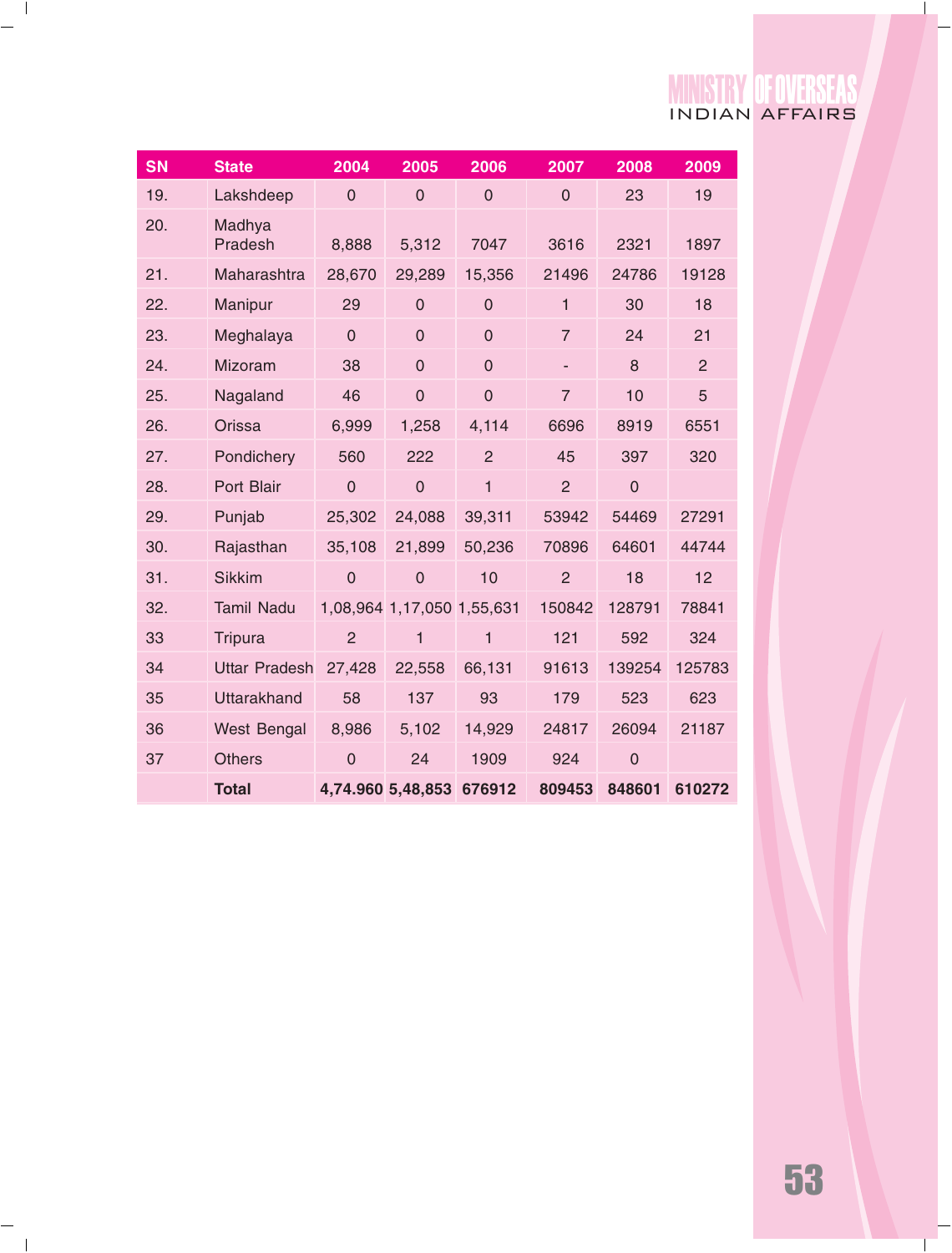**TABLE - D**

 $\mathbf{L}$ 

# PRIVATE REMITTANCES FROM 2001-02 TO 2008-09

| <b>Year</b> | <b>In US \$ billion</b> |
|-------------|-------------------------|
| 2001-2002   | 15.8                    |
| 2002-2003   | 17.2                    |
| 2003-2004   | 22.2                    |
| 2004-2005   | 21.1                    |
| 2005-2006   | 25.0                    |
| 2006-2007   | 30.8                    |
| 2007-2008   | 43.5                    |
| 2008-2009   | 46.9                    |

\*Source: RBI Monthly Bulletin-January, 2010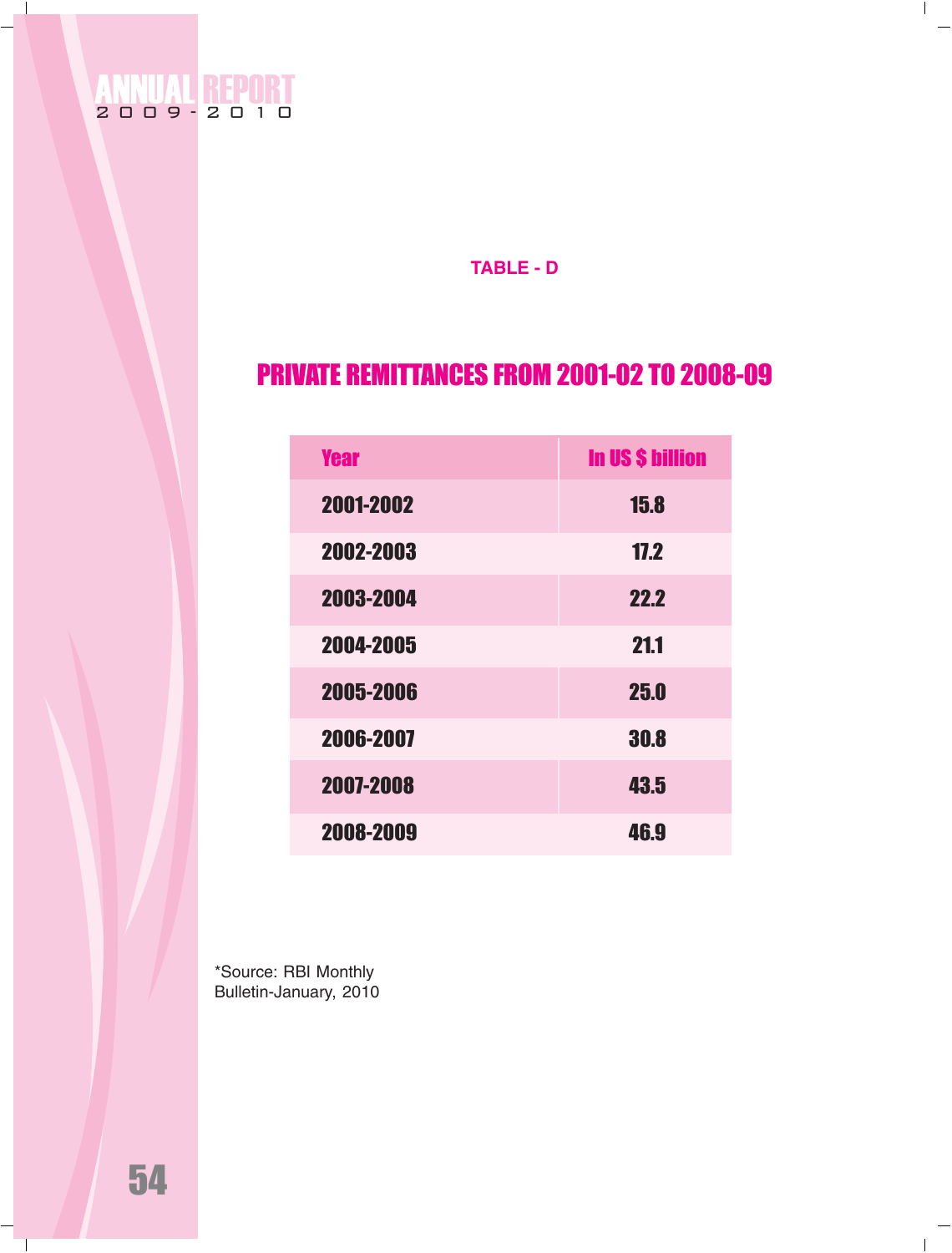

### **TABLE - E**

 $\mathbb{R}$ 

 $\sim 1$ 

# OBJECT HEAD WISE SUMMARY OF NON-PLAN ESTIMATES VIS-a-VIS EXPENDITURE ( Rs. in Crores)

| SI. No.        | <b>Object Head</b>                                   | <b>BE 2009-10</b> | RE 2009-10 |
|----------------|------------------------------------------------------|-------------------|------------|
| 1              | $\overline{2}$                                       | 3                 | 4          |
|                | <b>Revenue Section</b>                               |                   |            |
| $2052 -$       | <b>Secretariat- General Services</b><br>(Major Head) |                   |            |
| 0.090          | Secretariat (Minor Head)                             |                   |            |
| 34             | Ministry of Overseas Indian<br><b>Affairs</b>        |                   |            |
| 34.01.01       | <b>Salaries</b>                                      | 4.30              | 4.93       |
| 34.01.02       | Wages                                                | 0.003             | 0.003      |
| 34.01.03       | <b>Overtime Allowance</b>                            | 0.028             | 0.027      |
| 34.01.06       | <b>Medical Treatment</b>                             | 0.07              | 0.13       |
| 34.01.11       | <b>Domestic Travel Expenses</b>                      | 1.00              | 0.90       |
| 34.01.12       | <b>Foreign Travel Expenses</b>                       | 1.49              | 1.34       |
| 34.01.13       | <b>Office Expenses</b>                               | 1.70              | 1.53       |
| 34.01.14       | Rents, Rates, Taxes                                  | 2.05              | 2.05       |
| 34.01.16       | <b>Publications</b>                                  | 0.18              | 0.16       |
| 34.01.17       | <b>Banking Cash Transaction Tax</b>                  | $\Omega$          | $\Omega$   |
| 34.01.26       | <b>Advertising and Publicity</b>                     | 1.45              | 1.31       |
| 34.01.27       | <b>Minor Works</b>                                   | 0.30              | 0.30       |
| 34.01.28       | <b>Professional Services</b>                         | 0.56              | 0.51       |
| 99<br>34.99.13 | Information Technology Office<br><b>Expenses</b>     | 2.03              | 1.40       |
|                | <b>Total Secretariat</b>                             | 15.16             | 14.59      |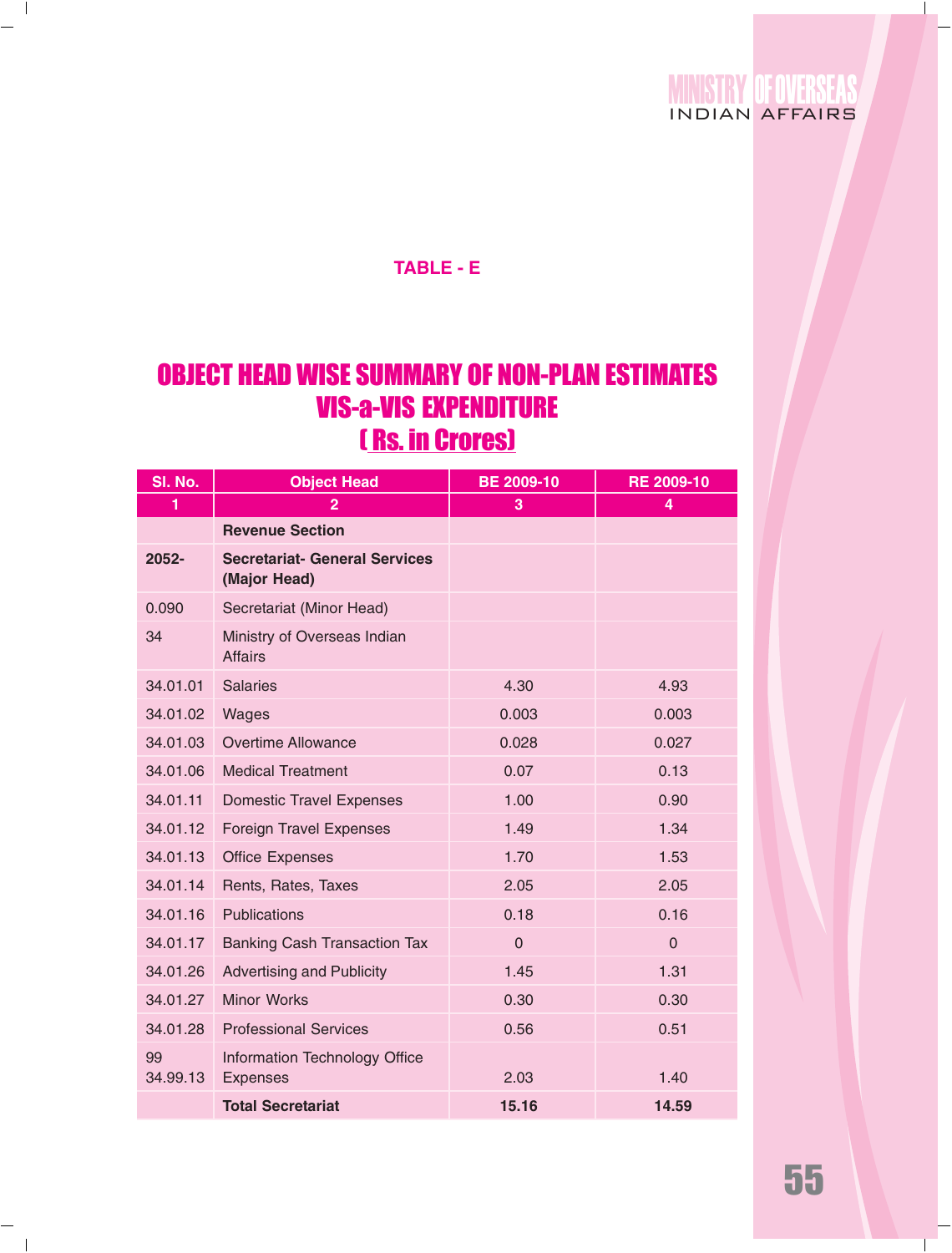| SI. No.                 | <b>Object Head</b>                                                                                                                                       | <b>BE 2009-10</b> | RE 2009-10  |
|-------------------------|----------------------------------------------------------------------------------------------------------------------------------------------------------|-------------------|-------------|
| 1                       | 2                                                                                                                                                        | 3                 | 4           |
| 40                      | <b>Protector General of Emigrant</b>                                                                                                                     |                   |             |
| 40.01.01                | <b>Salaries</b>                                                                                                                                          | 2.70              | 2.70        |
| 40.01.02                | Wages                                                                                                                                                    | 0.02              | 0.02        |
| 40.01.03                | <b>Overtime Allowance</b>                                                                                                                                | 0                 | $\mathbf 0$ |
| 40.01.06                | <b>Medical Treatment</b>                                                                                                                                 | 0.08              | 0.08        |
| 40.01.11                | <b>Domestic Travel Expenses</b>                                                                                                                          | 0.06              | 0.054       |
| 40.01.12                | <b>Foreign Travel Expenses</b>                                                                                                                           | $\overline{0}$    | $\mathbf 0$ |
| 40.01.13                | <b>Office Expenses</b>                                                                                                                                   | 0.30              | 0.27        |
| 40.01.14                | Rents, Rates, Taxes                                                                                                                                      | 1.01              | 1.01        |
| 40.01.16                | Publications                                                                                                                                             | $\mathbf 0$       | $\mathbf 0$ |
| 40.01.26                | <b>Advertising and Publicity</b>                                                                                                                         | $\overline{0}$    | $\mathbf 0$ |
| 40.01.27                | <b>Minor Works</b>                                                                                                                                       | 0.01              | 0.01        |
| 40.01.28                | <b>Professional Services</b>                                                                                                                             | 0.35              | 0.96        |
| 99 40.99.<br>13         | Information Technology Office<br><b>Expenses</b>                                                                                                         | 1.00              | 0.96        |
|                         | <b>Total Protector General of</b><br><b>Emigrant</b>                                                                                                     | 5.53              | 5.20        |
| 00.800 07<br>07.00.20   | Other Expenditure (Minor Head)<br><b>Expenditure on Holding Seminars</b><br>& Studies Other Administrative<br><b>Expenses Total-Other</b><br>Expenditure | 0.31              | 0.28        |
|                         | <b>TOTAL -SECRETARIAT</b><br><b>GENERAL SERVICES</b>                                                                                                     | 21.00             | 20.07       |
| 2061                    | <b>EXTERNAL AFFAIRS (MAJOR HEAD)</b>                                                                                                                     |                   |             |
| 0.14<br>01<br>01.00.20  | International Conferences /<br>Meetings (Minor Head)<br>International Conferences/<br><b>Meetings Other Administrative</b><br><b>Expenses</b>            | 1.00              | 0.90        |
| 0.106<br>01<br>01.00.20 | <b>Entertainment Charges (Minor</b><br>Head) Entertainment of<br>Dignitaries Other Administrative<br><b>Expenses</b>                                     | 0.30              | 0.10        |
|                         | <b>Total - International</b><br><b>Conferences/Meetings</b>                                                                                              | 1.30              | 1.00        |

 $\mathbb{L}$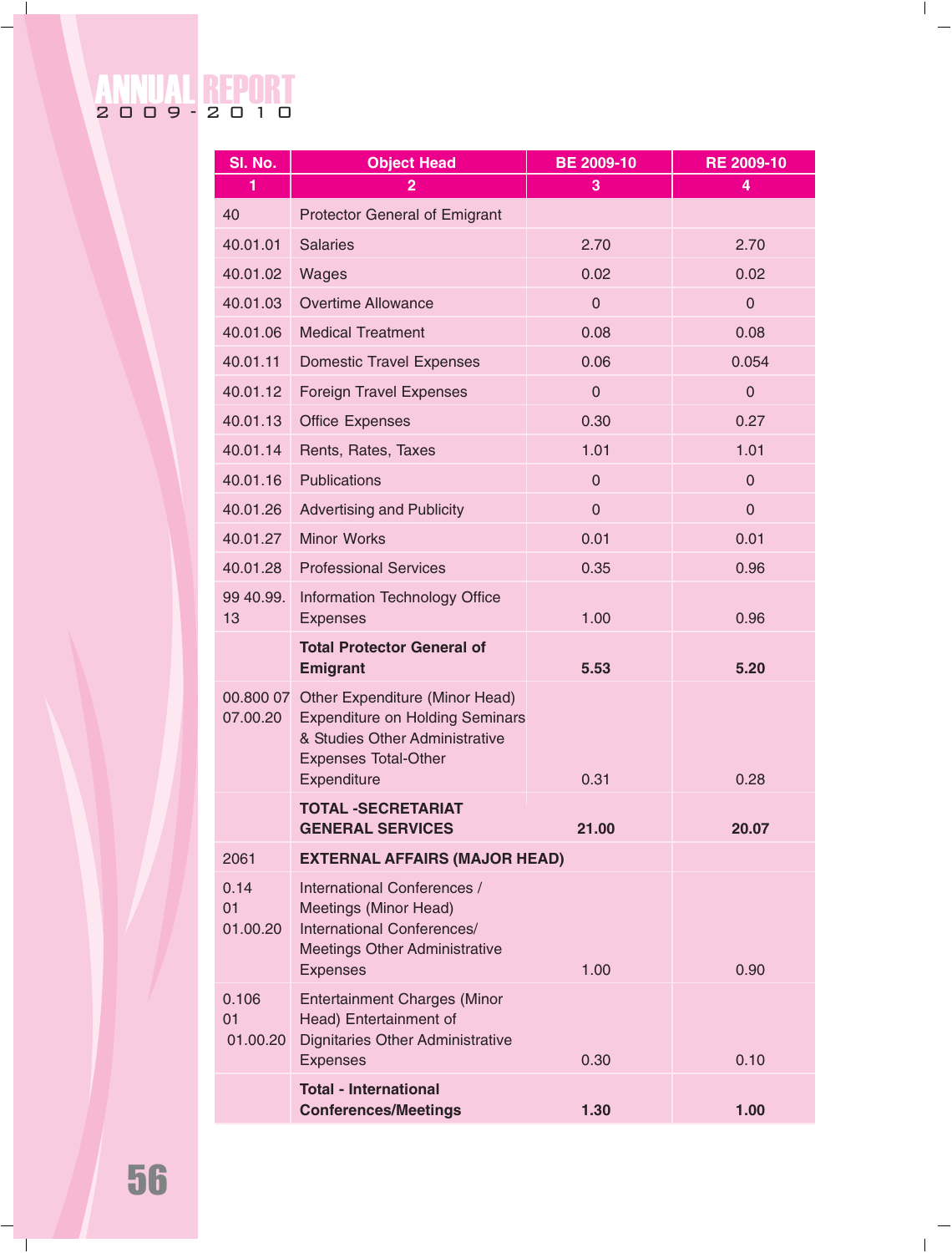### MINISTRY OFOVERSEAS INDIAN AFFAIRS

| SI. No.                    | <b>Object Head</b>                                                                                                                                         | <b>BE 2009-10</b> | RE 2009-10 |
|----------------------------|------------------------------------------------------------------------------------------------------------------------------------------------------------|-------------------|------------|
| 1                          | $\overline{2}$                                                                                                                                             | 3                 | 4          |
| 0.800<br>03<br>03.03.50    | Other Expenditure (Minor Head)<br><b>Other Schemes Other</b><br>Charges                                                                                    | 30.70             | 30.70      |
| 15.00<br>15.00.50          | Celebration of Pravasi Bharatiya<br><b>Divas Other Charges</b>                                                                                             | 6.00              | 6.00       |
|                            | <b>Total-Other Expenditure</b>                                                                                                                             | 36.70             | 36.70      |
|                            | <b>Total External Affairs (Major</b><br>Head)                                                                                                              | 38.00             | 37.70      |
|                            | <b>Total-Revenue Section</b>                                                                                                                               | 59.00             | 57.77      |
| 4059<br>60<br>60.051<br>23 | <b>Capital Outlay on Public</b><br><b>Works: (Major Head)</b><br>Other Buildings (Sub Major<br>Head) Construction (Minor Head)<br>Pravasi Bharatiya Kendra | 20.00             | 2.00       |
| 23.00.53                   | Major Works                                                                                                                                                |                   |            |
| 24<br>24.00.53             | Construction/Purchase of<br><b>Buildings for PGE/POEs</b>                                                                                                  | 1.00              | 0.23       |
|                            | <b>Total Capital Outlay on Public Works</b>                                                                                                                | 21.00             | 2.23       |
|                            | <b>Total Capital Section</b>                                                                                                                               | 21.00             | 2.23       |
|                            | <b>Total-Grant No. 68</b>                                                                                                                                  | 80.00             | 60.00      |

 $\mathbf{L}$ 

 $\overline{\phantom{a}}$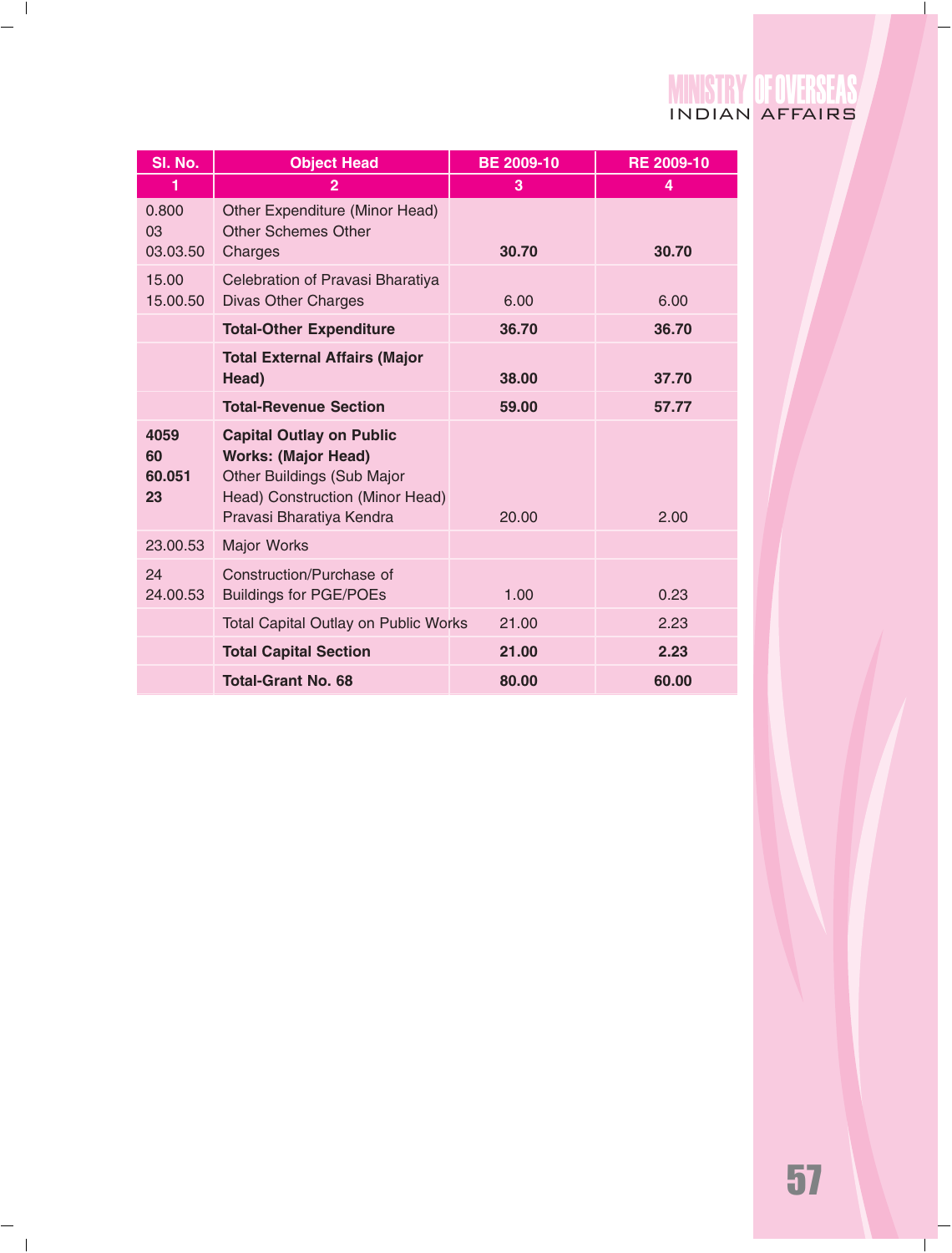$\mathbf{L}$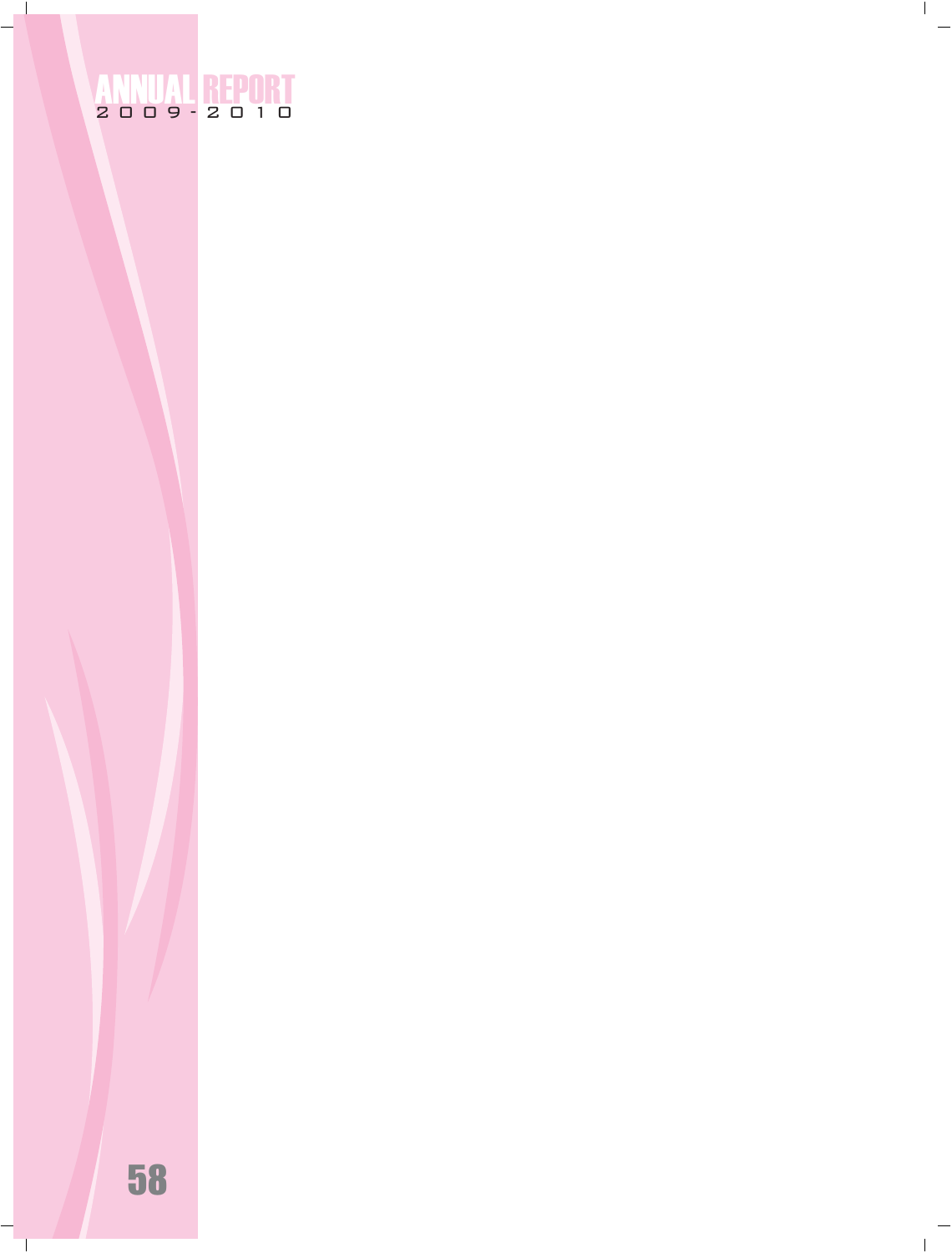



 $\overline{\phantom{a}}$ 

 $\overline{\phantom{a}}$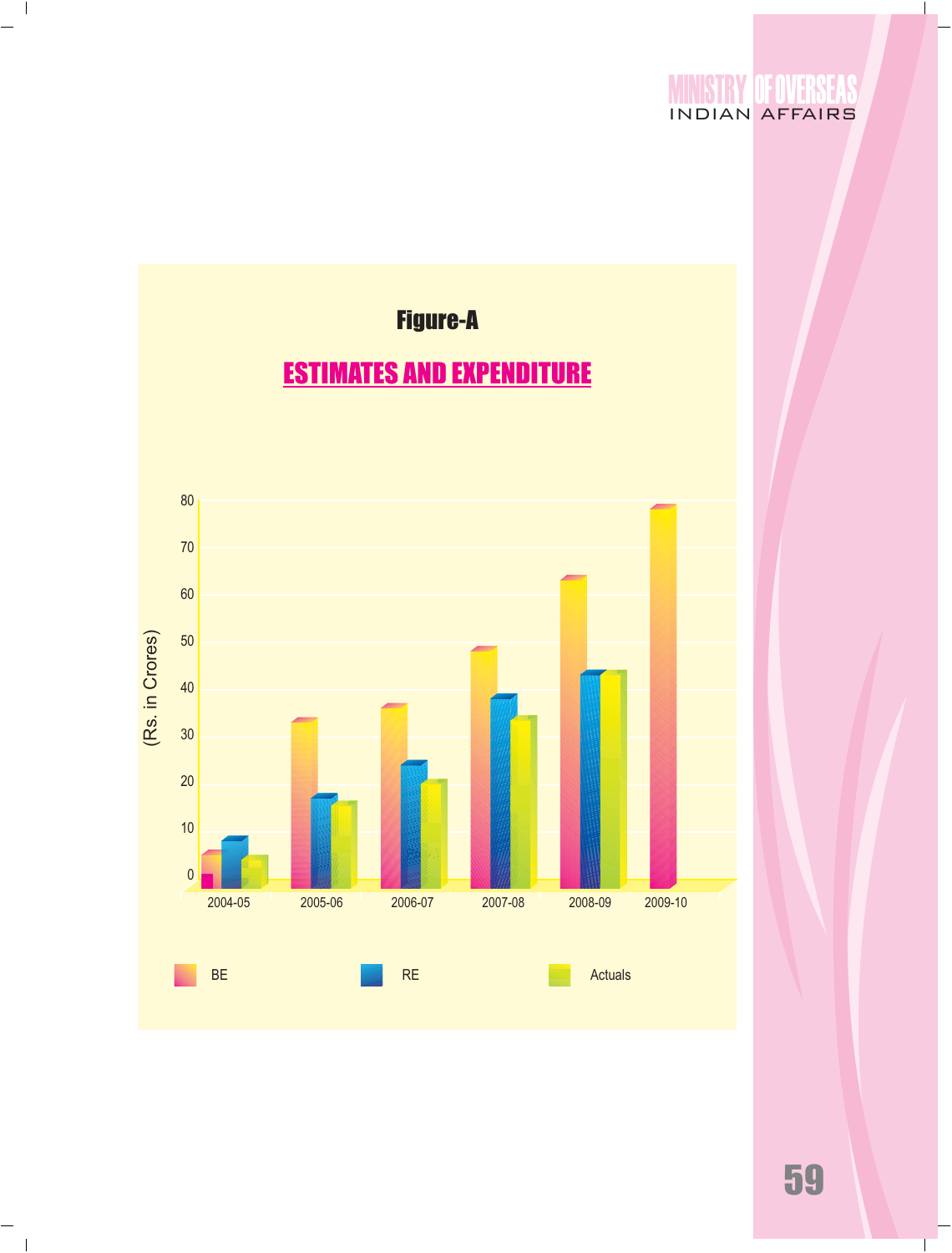$\mathbf{L}$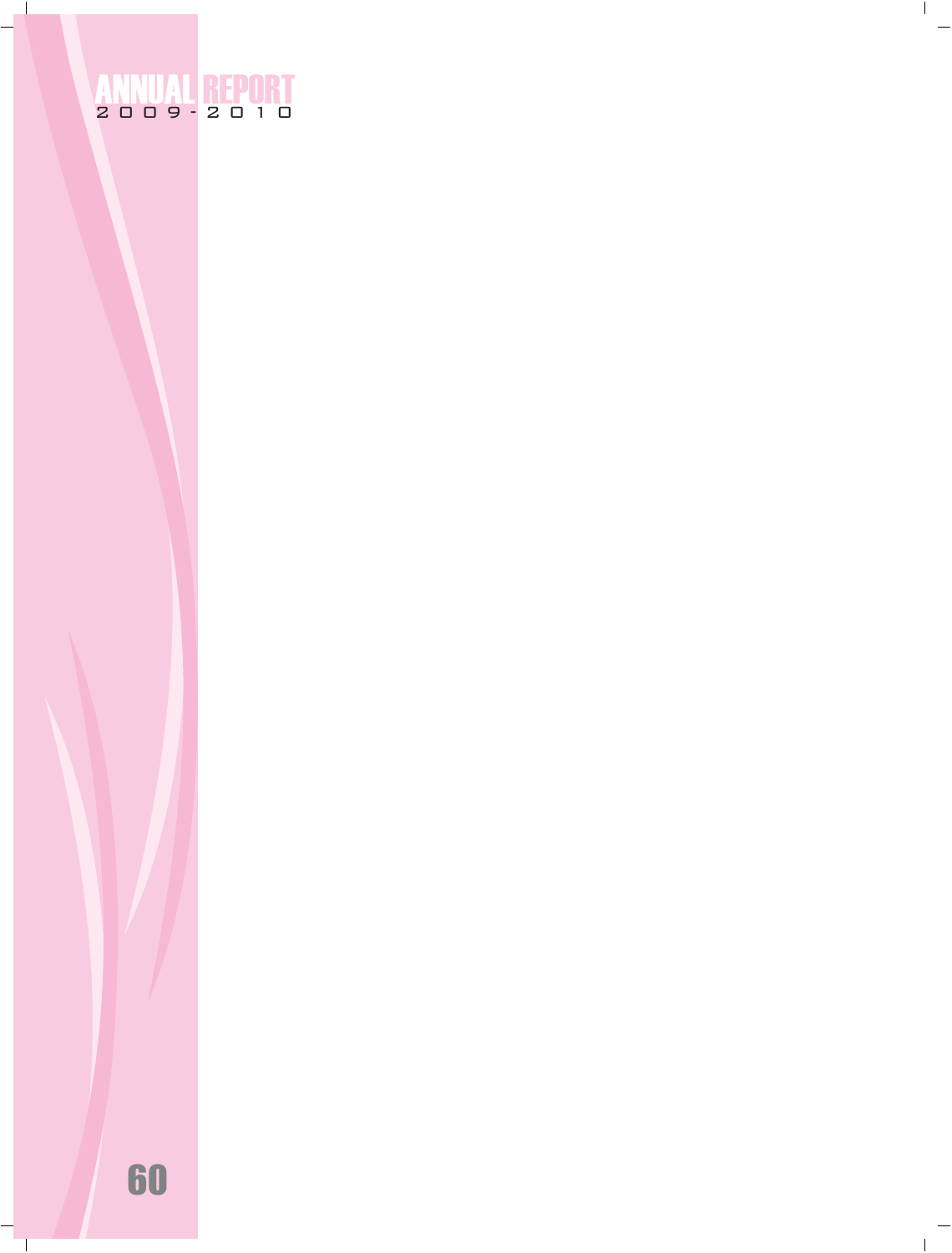



 $\overline{\phantom{a}}$ 

 $\overline{\phantom{a}}$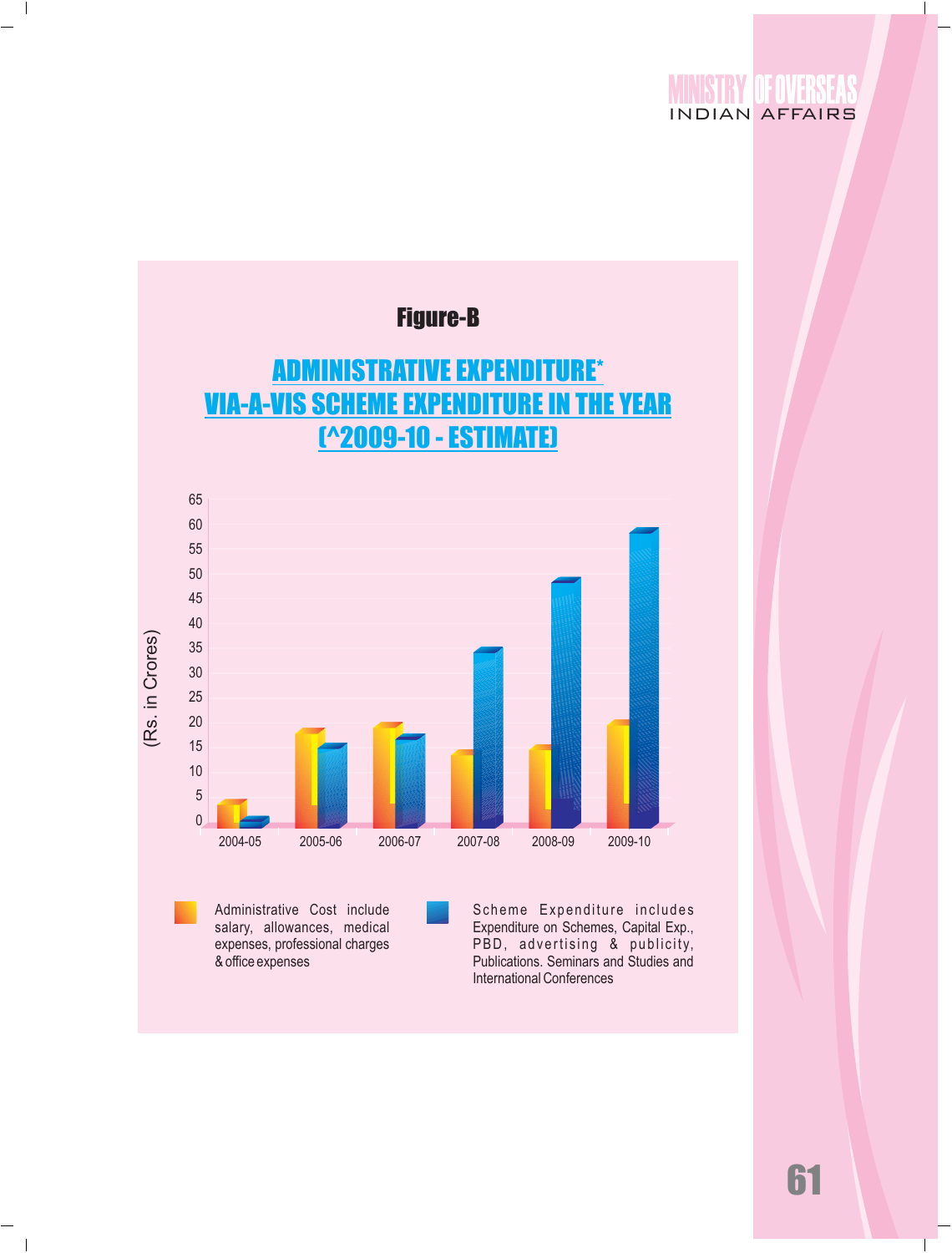$\mathbf{L}$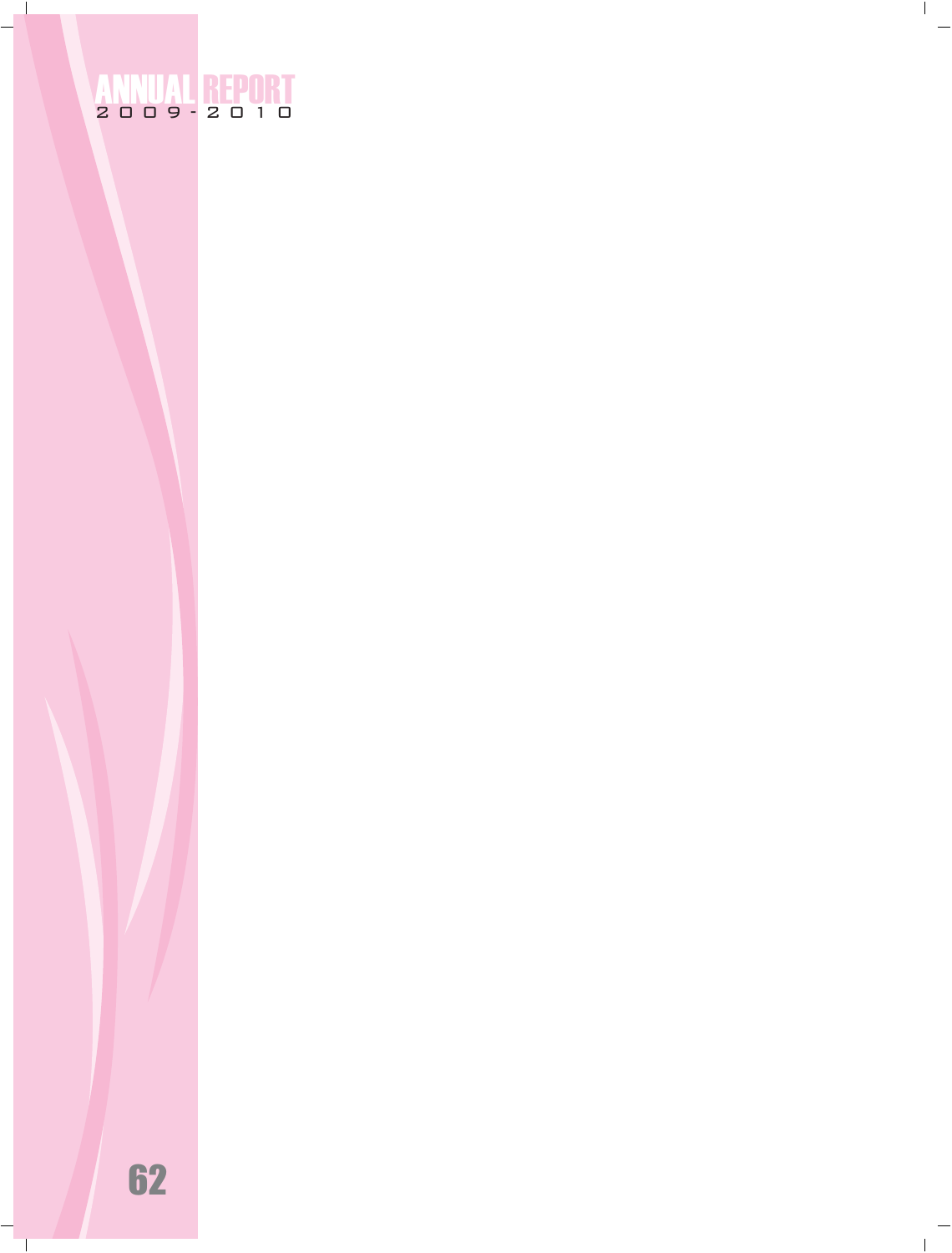



 $\overline{\phantom{a}}$ 

 $\sim$  1